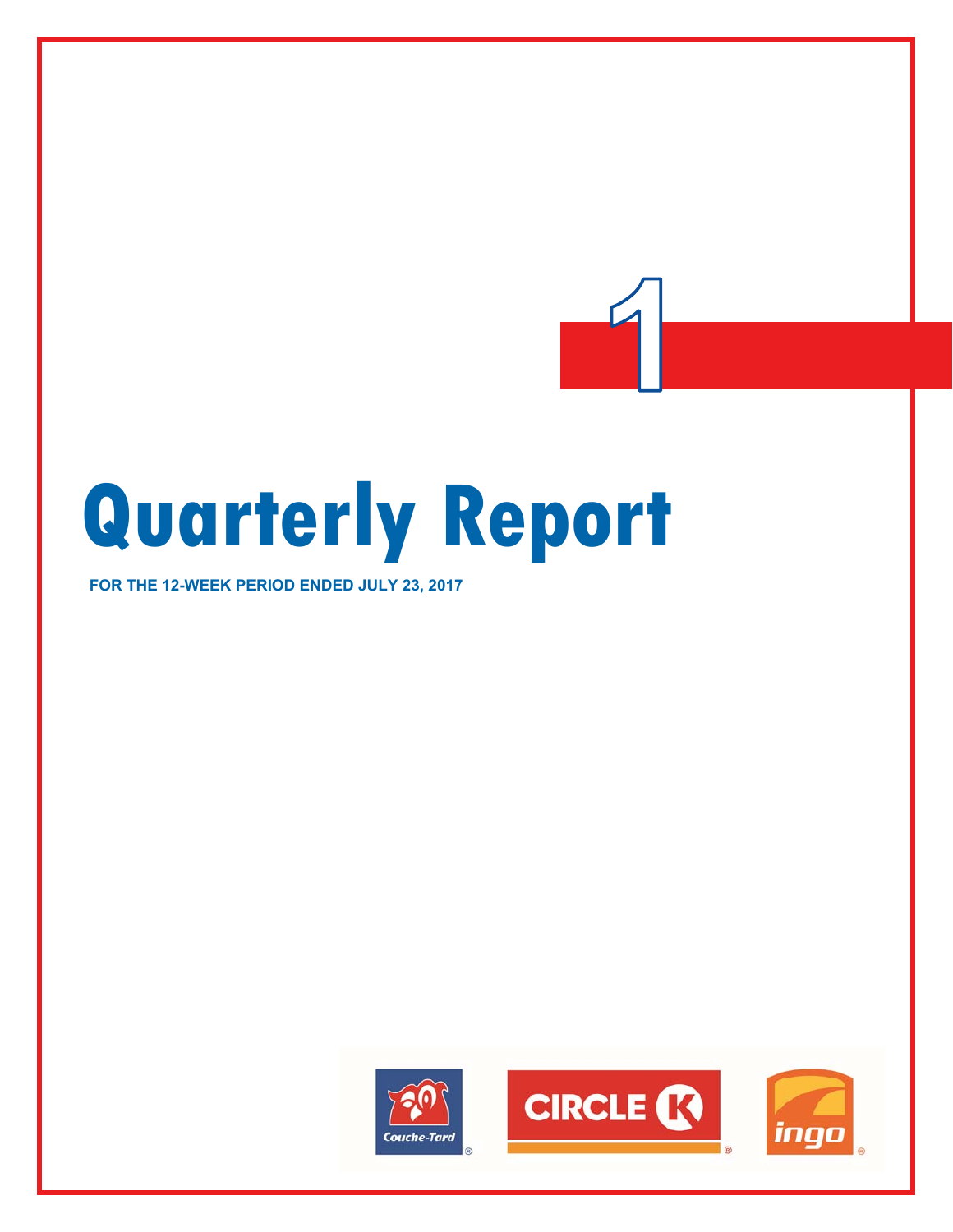## **Management Discussion and Analysis**

*The purpose of this Management Discussion and Analysis ("MD&A") is, as required by regulators, to explain management's point of view on the financial condition and results of the operations of Alimentation Couche-Tard Inc. ("Couche-Tard") as well* as its performance during the first quarter of the fiscal year ending April 29, 2018. More specifically, it aims to let the reader *better understand our development strategy, performance in relation to objectives, future expectations, and how we address risk and manage our financial resources. This MD&A also provides information to improve the reader's understanding of Couche-Tard's consolidated financial statements and related notes. It should therefore be read in conjunction with those documents. By "we", "our", "us" and "the Corporation", we refer collectively to Couche-Tard and its subsidiaries.* 

*Except where otherwise indicated, all financial information reflected herein is expressed in United States dollars ("US dollars") and determined on the basis of International Financial Reporting Standards ("IFRS") as issued by the International Accounting Standards Board ("IASB"). We also use measures in this MD&A that do not comply with IFRS. Where such measures are presented, they are defined and the reader is informed. This MD&A should be read in conjunction with the annual consolidated financial statements and related notes included in our 2017 Annual Report, which, along with additional information relating to Couche-Tard, including the most recent Annual Information Form, is available on SEDAR at http://www.sedar.com/ and on our website at http://corpo.couche-tard.com/.* 

## **Forward-Looking Statements**

This MD&A includes certain statements that are "forward-looking statements" within the meaning of the securities laws of Canada. Any statement in this MD&A that is not a statement of historical fact may be deemed to be a forward-looking statement. When used in this MD&A, the words "believe", "could", "should", "intend", "expect", "estimate", "assume" and other similar expressions are generally intended to identify forward-looking statements. It is important to know that the forward-looking statements in this MD&A describe our expectations as at September 6, 2017, which are not guarantees of the future performance of Couche-Tard or its industry, and involve known and unknown risks and uncertainties that may cause Couche-Tard's or the industry's outlook, actual results or performance to be materially different from any future results or performance expressed or implied by such statements. Our actual results could be materially different from our expectations if known or unknown risks affect our business, or if our estimates or assumptions turn out to be inaccurate. A change affecting an assumption can also have an impact on other interrelated assumptions, which could increase or diminish the effect of the change. As a result, we cannot guarantee that any forward-looking statement will materialize and, accordingly, the reader is cautioned not to place undue reliance on these forward-looking statements. Forward-looking statements do not take into account the effect that transactions or special items announced or occurring after the statements are made may have on our business. For example, they do not include the effect of sales of assets, monetization, mergers, acquisitions, other business combinations or transactions, asset write-downs or other charges announced or occurring after forward-looking statements are made.

Unless otherwise required by applicable securities laws, we disclaim any intention or obligation to update or revise the forward-looking statements, whether as a result of new information, future events or otherwise.

The foregoing risks and uncertainties include the risks set forth under "Business Risks" in our 2017 Annual Report as well as other risks detailed from time to time in reports filed by Couche-Tard with securities regulators in Canada.

## **Our Business**

We are the leader in the Canadian convenience store industry. In the United States, we are the largest independent convenience store operator in terms of number of company-operated stores. In Europe, we are a leader in convenience store and road transportation fuel retail in the Scandinavian countries (Norway, Sweden and Denmark), in the Baltic countries (Estonia, Latvia and Lithuania), and in Ireland and also with an important presence in Poland.

As of July 23, 2017, our network comprised 9,471 convenience stores throughout North America, including 8,129 stores with road transportation fuel dispensing. Our North American network consists of 18 business units, including 14 in the United States covering 42 states and 4 in Canada covering all 10 provinces. Approximately 95,000 people are employed throughout our network and at our service offices in North America. In addition, through CrossAmerica Partners LP, we supply road transportation fuel under various brands to more than 1,200 locations in the United States.

In Europe, we operate a broad retail network across Scandinavia, Ireland, Poland, the Baltics and Russia through ten business units. As of July 23, 2017, this network comprised 2,754 stores, the majority of which offer road transportation fuel and convenience products while the others are unmanned automated fuel stations which only offer road transportation fuel. We also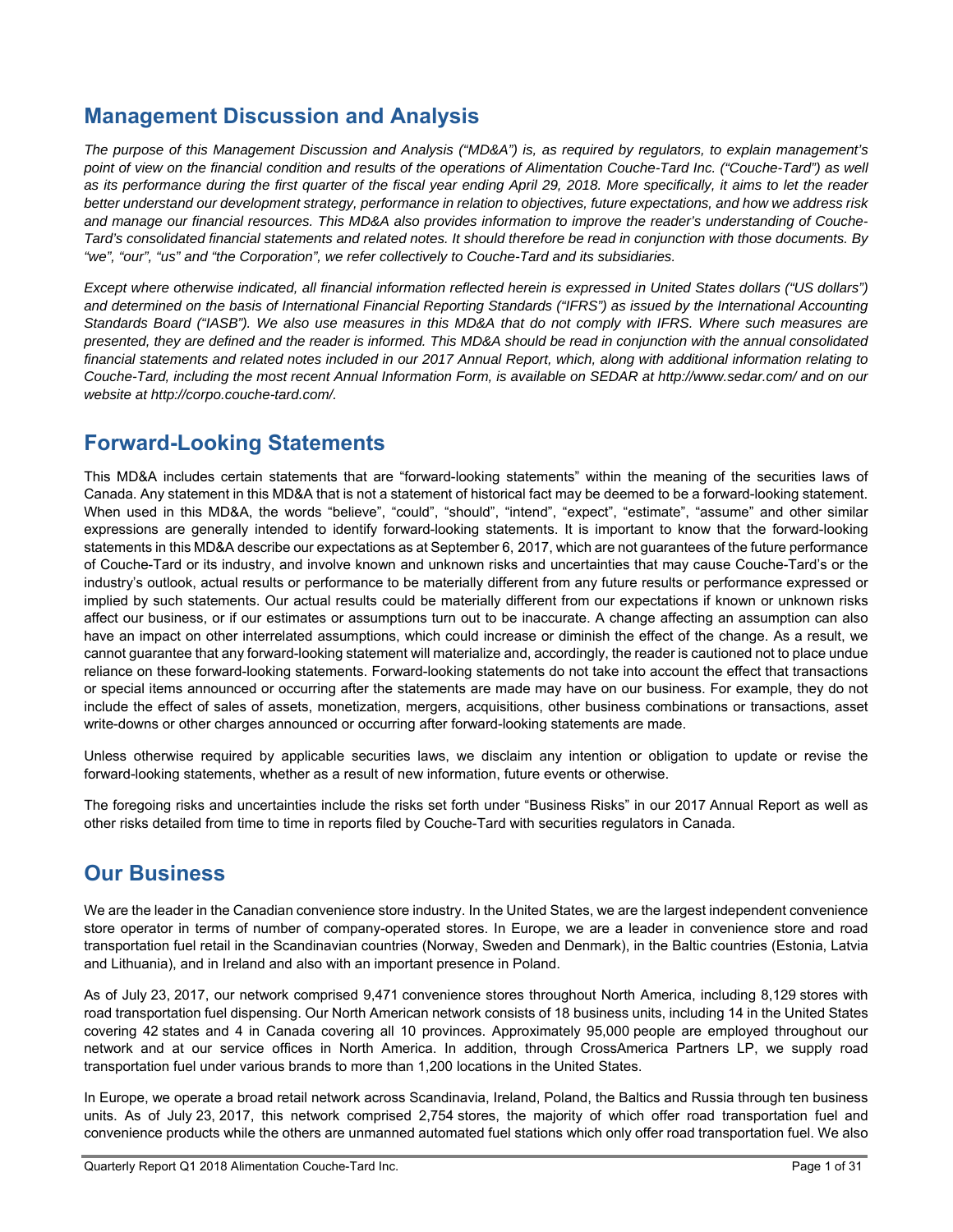offer other products, including stationary energy, marine fuel, aviation fuel and chemicals. Including employees at branded franchise stores, approximately 25,000 people work in our retail network, terminals and service offices across Europe.

In addition, under licensing agreements, more than 1,700 stores are operated under the Circle K banner in 13 other countries and territories (China, Costa Rica, Egypt, Guam, Honduras, Hong Kong, Indonesia, Macau, Malaysia, Mexico, the Philippines, the United Arab Emirates and Vietnam), which brings our worldwide total network to more than 15,000 stores.

Our mission is to offer our customers fast and friendly service by developing a warm and customized relationship with them, while finding ways to pleasantly surprise them on a daily basis. To this end, we strive to meet the demands and needs of people on the go. We offer fresh food, hot and cold beverages, car wash services, road transportation fuel and other high quality products and services designed to meet or exceed customers' demands in a clean, welcoming and efficient environment. Our positioning in the industry stems primarily from the success of our business model, which is based on a decentralized management structure, an ongoing comparison of best practices and operational expertise enhanced by our experience in the various regions of our network. Our positioning is also a result of our focus on in-store merchandise and on our continued investment in our people and our stores.

## **Value Creation**

In the United States, the convenience store sector is fragmented and in a consolidation phase. We are participating in this process through our acquisitions, the market shares we gain when competitors close sites, and by improving our offering. In Europe and Canada, the convenience store sector is often dominated by a few major players, including integrated oil companies. Some of these integrated oil companies are in the process of selling, or are expected to sell, their retail assets. We intend to study investment opportunities that might come to us through this process.

No matter the context, to create value for our Corporation and its shareholders, acquisitions have to be concluded at reasonable conditions. Therefore, we do not necessarily favor store count growth to the detriment of profitability. In addition to acquisitions, the contribution from organic growth has played an important role in the recent growth of our net earnings. Highlights have included the on-going improvements we have made to our offer, including fresh products, to our supply terms and to our efficiency. All these elements, in addition to our strong balance sheet, have contributed to the growth in our net earnings and to value creation for our shareholders and other stakeholders. We intend to continue in this direction.

## **Exchange Rate Data**

We use the US dollar as our reporting currency, which provides more relevant information given the predominance of our operations in the United States.

The following table sets forth information about exchange rates based upon closing rates expressed as US dollars per comparative currency unit:

|                                   | 12-week periods ended |               |  |
|-----------------------------------|-----------------------|---------------|--|
|                                   | July 23, 2017         | July 17, 2016 |  |
| Average for period <sup>(1)</sup> |                       |               |  |
| Canadian Dollar                   | 0.7524                | 0.7754        |  |
| Norwegian krone                   | 0.1187                | 0.1205        |  |
| Swedish krone                     | 0.1156                | 0.1203        |  |
| Danish krone                      | 0.1508                | 0.1510        |  |
| Zloty                             | 0.2663                | 0.2550        |  |
| Euro                              | 1.1216                | 1.1235        |  |
| Ruble                             | 0.0172                | 0.0153        |  |
|                                   |                       |               |  |

|                 | As at July 23, 2017 | As at April 30, 2017 |
|-----------------|---------------------|----------------------|
| Period end      |                     |                      |
| Canadian Dollar | 0.7939              | 0.7329               |
| Norwegian krone | 0.1248              | 0.1172               |
| Swedish krone   | 0.1210              | 0.1135               |
| Danish krone    | 0.1565              | 0.1469               |
| Zloty           | 0.2748              | 0.2589               |
| Euro            | 0.1641              | 1.0930               |
| Ruble           | 0.0170              | 0.0176               |
|                 |                     |                      |

(1) Calculated by taking the average of the closing exchange rates of each day in the applicable period.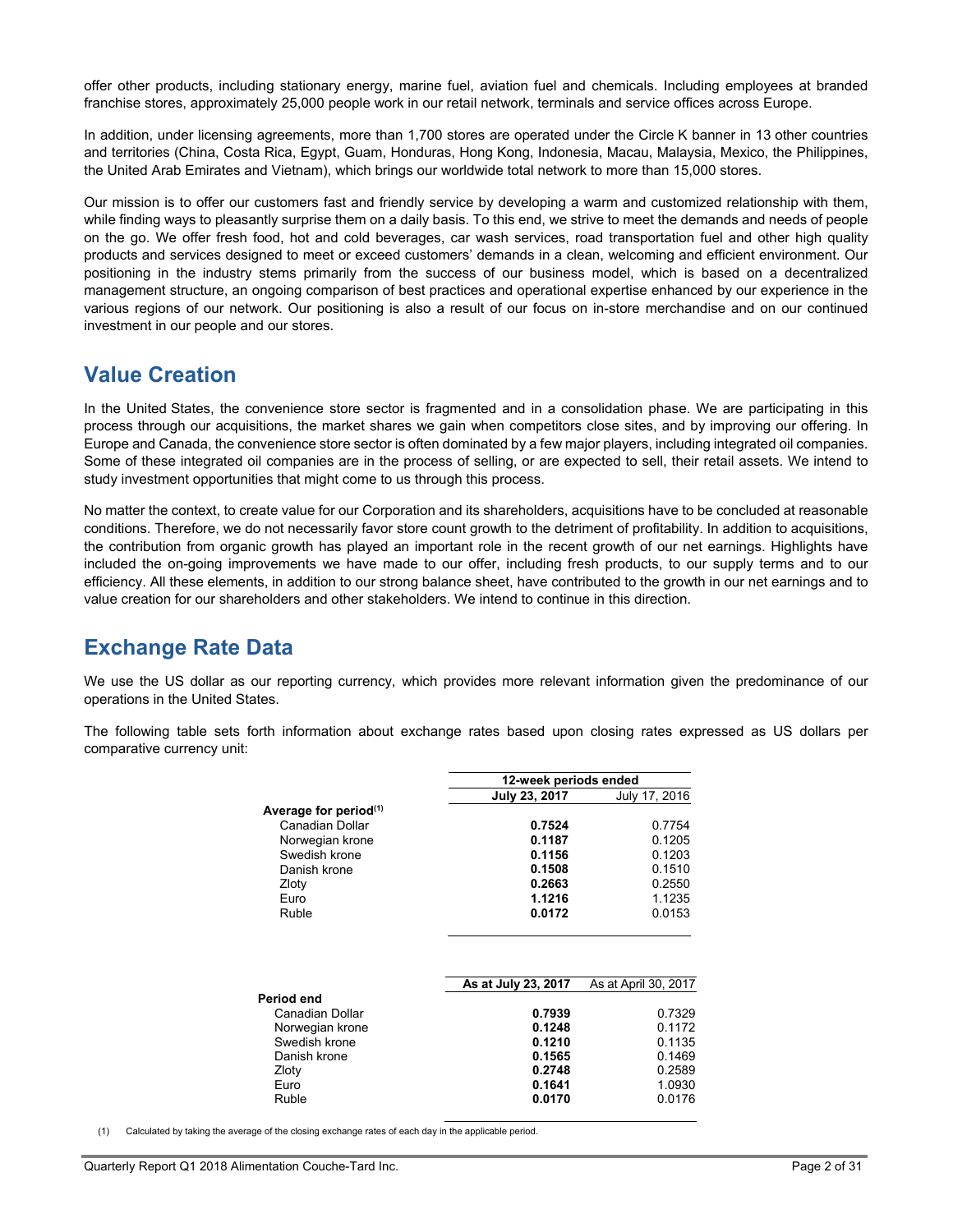As we use the US dollar as our reporting currency in our consolidated financial statements and in this document, unless indicated otherwise, results from our Canadian, European and corporate operations are translated into US dollars using the average rate for the period. Unless otherwise indicated, variances and explanations regarding changes in the foreign exchange rate and the volatility of the Canadian dollar and European currencies which we discuss in the present document are therefore related to the translation into US dollars of our Canadian, European and corporate operations' results.

## **Overview of the First Quarter of Fiscal 2018**

Net earnings attributable to our shareholders of the Corporation ("net earnings") amounted to \$364.7 million for the first quarter of fiscal 2018, up 13.0% over the first quarter of the previous fiscal year. Diluted net earnings per share stood at \$0.64, compared with \$0.56 for the previous year, up 14.3%.

The results for the first quarter of fiscal 2018 were affected by pre-tax restructuring and integration costs of \$43.2 million (of which \$5.2 million is attributable to non-controlling interest), a pre-tax net foreign exchange loss of \$20.3 million, a \$13.4 million tax recovery following an internal reorganization, an \$11.5 million pre-tax gain on the disposal of a terminal, an \$8.8 million pretax gain on the investment we held in CST, as well as a \$3.7 million pre-tax accelerated depreciation and amortization expense in connection with our global brand initiative.

The results for the comparable quarter of fiscal 2017 included a \$6.9 million pre-tax accelerated depreciation and amortization expense in connection with our global brand initiative as well as a net pre-tax net foreign exchange gain of \$3.2 million. Excluding these items, as well as acquisition costs, the adjusted diluted net earnings per share would have been \$0.67 for the first quarter of fiscal 2018, an increase of 17.5%, driven by the contribution from acquisitions, by our continued organic growth as well as by the impact of a lower income tax rate.

#### *Multi-sites acquisitions*

#### Acquisition of CST Brands, Inc.

On June 28, 2017, we completed the acquisition of all the issued and outstanding shares of CST Brands, Inc. ("CST") through an all-cash transaction valued at US \$48.53 per share, with a total enterprise value of approximately \$4.4 billion including net debt assumed. CST is based in San Antonio, Texas and, before the closing of the acquisition, it employed more than 14,000 people at over 2,000 locations throughout the Southwestern U.S., with an important presence in Texas, the Southeastern U.S., the State of New York and Eastern Canada.

On the same day, we sold to Parkland Fuel Corporation a significant portion of CST's Canadian assets for approximately CA \$986.0 million (\$753.0 million). The disposed assets were mainly comprised of CST's independent dealers and commission agents' network, its heating-oil business, 159 company-operated sites, as well as its Montreal head office. As a result, we retained 157 of CST's company-operated sites in Canada. No gain or loss was recognized on this sale transaction.

As per the requirements of the US Federal Trade Commission, we entered in an agreement to sell 70 company-operated sites to Empire Petroleum Partners, LLC ("Empire"). This transaction is subject to the customary regulatory approvals and closing conditions and is expected to close during the second quarter of fiscal 2018.

Once the transaction with Empire is completed, the CST acquisition will have allowed us to add 1,263 sites to our North American network, for a value of approximately \$3.7 billion.

#### **CrossAmerica Partners LP ("CAPL")**

Pursuant to the acquisition of CST, we have also acquired the general partner of CAPL, own 100% of CAPL's Incentive Distribution Rights and hold a 20.5% equity investment in it. CAPL supplies road transportation fuel under various brands to more than 1,200 locations in the United States. The combination of CAPL with our existing wholesale network of more than 700 stores makes us a leading wholesaler of road transportation fuel in the US.

Following our evaluation of our relationship with CAPL, we concluded that we control the partnership's operations and activities even though we do not have a majority ownership of CAPL's outstanding limited partner units. As a result, we fully consolidate CAPL in our consolidated financial statements.

CAPL's accounting periods do not coincide with our accounting periods. The consolidated statement of earnings, comprehensive income, changes in equity and cash flows for the 12-week period ended July 23, 2017 include those of CAPL for the period beginning June 28, 2017 and ending June 30, 2017, adjusted for significant transactions. The consolidated balance sheet as at July 23, 2017 includes the balance sheet of CAPL as at June 30, 2017, adjusted for the preliminary estimates of the fair value of assets acquired and liabilities assumed and for significant transactions.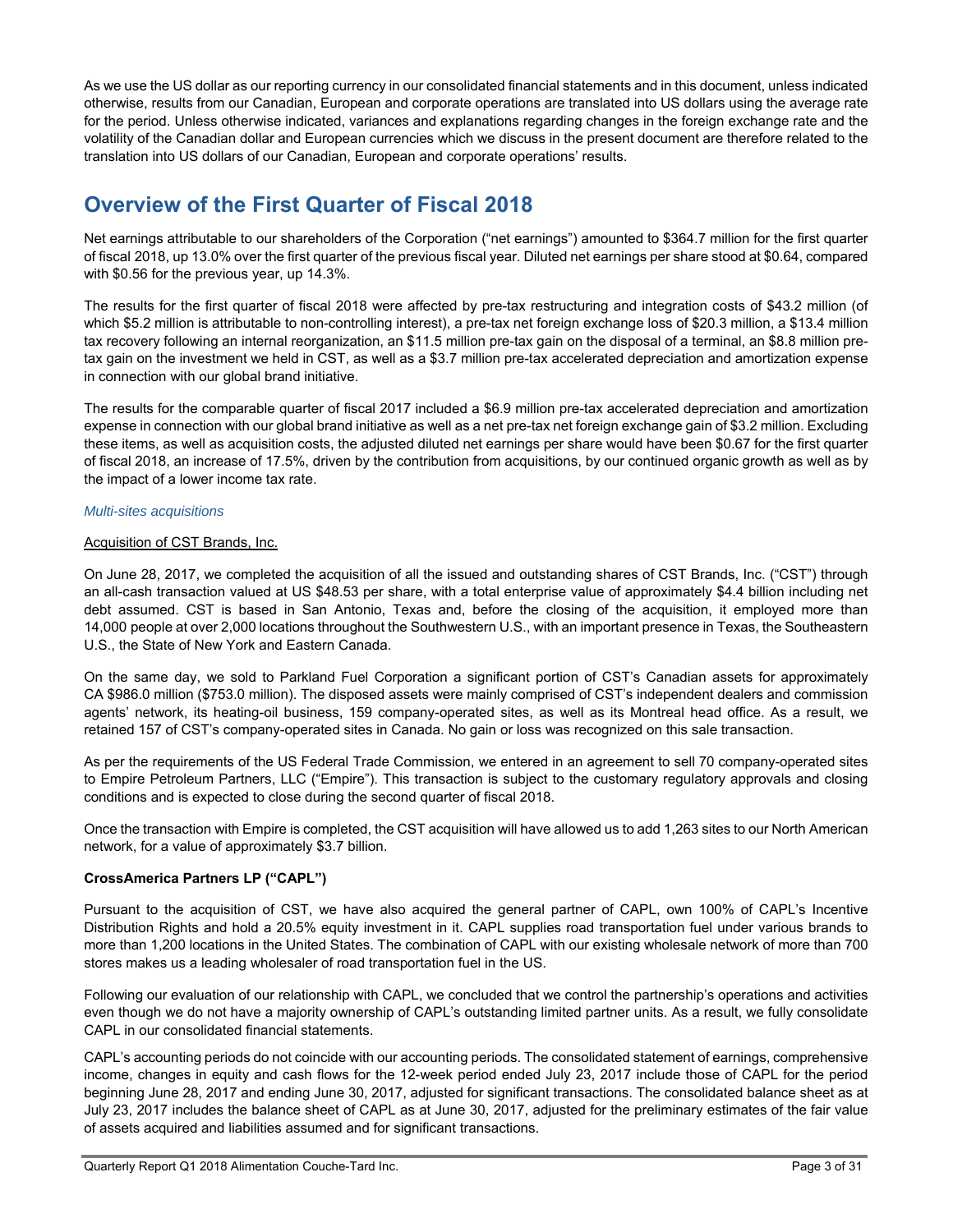All transactions between Couche-Tard and CAPL are eliminated from our consolidated financial statements. These transactions consisted of a mark-up on motor fuel purchased and sold between us and CAPL, rent charged by CAPL to us and CAPL's equity ownership interest in CST Fuel Supply, a subsidiary of ours. Additionally, we provide management and corporate support services to CAPL and charge CAPL a management fee under the terms of the Amended and Restated Omnibus Agreement, as well as an allocation of certain incentive compensation. Approximately 79.5% of CAPL's operating results are attributable to non-controlling interest for the 12-week period ended July 23, 2017. Therefore, a substantial portion of the operating results of CAPL are not earned by our shareholders. The earnings attributable to CAPL's other units holders are presented as noncontrolling interest.

CAPL is a publicly traded Delaware limited partnership and its common units are listed for trading on the New York Stock Exchange under the symbol "CAPL." As a result, CAPL is required to file reports with the United States Securities and Exchange Commission ("SEC"), where additional information about its results of operations can be found.

#### **CST's debt**

On June 28, 2017, we repaid all of CST's outstanding borrowings under its revolving credit facilities and, on July 28, 2017, subsequent to the end of the quarter, we repaid all of CST's outstanding senior notes for an amount of \$583.7 million from amounts drawn from our acquisition facility.

#### **Financing**

In order to finance exclusively, directly or indirectly, the acquisition of CST as well as the repayments of CST's outstanding debt, we entered into a new credit agreement consisting of an unsecured non-revolving acquisition credit facility of an aggregate maximum amount of \$4.3 billion, which is available exclusively to finance the acquisition of CST and the repayment of any of CST's and its subsidiaries' outstanding debt. As of July 23, 2017, a total amount of \$3.0 billion has been drawn from this credit facility and the effective interest rate was 2.75%.

#### **Initial investment in CST**

At the acquisition date, we owned an investment in CST which, through the closing of the acquisition, we disposed of. As a consequence, we recognized an \$8.8 million pre-tax gain to our earnings of the first quarter of fiscal 2018.

#### **Costs reductions and integration**

Our first quarter of fiscal 2018 earnings include pre-tax restructuring and integration costs amounting to \$43.2 million (including \$6.5 million for CAPL, of which \$5.2 million is attributable to non-controlling interest). Those costs mostly consist of severance to employees of CST.

Our initial assessment of the expected annual costs reductions<sup>1</sup> opportunities associated with this transaction ranges from \$150.0 to \$200.0 million over the next 3 years. We are actively working on our integration plan and refining this initial assessment to take into account CST's latest results and the announced divestments. Once our plans are finalized, we will communicate our final costs reduction target for the retained business. As of July 23, 2017, our current annual costs reduction run rate reached approximately \$47.0 million.

From June 28, 2017, CST's results, balance sheet and cash flows are included in our consolidated financial statements. Results, balance sheet and cash flows for CAPL are also fully consolidated in our financial statements from this date. The earnings attributable to CAPL's other units holders are presented as earnings attributable to non-controlling interest.

#### Other transactions

 $\overline{a}$ 

On May 30, 2017, we acquired 53 company-operated sites located in Louisiana, United States from American General Investments, LLC and North American Financial Group, LLC. These convenience stores operate under the *Cracker Barrel* brand and include 11 quick service restaurants. We own the land and building for 47 sites and assume the leases for the remaining 6 locations. On the same date, we closed seven of those stores.

On July 7, 2017, we acquired, from Empire Petroleum Partners, LLC, 53 fuel supply contracts with independent operators in the Atlanta, GA metro area. As part of this transaction, we also acquired real estate for two sites.

<sup>&</sup>lt;sup>1</sup> As our previously stated goal is considered a forward looking statement, we are required, pursuant to securities laws, to clarify that our synergies and cost reductions estimate is based on a number of important factors and assumptions. Among other things, our synergies and cost savings objective is based on our comparative analysis of organizational structures and current level of spending across our network as well as on our ability to bridge the gap, where relevant. Our synergies and cost reduction objective is also based on our assessment of current contracts in North America and how we expect to be able to renegotiate these contracts to take advantage of our increased purchasing power. In addition, our synergies and cost reduction objective assumes that we will be able to establish and maintain an effective process for sharing best practices across our network. Finally, our objective is also based on our ability to integrate CST's system with ours. An important change in these facts and assumptions could significantly impact our synergies and cost reductions estimate as well as the timing of the implementation of our different initiatives.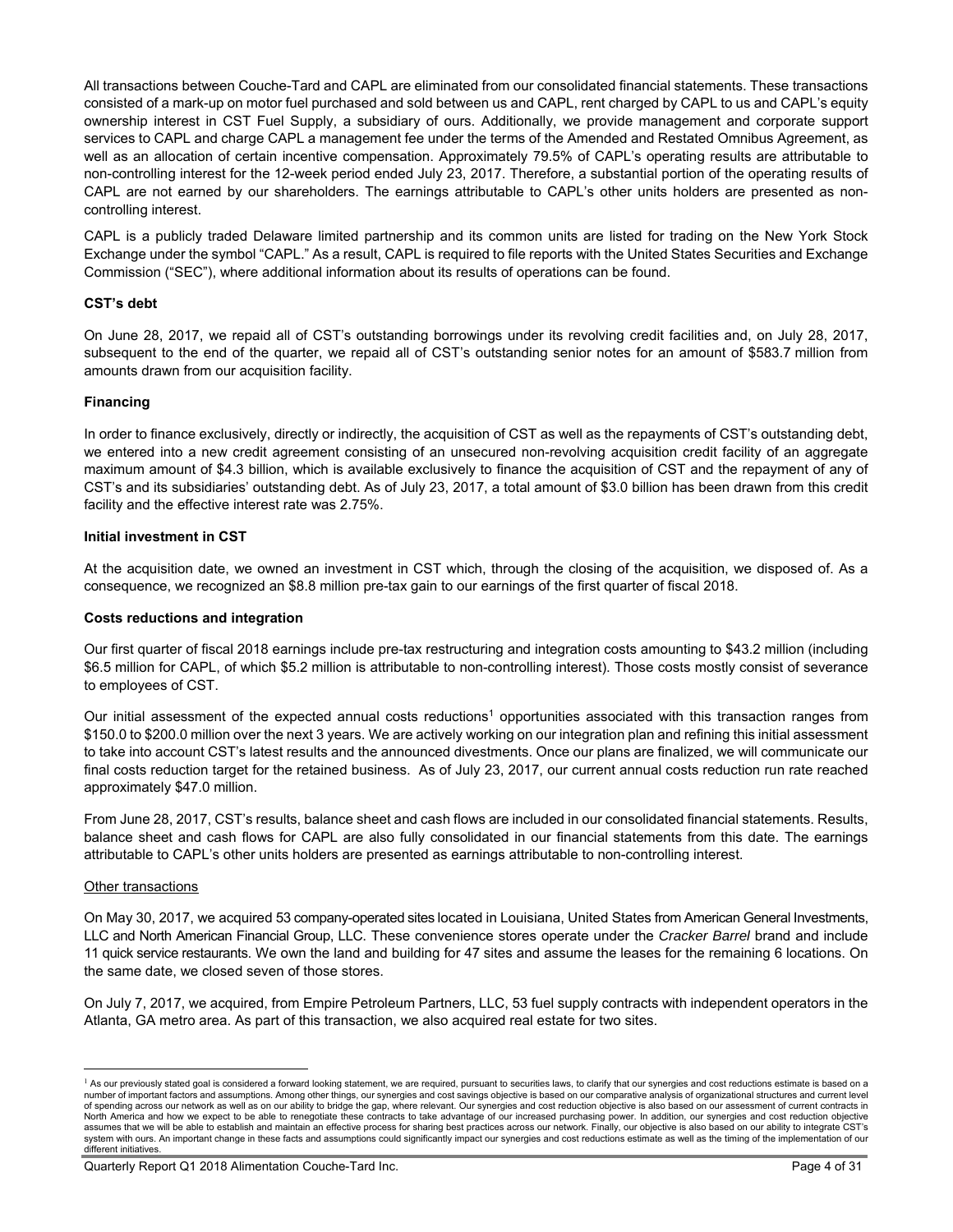We financed these transactions using our available cash and existing credit facilities.

#### *Store construction*

We completed the construction, relocation or reconstruction of 23 stores during the first quarter of fiscal 2018.

As of July 23, 2017, 49 stores were under construction and should open in the upcoming quarters.

#### *Summary of changes in our store network during the first quarter of fiscal 2018*

The following table presents certain information regarding changes in our store network over the 12-week period ended July 23, 2017<sup>(1)</sup>. These figures exclude CAPL's store network.

|                                                                                         | 12-week period ended July 23, 2017 |                     |                     |                                                          |        |  |
|-----------------------------------------------------------------------------------------|------------------------------------|---------------------|---------------------|----------------------------------------------------------|--------|--|
| Type of site                                                                            | Company-<br>operated $(2)$         | CODO <sup>(3)</sup> | DODO <sup>(4)</sup> | <b>Franchised and</b><br>other affiliated <sup>(5)</sup> | Total  |  |
| Number of sites, beginning of period                                                    | 8,011                              | 756                 | 1.010               | 1.092                                                    | 10,869 |  |
| Acquisitions $(1)(7)$                                                                   | 1.309                              | 6                   | 47                  |                                                          | 1.362  |  |
| Openings / constructions / additions                                                    | 23                                 |                     | 15                  | 34                                                       | 73     |  |
| Closures / disposals / withdrawals                                                      | (32)                               | (1)                 | (24)                | (22)                                                     | (79)   |  |
| Store conversion                                                                        | 18                                 | (20)                |                     |                                                          |        |  |
| Number of sites, end of period                                                          | 9.329                              | 742                 | 1.050               | 1.104                                                    | 12,225 |  |
| Number of automated fuel stations included in the period-<br>end figures <sup>(6)</sup> | 964                                |                     | 17                  |                                                          | 981    |  |

(1) These figures include 50% of the stores operated through RDK, a joint venture and exclude CAPL's store network.<br>(2) Sites for which the real estate is controlled by Couche-Tard (through ownership or lease agreements) a

Sites for which the real estate is controlled by Couche-Tard (through ownership or lease agreements) and for which the stores (and/or the service stations) are operated by Couche-Tard or one of its commission agents.

(3) Sites for which the real estate is controlled by Couche-Tard (through ownership or lease agreements) and for which the stores (and/or the service stations) are operated by an independent operator in exchange for rent and to which Couche-Tard sometimes provides road transportation fuel through supply contracts. Some of these sites are subject to a franchise agreement, licensing or other similar agreement under one of our main or secondary banners.<br>(4) Sites controlled and operated by independent operators to which Couche-Tard supplies road transportation fuel throug

franchise agreement, licensing or other similar agreement under one of our main or secondary banners.

Stores operated by an independent operator through a franchising, licensing or another similar agreement under one of our main or secondary banners.

These sites sell road transportation fuel only.

Exclude CST stores sold to Parkland Fuel Corporation as well as, stores to be divested to Empire and classified as assets held for sale as well as the Cracker Barrel stores closed at the acquisition date.

Through CAPL, we supply road transportation fuel under various brands to more than 1,200 locations in the United States.

In addition, more than 1,700 stores are operated by independent operators under the Circle K banner in 13 other countries or regions worldwide (China, Costa Rica, Egypt, Guam, Honduras, Hong Kong, Indonesia, Macau, Malaysia, Mexico, the Philippines, the United Arab Emirates and Vietnam), which brings the worldwide total network to more than 15,000 stores.

#### *Outstanding transaction*

On July 10, 2017, we entered into an agreement with Holiday Companies to acquire all issued and outstanding shares of Holiday Stationstores, Inc. and certain affiliated companies ("Holiday"). Holiday is an important convenience store and fuel player in the U.S. Midwest region, with 522 sites, of which 374 are operated by Holiday and 148 are operated by franchisees. Holiday also has a strong car wash business with 221 locations, a food commissary operation and a fuel terminal in Newport, Minnesota. Its stores are located in Minnesota, Wisconsin, Washington, Idaho, Montana, Wyoming, North Dakota, South Dakota, Michigan and Alaska. On July 31, 2017, this transaction was approved by Holiday's parent company's shareholders. The transaction is subject to the customary regulatory approvals and closing conditions and is expected to close during the third quarter of fiscal 2018. We expect to finance this transaction using our available cash and existing credit facilities.

On August 7, 2017, we reached an agreement to acquire certain assets from Jet Pep, Inc., including a fuel terminal, associated trucking equipment and 18 retail sites located in Alabama. In addition, through a distinct transaction, CrossAmerica Partners LP has also agreed to purchase other assets of Jet Pep, Inc. consisting of 101 commission operated retail sites, including 92 owned sites, 5 leased sites and 4 independent commission accounts. These transactions are subject to the customary regulatory approvals and closing conditions and are expected to close during the third quarter of fiscal 2018. These transactions are expected to be financed using available cash and existing credit facilities.

#### **Global Circle K brand**

On September 22, 2015, we announced the creation of a new, global convenience brand, Circle K. The new brand will replace our existing Circle K, Statoil, Mac's and Kangaroo Express brands on stores and service stations across Canada (except in Québec), the United States and Europe.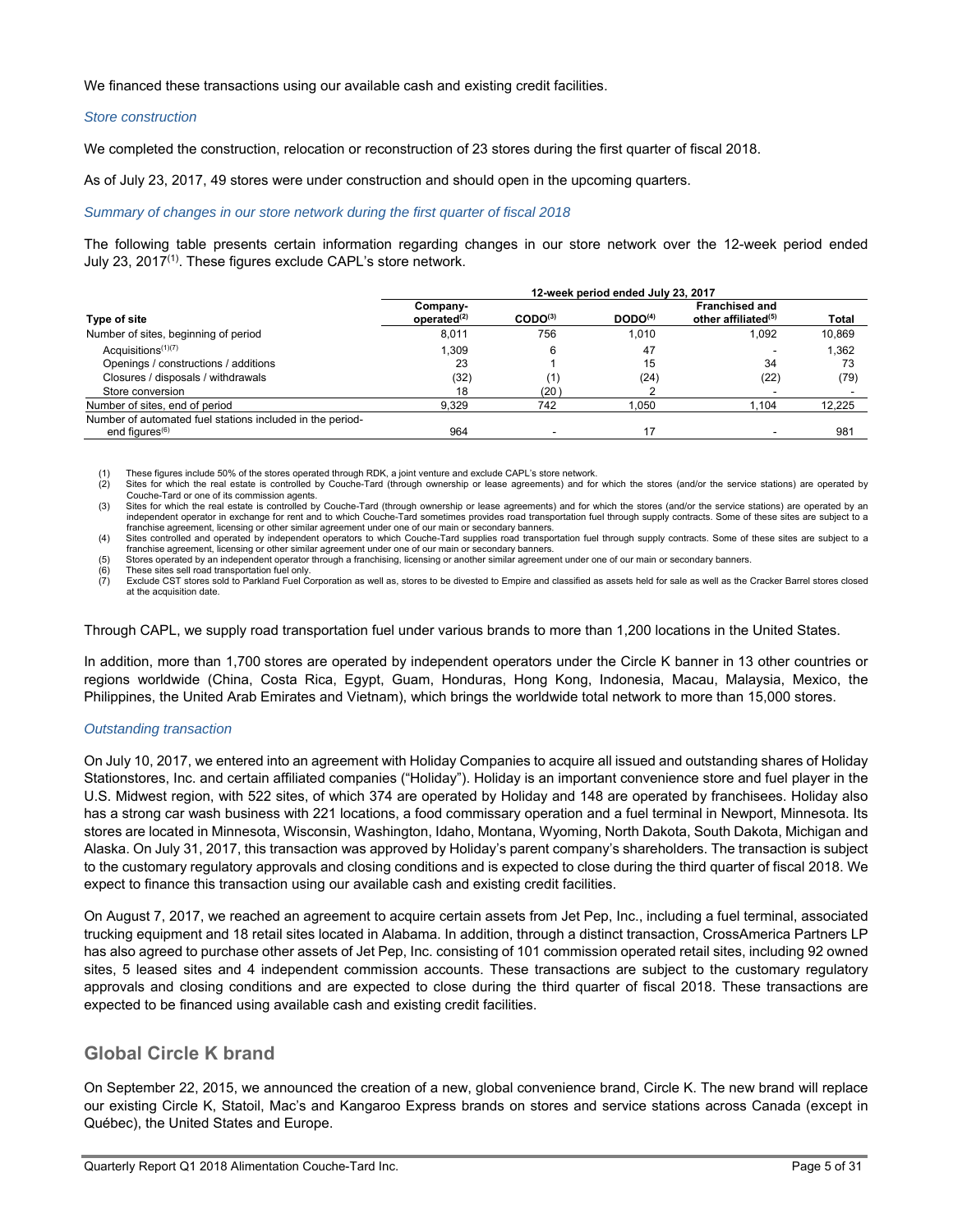In connection with this project, we incurred additional capital expenditures and other expenses in order to replace and upgrade various existing assets. As a result of our plan for the replacement and upgrade of existing assets, we have accelerated the depreciation and amortization of these assets, including but not limited to, store signage and the Statoil trade name. Consequently, an incremental depreciation and amortization expense of \$3.7 million was recorded to earnings of the first quarter of fiscal 2018. We expect an incremental depreciation and amortization expense over and above normal levels of approximately \$14.0 million to \$16.0 million for fiscal 2018.

As of July 23, 2017, close to 1,800 stores in North America and close to 1,300 stores in Europe had been rebranded with our new global convenience brand Circle K.

#### **Interest rate locks**

During the first quarter of fiscal 2018, we extended our interest rate locks that were effective as at April 30, 2017, and entered into new interest rate locks at the following conditions:

| <b>Notional amount</b> | Interest lock term | Rate                    | <b>Maturity date</b> |
|------------------------|--------------------|-------------------------|----------------------|
|                        |                    |                         |                      |
| 250.0 million          | 5 years            | From 1.9505% to 1.9545% | July 28, 2017        |
| 250.0 million          | 10 years           | From 2.3922% to 2.3929% | July 28, 2017        |

On July 20, 2017, prior to their maturity, we settled all our interest rate locks. As at the same date, the total cumulative loss since we first entered into interest rate locks was \$14.7 million. This loss has been transferred to Accumulated other comprehensive loss and will be amortized over the term of the related US-dollar-denominated senior unsecured notes issued on July 26, 2017. The amortization will be recognized in the consolidated statements of earnings as financial expense and will adjust the effective interest on the US-dollar-denominated-senior unsecured notes issued on July 26, 2017.

#### **Issuance of Canadian- and US-dollar-denominated senior unsecured notes**

On July 26, 2017, subsequent to the end of the first quarter, we issued Canadian-dollar-denominated senior unsecured notes totaling CA \$700.0 million (approximately \$558.0 million) as well as US-dollar-denominated senior unsecured notes totaling \$2.5 billion, divided as follow.

|           | <b>Notional amount</b> | <b>Maturity</b> | Coupon rate |
|-----------|------------------------|-----------------|-------------|
| Tranche 1 | \$1,000.0 million      | July 26, 2022   | 2.700%      |
| Tranche 2 | CA\$700.0 million      | July 26, 2024   | 3.056%      |
| Tranche 3 | \$1,000.0 million      | July 26, 2027   | 3.550%      |
| Tranche 4 | \$500.0 million        | July 26, 2047   | 4.500%      |

Interest is payable semi-annually on January 26 and July 26 of each year.

The net proceeds from those issuances, which were approximately \$3.0 billion, were mainly used to repay a portion of our acquisition facility and of our term revolving unsecured operating credit facility.

#### **Cross-currency interest rate swaps**

On July 20, 2017, we entered into a cross-currency interest rate swap agreement, allowing us to synthetically convert our newly issued Canadian-dollar denominated senior unsecured notes into US dollars. This agreement became effective on July 26, 2017.

| <b>Receive - Notional</b> | Receive -<br>Rate | <b>Pay – Notional</b> | Pay – Rate                    | <b>Maturity</b> |
|---------------------------|-------------------|-----------------------|-------------------------------|-----------------|
|                           |                   |                       |                               |                 |
| CA \$700.0 million        | 3.0560%           | US \$577.4 million    | From 3.2255%<br>to $3.3335\%$ | July 26, 2024   |

This agreement is designated as a foreign exchange hedge of our net investment in our operations in the United States.

#### **Fuel supply conditions**

As a result of the review of our fuel supply strategy, starting August 1, 2017, we now supply our Scandinavian stores network through multiple suppliers, primarily through 12 to 18 months contracts. We believe we will benefit from these changes through improved supply conditions and increased flexibility.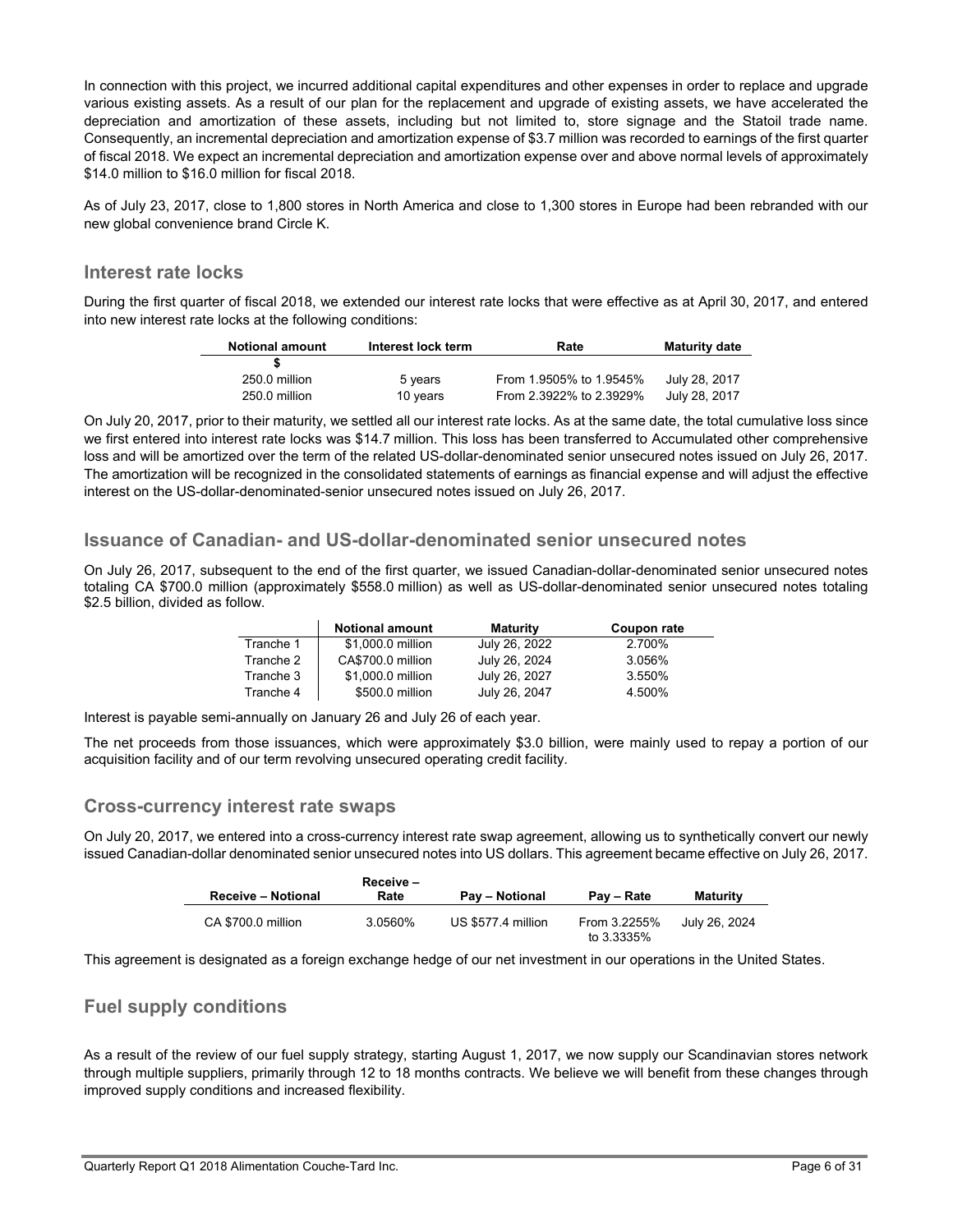## **Sale of a terminal**

During the first quarter, we disposed of our 50% share in a fuel terminal in Ireland for a total cash consideration of \$18.1 million and recognized to earnings a gain of \$11.5 million on the disposal.

#### **Event outside of the normal course of business**

Subsequent to the end of the quarter, our store network was impacted by hurricane Harvey in Texas. 123 of our stores were affected at various levels and had to close for a certain period of time. As of September 5, 2017, 24 stores were still closed. We are working assiduously to support our employees and reopen our stores. We will continue our diligent work towards reopening our stores and will work with our insurance companies in order to minimize the financial impact of the storm as much as possible.

#### **Dividends**

During its September 6, 2017 meeting, the Corporation's Board of Directors declared a quarterly dividend of CA 9.0¢ per share for the first quarter of fiscal 2018 to shareholders on record as at September 15, 2017 and approved its payment for September 29, 2017. This is an eligible dividend within the meaning of the Income Tax Act of Canada.

#### **Outstanding shares and stock options**

As at August 31, 2017, Couche-Tard had 147,766,540 Class A multiple-voting shares and 420,685,723 Class B subordinate voting shares issued and outstanding. In addition, as at the same date, Couche-Tard had 1,873,435 outstanding stock options for the purchase of Class B subordinate voting shares.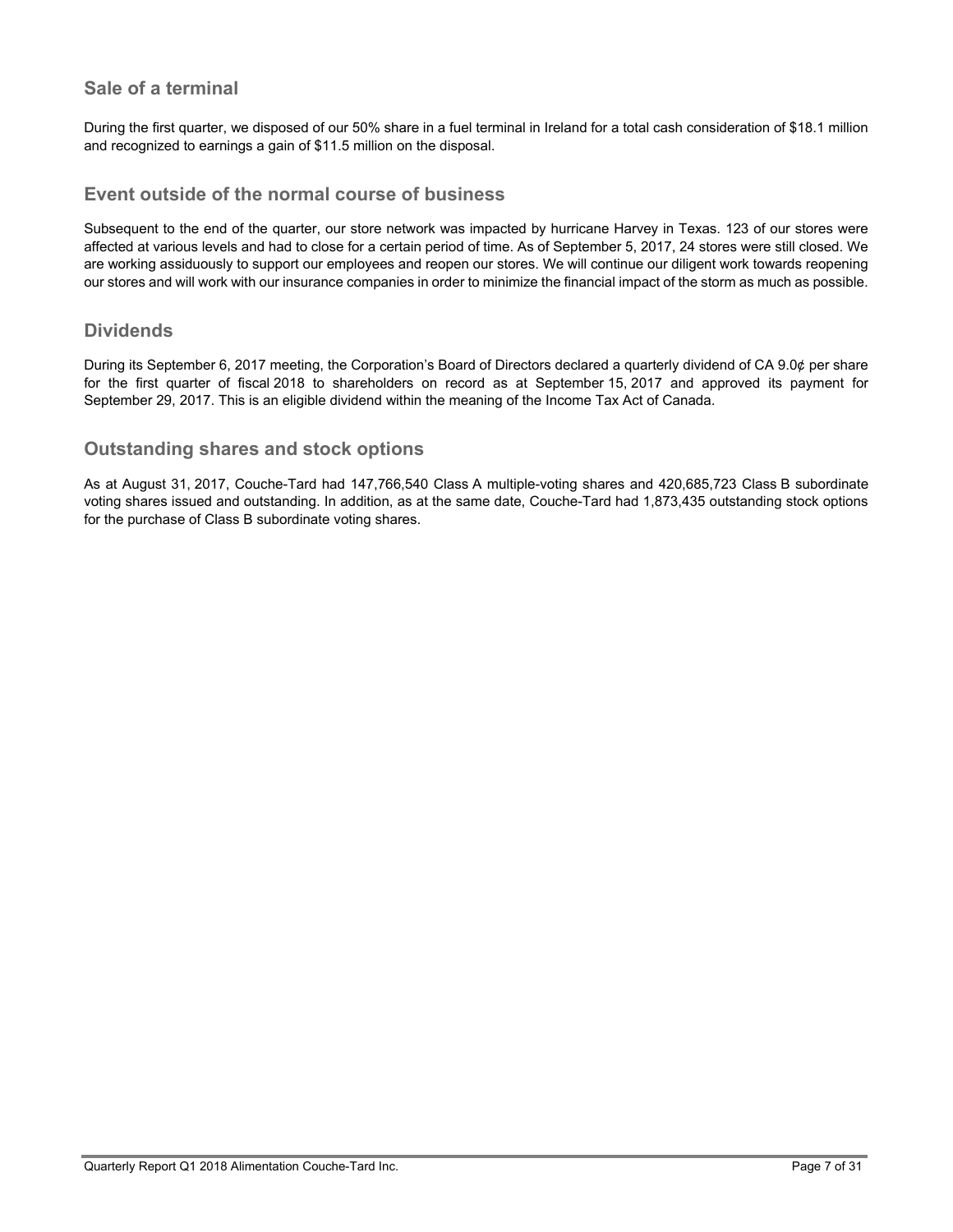## **Summary analysis of consolidated results for the first quarter of fiscal 2018**

The following table highlights certain information regarding our operations for the 12-week periods ended July 23, 2017 and July 17, 2016. CAPL refers to CrossAmerica Partners LP.

It should be noted that during the third quarter of fiscal 2017, we adjusted and finalized the purchase price allocation from the acquisition of Topaz. Results for the first quarter of fiscal 2017 were adjusted to reflect the related impacts on financial results previously reported.

|                                                                                                                                                                                   | 12-week                       | 12-week                      |                  |
|-----------------------------------------------------------------------------------------------------------------------------------------------------------------------------------|-------------------------------|------------------------------|------------------|
| (in millions of US dollars, unless otherwise stated)                                                                                                                              | period ended<br>July 23, 2017 | period ended<br>July 17,2016 | Variation        |
| <b>Statement of Operations Data:</b>                                                                                                                                              |                               |                              |                  |
| Merchandise and service revenues (1):                                                                                                                                             |                               |                              |                  |
| <b>United States</b>                                                                                                                                                              | 1,981.1                       | 1,812.9                      | 9.3              |
| Europe<br>Canada                                                                                                                                                                  | 320.6<br>477.1                | 263.6<br>456.3               | 21.6<br>4.6      |
| CAPL                                                                                                                                                                              | 1.0                           |                              | 100.0            |
| Total merchandise and service revenues                                                                                                                                            | 2,779.8                       | 2,532.8                      | 9.8              |
| Road transportation fuel revenues:                                                                                                                                                |                               |                              |                  |
| <b>United States</b>                                                                                                                                                              | 4,242.0                       | 3,807.9                      | 11.4             |
| Europe<br>Canada                                                                                                                                                                  | 1,597.7<br>967.4              | 1,351.4<br>501.9             | 18.2<br>92.7     |
| CAPL                                                                                                                                                                              | 15.6                          |                              | 100.0            |
| Elimination of intercompany transactions with CAPL                                                                                                                                | (2.7)                         |                              | (100.0)          |
| Total road transportation fuel revenues                                                                                                                                           | 6,820.0                       | 5,661.2                      | 20.5             |
| Other revenues (2):                                                                                                                                                               |                               |                              |                  |
| <b>United States</b><br>Europe                                                                                                                                                    | 3.1<br>237.5                  | 3.0<br>223.5                 | 3.3<br>6.3       |
| Canada                                                                                                                                                                            | 6.6                           | 0.1                          | 6.500.0          |
| CAPL                                                                                                                                                                              | 0.5                           |                              | 100.0            |
| Elimination of intercompany transactions with CAPL                                                                                                                                | (0.3)                         |                              | (100.0)          |
| Total other revenues                                                                                                                                                              | 247.4                         | 226.6                        | 9.2              |
| <b>Total revenues</b>                                                                                                                                                             | 9,847.2                       | 8,420.6                      | 16.9             |
| Merchandise and service gross profit (1):<br><b>United States</b>                                                                                                                 | 659.4                         | 602.0                        | 9.5              |
| Europe                                                                                                                                                                            | 134.9                         | 109.9                        | 22.7             |
| Canada                                                                                                                                                                            | 167.0                         | 151.4                        | 10.3             |
| CAPL                                                                                                                                                                              | 0.3                           |                              | 100.0            |
| Total merchandise and service gross profit                                                                                                                                        | 961.6                         | 863.3                        | 11.4             |
| Road transportation fuel gross profit:                                                                                                                                            |                               |                              |                  |
| <b>United States</b><br>Europe                                                                                                                                                    | 402.5<br>239.1                | 362.5<br>210.2               | 11.0<br>13.7     |
| Canada                                                                                                                                                                            | 82.6                          | 39.2                         | 110.7            |
| CAPL                                                                                                                                                                              | 0.7                           |                              | 100.0            |
| Elimination of intercompany transactions with CAPL                                                                                                                                |                               |                              |                  |
| Total road transportation fuel gross profit                                                                                                                                       | 724.9                         | 611.9                        | 18.5             |
| Other revenues gross profit (2):<br><b>United States</b>                                                                                                                          |                               |                              |                  |
| Europe                                                                                                                                                                            | 3.1<br>42.2                   | 3.0<br>41.1                  | 3.3<br>2.7       |
| Canada                                                                                                                                                                            | 6.8                           | 0.1                          | 6,700.0          |
| CAPL                                                                                                                                                                              | 0.5                           |                              | 100.0            |
| Elimination of intercompany transactions with CAPL                                                                                                                                | (0.3)                         |                              | (100.0 )         |
| Total other revenues gross profit                                                                                                                                                 | 52.3                          | 44.2                         | 18.3             |
| <b>Total gross profit</b>                                                                                                                                                         | 1,738.8                       | 1,519.4                      | 14.4             |
| Operating, selling, administrative and general expenses<br><b>Excluding CAPL</b>                                                                                                  | 1,031.5                       | 915.8                        | 12.6             |
| CAPL                                                                                                                                                                              | 0.8                           |                              | 100.0            |
| Elimination of intercompany transactions with CAPL                                                                                                                                | (1.0 )                        |                              | (100.0 )         |
| Total Operating, selling, administrative and general expenses                                                                                                                     | 1,031.3                       | 915.8                        | 12.6             |
| Gain on disposal of property and equipment and other assets                                                                                                                       | (16.8)                        | (1.6)                        | 952.3            |
| Integration and restructuring costs (including \$6.5 million for CAPL)<br>Depreciation, amortization and impairment of property and equipment, intangible assets and other assets | 43.2                          |                              | 100.0            |
| Excluding CAPL                                                                                                                                                                    | 169.8                         | 146.4                        | 100.0            |
| CAPL                                                                                                                                                                              | 0.5                           |                              | 100.0            |
| Total depreciation, amortization and impairment of property and equipment, intangible assets and other<br>assets                                                                  | 170.3                         | 146.4                        | 16.3             |
| <b>Operating income</b>                                                                                                                                                           |                               |                              |                  |
| <b>Excluding CAPL</b>                                                                                                                                                             | 516.4                         | 458.8                        | 12.6             |
| CAPL<br>Elimination of intercompany transactions with CAPL                                                                                                                        | (6.3)<br>0.7                  |                              | (100.0)<br>100.0 |
| Total operating income                                                                                                                                                            | 510.8                         | 458.8                        | 11.3             |
| Net earnings including non-controlling interest                                                                                                                                   | 359.5                         | 322.8                        | 11.4             |
| Net loss attributable to non-controlling interest                                                                                                                                 | 5.2                           | 0.0                          | 100.0            |
| Net earnings attributable to shareholders of the Corporation                                                                                                                      | 364.7                         | 322.8                        | 13.0             |
| Per Share Data:                                                                                                                                                                   |                               |                              |                  |
| Basic net earnings per share (dollars per share)                                                                                                                                  | 0.64                          | 0.56                         | 14.3             |
| Diluted net earnings per share (dollars per share)                                                                                                                                | 0.64                          | 0.56                         | 14.3             |
| Adjusted diluted net earnings per share (dollars per share)                                                                                                                       | 0.67                          | 0.57                         | 17.5             |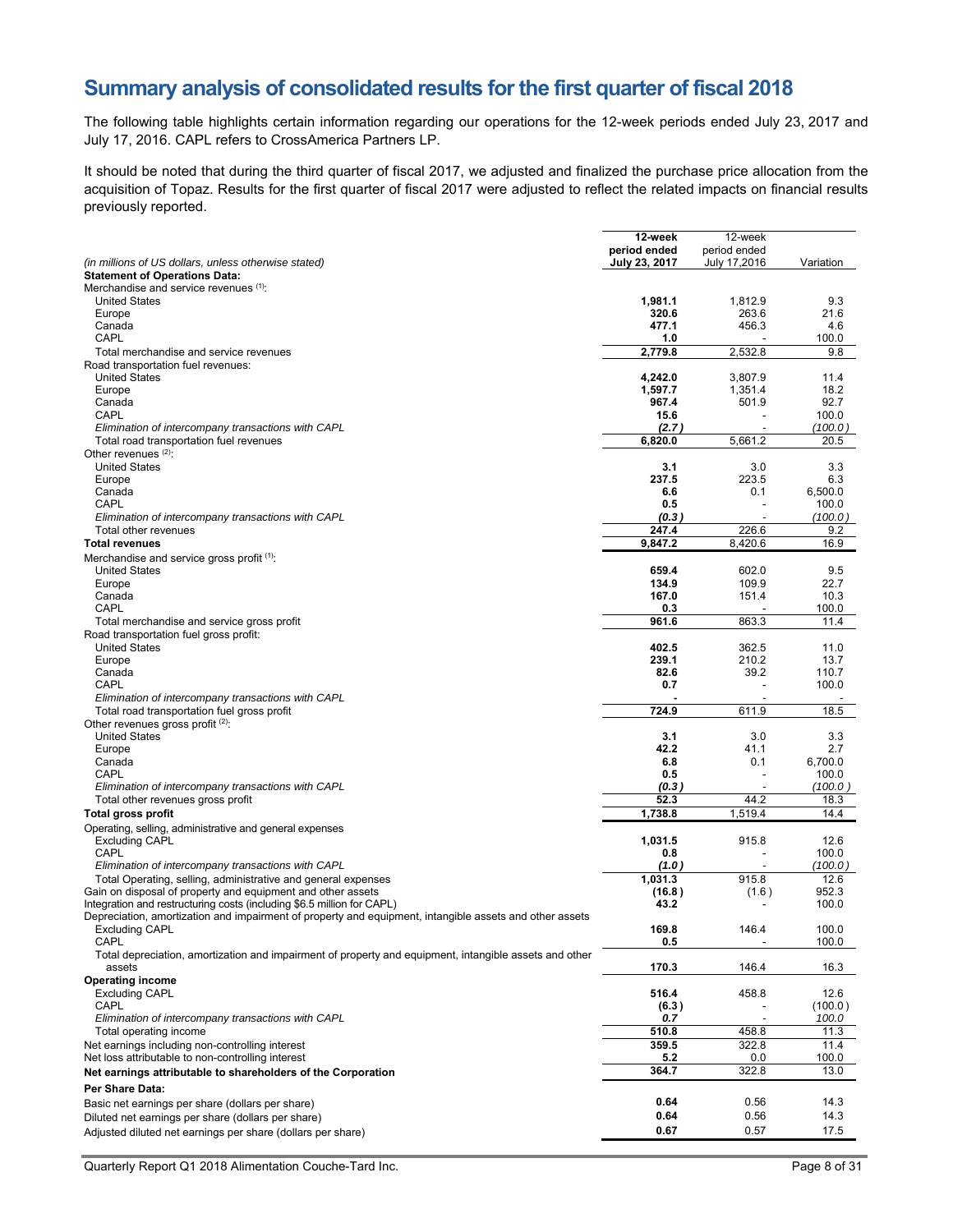|                                                                     | 12-week       | 12-week       |             |
|---------------------------------------------------------------------|---------------|---------------|-------------|
|                                                                     | period ended  | period ended  |             |
|                                                                     | July 23, 2017 | July 17, 2016 | Variation % |
| Other Operating Data - excluding CAPL:                              |               |               |             |
| Merchandise and service gross margin (1):                           |               |               |             |
| Consolidated                                                        | 34.6%         | 34.1%         | 0.5         |
| <b>United States</b>                                                | 33.3%         | 33.2%         | 0.1         |
| Europe                                                              | 42.1%         | 41.7%         | 0.4         |
| Canada                                                              | 35.0%         | 33.2%         | 1.8         |
| Growth of (decrease in) same-store merchandise revenues (3):        |               |               |             |
| United States <sup>(4)</sup>                                        | 1.4%          | 2.4%          |             |
| Europe                                                              | 1.4%          | 4.9%          |             |
| Canada <sup>(4)</sup>                                               | $(0.2\%)$     | 0.9%          |             |
| Road transportation fuel gross margin:                              |               |               |             |
| United States (cents per gallon) (4)                                | 20.75         | 20.86         | (0.5)       |
| Europe (cents per litre)                                            | 8.97          | 8.70          | 3.2         |
| Canada (CA cents per litre) <sup>(4)</sup>                          | 8.22          | 6.78          | 21.2        |
| Total volume of road transportation fuel sold:                      |               |               |             |
| United States (millions of gallons)                                 | 1,934.3       | 1,751.9       | 10.4        |
| Europe (millions of litres)                                         | 2,664.2       | 2,415.5       | 10.3        |
| Canada (millions of litres)                                         | 1,329.1       | 752.9         | 76.5        |
| Growth of (decrease in) same-store road transportation fuel volume: |               |               |             |
| United States <sup>(4)</sup>                                        | 0.4%          | 2.5%          |             |
| Europe                                                              | $(0.3\%)$     | 0.9%          |             |
| Canada <sup>(4)</sup>                                               | $(0.2\%)$     | 0.6%          |             |

| (in millions of US dollars, unless otherwise stated)        | July 23, 2017 | April 30, 2017 | Variation \$ |
|-------------------------------------------------------------|---------------|----------------|--------------|
| <b>Balance Sheet Data:</b>                                  |               |                |              |
| Total assets (including \$1.1 billion for CAPL)             | 20.114.1      | 14.185.6       | 5.928.5      |
| Interest-bearing debt (including \$472.8 million for CAPL)  | 7.936.1       | 3.354.9        | 4.581.2      |
| Shareholders' equity                                        | 6,512.6       | 6.009.6        | 503.0        |
| Indebtedness Ratios (5):                                    |               |                |              |
| Net interest-bearing debt/total capitalization (6)          | 0.50:1        | 0.31 : 1       |              |
| Net interest-bearing debt/Adjusted EBITDA (7) (11)          | 2.31 : 1      | 1.09:1         |              |
| Adjusted net interest-bearing debt/Adjusted EBITDAR (8)(11) | 3.07:1        | 2.02 : 1       |              |
| Returns $(5)$ :                                             |               |                |              |
| Return on equity $(9)(11)$                                  | 21.1%         | 22.5%          |              |
| Return on capital employed (10) (11)                        | 11.8%         | 15.8%          |              |
|                                                             |               |                |              |

(1) Includes revenues derived from franchise fees, royalties, suppliers rebates on some purchases made by franchisees and licensees as well as from wholesale merchandise.<br>(2) Includes revenues from the rental of assets, fr

Includes revenues from the rental of assets, from the sale of aviation and marine fuel, heating oil, kerosene, and chemicals.

For company-operated stores only.

(3) Does not include services and other revenues (as described in footnotes 1 and 2 above). Growth in Canada and in Europe is calculated based on local currencies.<br>
(4) For company-operated stores only.<br>
(5) These measures These measures are presented as if our investment in CAPL was reported using the equity method as we believe it allows a more relevant presentation of the performance of the Corporation.

(6) This ratio is presented for information purposes only and represents a measure of financial condition used especially in financial circles. It represents the following calculation: long-term interest-bearing debt, net of cash and cash equivalents and temporary investments divided by the addition of shareholders' equity and long-term debt, net of cash and cash equivalents and temporary investments. It does not investments. It does not have a standardized meaning prescribed by IFRS and therefore may not be comparable to similar measures presented by other public

corporations. For the purpose of this calculation, CAPL's long-term debt is excluded as it is a non-recourse debt to the Corporation.<br>(7) This ratio is presented for information purposes only and represents a measure of fi interest-bearing debt, net of cash and cash equivalents and temporary investments divided by EBITDA (Earnings before Interest, Tax, Depreciation, Amortization and Impairment) adjusted for specific items. It does not have a standardized meaning prescribed by IFRS and therefore may not be comparable to similar measures presented by other public<br>corporations. For the purpose of this calculation, C

.8) This measure is presented for information purposes only and represents a measure of financial condition used especially in financial circles. It represents the following calculation:<br>Iong-term interest-bearing debt plu Tax, Depreciation, Amortization, Impairment and Rent expense) adjusted for specific items. It does not have a standardized meaning prescribed by IFRS and therefore may not be<br>comparable to similar measures presented by oth Corporation.

9) This measure is presented for information purposes only and represents a measure of performance used especially in financial circles. It represents the following calculation: net<br>earnings divided by average equity for t presented by other public corporations.

(10) This measure is presented for information purposes only and represents a measure of performance used especially in financial circles. It represents the following calculation: earnings<br>before income taxes and interests

interests. It does not have a standardized meaning prescribed by IFRS and therefore may not be comparable to similar measures presented by other public corporations.<br>(11) As of July 23, 2017, this ratio is presented for th Oil. As of April 30, 2017, this measure is presented for the 53-week period ended April 30, 2017 on a pro forma basis for the store network acquired from Imperial Oil. Given the timing of the acquisition of CST, we have not yet completed the fair value assessment of the assets acquired, the liabilities assumed and the goodwill for this transaction. CST's earnings and<br>balance sheet figures have been adjus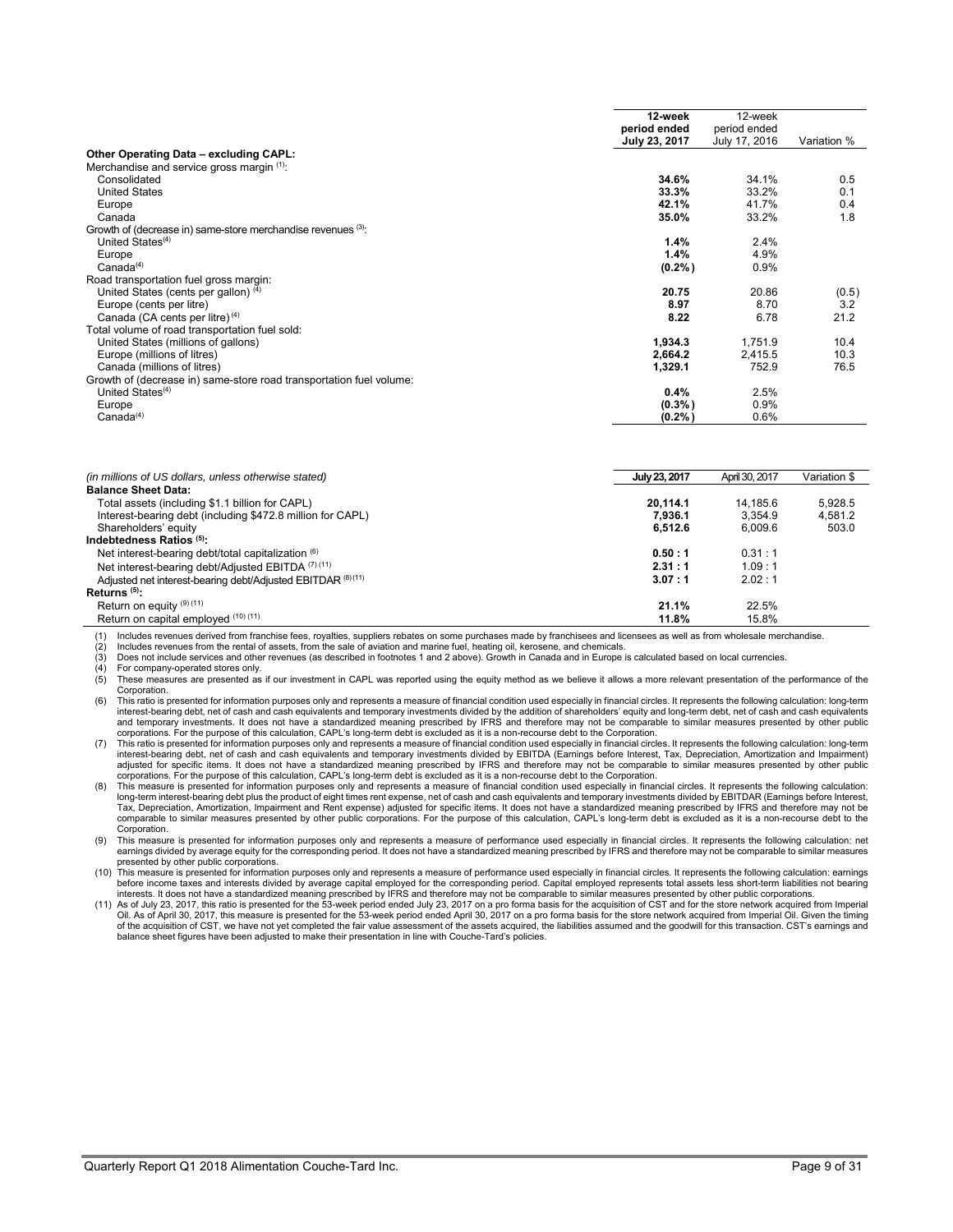#### **Revenues**

Our revenues were \$9.8 billion for the first quarter of fiscal 2018, up by \$1.4 billion, an increase of 16.9% compared with the corresponding quarter of fiscal 2017, mainly attributable to the contribution from acquisitions, to a higher average road transportation fuel selling price, as well as to organic growth. These items, which contributed to the increase in revenues, were partly offset by the negative net impact from the translation of revenues of our Canadian and European operations into US dollars.

Total merchandise and service revenues for the first quarter of fiscal 2018 were \$2.8 billion, an increase of \$247.0 million compared with the corresponding quarter of fiscal 2017. Excluding CAPL's revenues as well as the negative net impact from the translation of our European and Canadian operations into US dollars, merchandise and service revenues increased by approximately \$263.0 million or 10.4%. This increase is attributable to the contribution from acquisitions, which amounted to approximately \$208.0 million as well as to organic growth. Same-store merchandise revenues increased by 1.4% in the United States, despite the general softness in the retail industry and unfavorable weather conditions in certain parts of the country. In Europe, same-store merchandise revenues increased by 1.4%, driven by the success of our rebranding activities and the rollout and improvements of our food programs. In Canada, same-store merchandise revenues decreased by 0.2%, still impacted by the challenging economic conditions and competitive landscape in the western part of the country as well as by sub-optimal weather conditions in the Eastern part of the country in May and June.

Total road transportation fuel revenues for the first quarter of fiscal 2018 were \$6.8 billion, an increase of \$1.2 billion compared with the corresponding quarter of fiscal 2017. Excluding CAPL's revenues as well as the negative net impact from the translation of revenues of our Canadian and European operations into US dollars, road transportation fuel revenues increased by approximately \$1,159.0 million or 20.5%. This increase was attributable to the contribution from acquisitions, which amounted to approximately \$862.0 million as well as to the impact of a higher average road transportation fuel selling price, which had a positive impact of approximately \$209.0 million. Same-store road transportation fuel volumes increased by 0.4% in the United States due to – among other things – the positive response from customers to our fuel rebranding initiatives and micromarket strategies. In Europe, same-store road transportation fuel volumes decreased by 0.3%, mainly as a result of the weaker market conditions toward the end of the quarter. In Canada, same-store road transportation fuel volumes decreased by 0.2%, mainly as a result of the challenging economy in Western Canada.

The following table shows the average selling price of road transportation fuel in our various markets, starting with the second quarter of the fiscal year ended April 24, 2016:

| Quarter                                                | 2 <sub>nd</sub> | 3 <sup>rd</sup> | 4 <sup>th</sup> | 1 <sub>st</sub> | Weighted<br>average |
|--------------------------------------------------------|-----------------|-----------------|-----------------|-----------------|---------------------|
| 53-week period ended July 23, 2017                     |                 |                 |                 |                 |                     |
| United States (US dollars per gallon) - excluding CAPL | 2.10            | 2.18            | 2.25            | 2.21            | 2.19                |
| Europe (US cents per litre)                            | 58.01           | 61.87           | 62.46           | 61.39           | 60.98               |
| Canada (CA cents per litre)                            | 90.36           | 94.67           | 97.20           | 99.81           | 96.02               |
| 52-week period ended July 17, 2016                     |                 |                 |                 |                 |                     |
| United States (US dollars per gallon) - excluding CAPL | 2.36            | 1.99            | 86.⊺            | 2.20            | 2.10                |
| Europe (US cents per litre)                            | 66.12           | 57.04           | 51.59           | 58.65           | 58.02               |
| Canada (CA cents per litre)                            | 97.79           | 88.41           | 82.28           | 92.66           | 90.39               |

Total other revenues for the first quarter of fiscal 2018 were \$247.4 million, an increase of \$20.8 million compared with the corresponding quarter of fiscal 2017. Excluding CAPL's revenues, other revenues increased by \$20.6 million in the first quarter of fiscal 2018, including the contribution from acquisitions, which amounted to approximately \$7.0 million.

#### **Gross profit**

Our gross profit was \$1.7 billion for the first quarter of fiscal 2018, up by \$219.4 million, an increase of 14.4% compared with the corresponding quarter of fiscal 2017, mainly attributable to the contribution from acquisitions as well as to organic growth, partly offset by the negative net impact from the translation of operations of our Canadian and European operations into US dollars.

In the first quarter of fiscal 2018, our merchandise and service gross profit was \$961.6 million, an increase of \$98.3 million compared with the corresponding quarter of fiscal 2017. Excluding CAPL's gross profit as well as the net negative impact from the translation of our European and Canadian operations into US dollars, our first quarter of fiscal 2018 merchandise and service gross profit increased by \$104.0 million or 12.0%. This increase is attributable to the contribution from acquisitions, which amounted to approximately \$78.0 million and to our organic growth. Our gross margin increased by 0.1% in the United States to 33.3% because of the changes in our product mix towards higher margin categories. Our margin increased by 0.4% in Europe to 42.1%, benefiting from the roll-out of our food programs in our recently acquired stores. In Canada, our gross margin increased by 1.8% to 35.0% because of a different revenue mix in our recently acquired Imperial Oil stores network.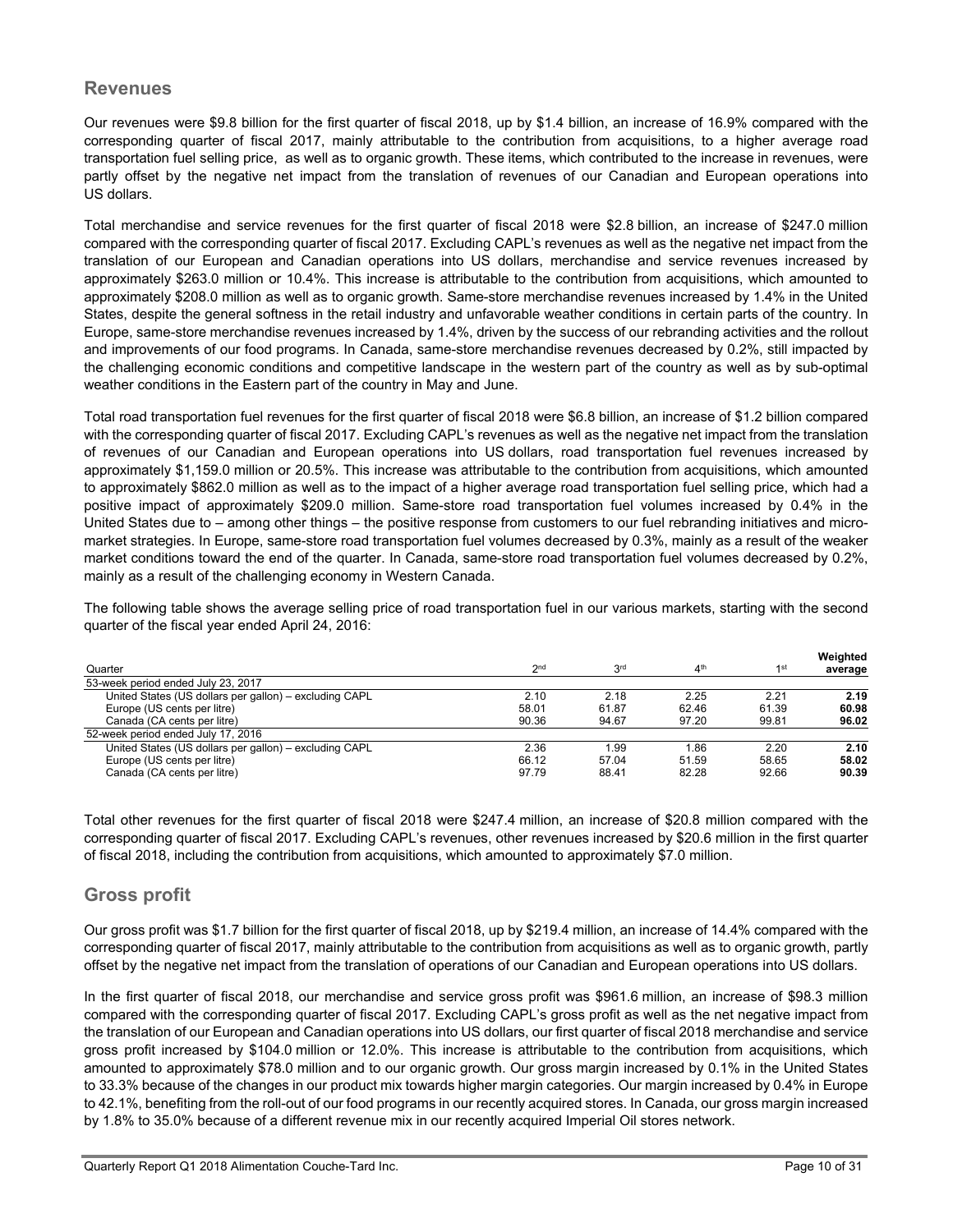In the first quarter of fiscal 2018, our road transportation fuel gross profit was \$724.9 million, an increase of \$113.0 million compared with the corresponding quarter of fiscal 2017. Excluding CAPL's gross profit as well as the net negative impact from the translation of our European and Canadian operations into US dollars, our first quarter of fiscal 2018 road transportation fuel gross profit increased by \$123.6 million or 20.6%. In the first quarter of fiscal 2018, the road transportation fuel gross margin was 20.75¢ per gallon in the United States, a decrease of 0.11¢ per gallon attributable to lower margins in the CST network. Excluding CST stores, gross margin in the US would have been 21.20¢ per gallon. In Europe, the road transportation gross margin was 8.97¢ per litre, an increase of 0.27¢ per litre, while in Canada, the road transportation fuel gross margin was CA 8.22¢ per litre, an increase of CA 1.44¢ per litre, mainly attributable to higher margins in our newly acquired Imperial Oil stores network.

The road transportation fuel gross margin of our company-operated stores in the United States and the impact of expenses related to electronic payment modes for the last eight quarters, starting with the second quarter of the fiscal year ended April 24, 2016, were as follows:

(US cents per gallon)

|                                                                  |                 |                 |                        |                 | Weighted |
|------------------------------------------------------------------|-----------------|-----------------|------------------------|-----------------|----------|
| Quarter                                                          | 2 <sub>nd</sub> | 3 <sup>rd</sup> | $\Delta$ <sup>th</sup> | 1 <sub>st</sub> | average  |
| 53-week period ended July 23, 2017                               |                 |                 |                        |                 |          |
| Before deduction of expenses related to electronic payment modes | 19.87           | 18.33           | 15.47                  | 20.75           | 18.59    |
| Expenses related to electronic payment modes                     | 3.99            | 3.99            | 4.12                   | 3.79            | 3.97     |
| After deduction of expenses related to electronic payment modes  | 15.88           | 14.34           | 11.35                  | 16.96           | 14.62    |
| 52-week period ended July 17, 2016                               |                 |                 |                        |                 |          |
| Before deduction of expenses related to electronic payment modes | 25.66           | 19.90           | 16.78                  | 20.86           | 20.74    |
| Expenses related to electronic payment modes                     | 4.19            | 3.84            | 3.74                   | 4.08            | 3.96     |
| After deduction of expenses related to electronic payment modes  | 21.47           | 16.06           | 13.04                  | 16.78           | 16.78    |

As demonstrated by the table above, road transportation fuel margins in the United States can be volatile from one quarter to another but tend to normalize in the longer run. Margin volatility and expenses related to electronic payment modes are not as significant in Europe and Canada.

In the first quarter of fiscal 2018, our other revenues gross profit was \$52.3 million, an increase of \$8.1 million compared with the corresponding quarter of fiscal 2017. Excluding CAPL's gross profit, other revenues gross profit increased by \$7.9 million in the first quarter of fiscal 2018, mainly explained by the contribution from acquisitions, which amounted to approximately \$7.0 million.

## **Operating, selling, administrative and general expenses ("expenses")**

For the first quarter of fiscal 2018, expenses increased by 12.6% compared with the corresponding periods of fiscal 2017, but increased by only 1.7% if we exclude certain items as demonstrated by the following table:

|                                                                      | 12-week period ended<br>July 23, 2017 |
|----------------------------------------------------------------------|---------------------------------------|
| Total variance as reported                                           | 12.6%                                 |
| Adjust for:                                                          |                                       |
| Increase from incremental expenses related to acquisitions           | $(9.1\%)$                             |
| Increase from the five additional days for European operations       | $(1.7\%)$                             |
| Decrease from the net impact of foreign exchange translation         | 0.8%                                  |
| Increase from higher electronic payment fees, excluding acquisitions | $(0.6\%)$                             |
| Acquisition costs recognized to earnings of fiscal 2018              | $(0.4\%)$                             |
| Acquisition costs recognized to earnings of fiscal 2017              | 0.1%                                  |
| CAPL's expenses for fiscal 2018                                      |                                       |
| <b>Remaining variance</b>                                            | 1.7%                                  |

The remaining variance is due to normal inflation, to higher advertising and marketing activities in connection with our global brand project, to higher expenses needed to support our organic growth, to the higher average number of stores and to proportionally higher operational expenses in our recently built stores, as these stores generally have a larger footprint than the average of our existing network. We continue to favour a rigorous control of costs throughout our organization, while ensuring we maintain the quality of service we offer to our customers.

## **Earnings before interest, taxes, depreciation, amortization and impairment (EBITDA) and adjusted EBITDA**

During the first quarter of fiscal 2018, EBITDA increased from \$614.7 million to \$689.7 million, a growth of 12.2% compared with the same quarter last year.

Excluding the specific items shown in the table below from EBITDA of the first quarter of fiscal 2018 and of the first quarter of fiscal 2017, the adjusted EBITDA for the first quarter of fiscal 2018 increased by \$99.6 million or 16.2% compared with the corresponding period of the previous fiscal year, mainly through the contribution from acquisitions and organic growth.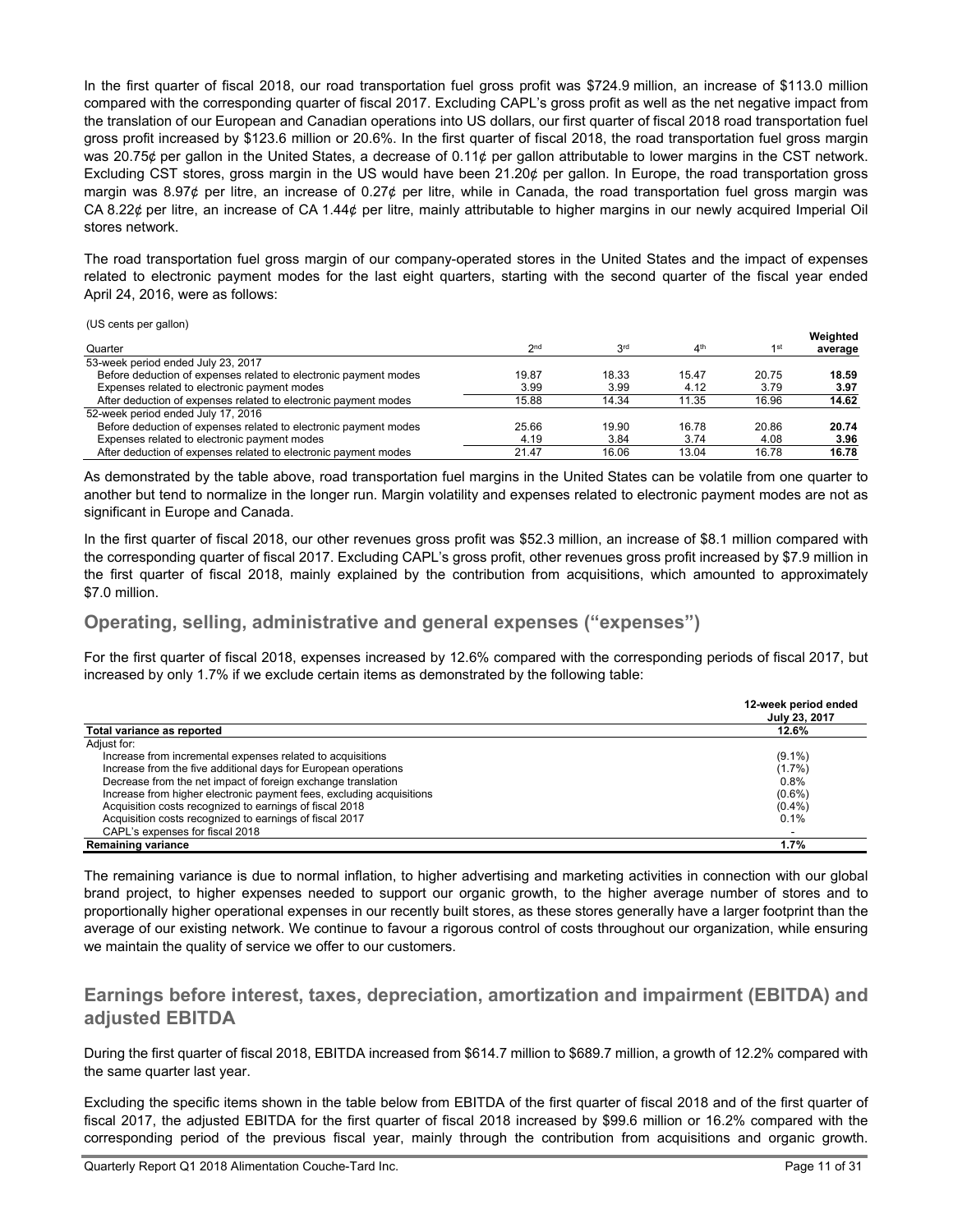Acquisitions contributed approximately \$76.0 million to the adjusted EBITDA of the first quarter of fiscal 2018, while the variation in exchange rates had a negative net impact of approximately \$3.0 million.

It should be noted that EBITDA and adjusted EBITDA are not performance measures defined by IFRS, but we, as well as investors and analysts, consider that those performance measures facilitate the evaluation of our ongoing operations and our ability to generate cash flows to fund our cash requirements, including our capital expenditures program. Note that our definition of these measures may differ from the one used by other public corporations:

|                                                                                                              | 12-week period | 12-week period |
|--------------------------------------------------------------------------------------------------------------|----------------|----------------|
|                                                                                                              | ended          | ended          |
| (in millions of US dollars)                                                                                  | July 23, 2017  | July 17, 2016  |
| Net earnings including non-controlling interest                                                              | 359.5          | 322.8          |
| Add:                                                                                                         |                |                |
| Income taxes                                                                                                 | 100.7          | 120.7          |
| Net financial expenses                                                                                       | 59.2           | 24.8           |
| Depreciation, amortization and impairment of property and equipment, intangible assets and other assets      | 170.3          | 146.4          |
| EBITDA including non-controlling interest                                                                    | 689.7          | 614.7          |
| Adjusted for:                                                                                                |                |                |
| Restructuring and integration costs attributable to shareholders of the Corporation (including \$1.2 million |                |                |
| for our interest in CAPL)                                                                                    | 38.0           |                |
| Gain on disposal of a terminal                                                                               | (11.5)         |                |
| Gain on investment in CST                                                                                    | (8.8)          |                |
| Negative EBITDA attributable to non-controlling interest                                                     | 4.6            |                |
| Acquisition costs                                                                                            | 3.3            | 1.0            |
| <b>Adjusted EBITDA</b>                                                                                       | 715.3          | 615.7          |

## **Depreciation, amortization and impairment of property and equipment, intangible assets and other assets ("depreciation")**

The depreciation expense for the first quarter of fiscal 2018 was \$170.3 million, an increase of \$23.9 million compared with the first quarter of fiscal 2017. Excluding CAPL, the depreciation expense increased by \$23.4 million, mainly driven by the impact from investments made through acquisitions, the replacement of equipment, the addition of new stores and the ongoing improvement of our network. The depreciation expense for the first quarter of fiscal 2018 includes a charge of \$3.7 million for the accelerated depreciation and amortization of certain assets in connection with our global rebranding project.

#### **Net financial expenses**

Net financial expenses for the first quarter of fiscal 2018 were \$59.2 million, an increase of \$34.4 million compared with the first quarter of fiscal 2017. Excluding the net foreign exchange loss of \$20.3 million and a net foreign exchange gain of \$3.2 million recorded in the first quarters of fiscal 2018 and of fiscal 2017, respectively, as well as CAPL's financial expenses, net financial expenses increased by \$10.9 million. This increase is mainly attributable to our higher average long-term debt in connection with our recent acquisitions, partly offset by the repayments made. The net foreign exchange loss of \$20.3 million for the first quarter of fiscal 2018 is mainly due to the impact of foreign exchange variations on certain cash balances and working capital items.

#### **Income taxes**

The income tax rate for the first quarter of fiscal 2018 was 21.9% compared with an income tax rate of 27.2% for the first quarter of fiscal 2017. The income tax rate for the quarter was positively impacted by a tax recovery of \$13.4 million stemming from an internal reorganization. Excluding this tax recovery, our income tax rate would have been 24.8% for the first quarter of fiscal 2018. The decrease in the adjusted income tax rate stems from a different geographical mix in our earnings.

## **Net earnings and adjusted net earnings attributable to shareholders of the Corporation ("net earnings")**

We closed the first quarter of fiscal 2018 with net earnings of \$364.7 million, compared with \$322.8 million for the first quarter of the previous fiscal year, an increase of \$41.9 million or 13.0%. Diluted net earnings per share stood at \$0.64, compared with \$0.56 the previous year. The translation of revenues and expenses from our Canadian and European operations into US dollars had a negative net impact of approximately \$2.0 million on net earnings of the first quarter of fiscal 2018.

Excluding the items shown in the table below from net earnings of the first quarter of fiscal 2018 and fiscal 2017, this quarter's net earnings would have been approximately \$381.0 million, compared with \$327.0 million for the comparable quarter of the previous year, an increase of \$54.0 million or 16.5%. Adjusted diluted net earnings per share would have been approximately \$0.67 for the first quarter of fiscal 2018, compared with \$0.57 for the corresponding period of fiscal 2017, an increase of 17.5%.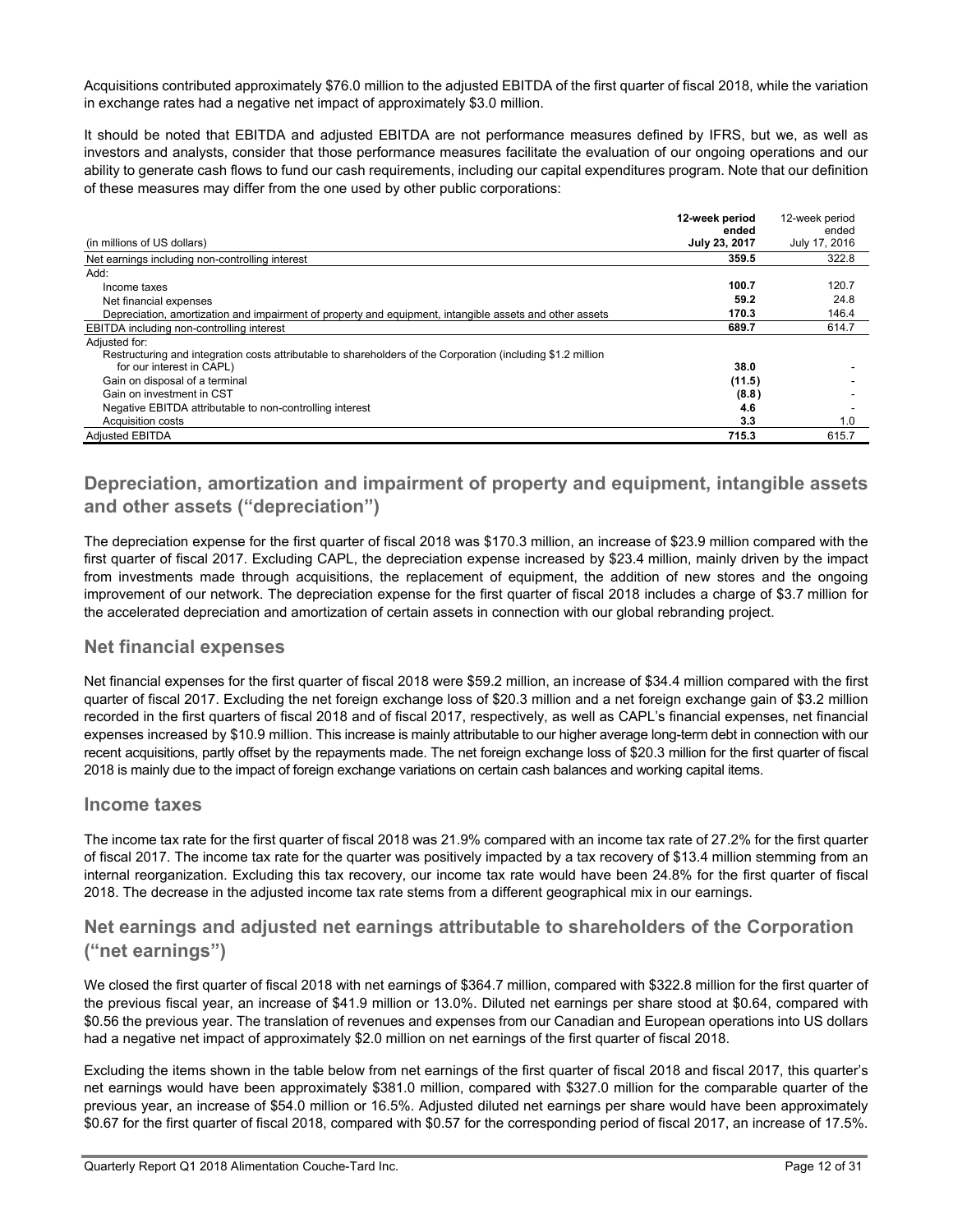The table below reconciles reported net earnings to adjusted net earnings:

| (in millions of US dollars)                                                           | 12-week period<br>ended<br>July 23, 2017 | 12-week period<br>ended<br>July 17, 2016 |
|---------------------------------------------------------------------------------------|------------------------------------------|------------------------------------------|
| Net earnings attributable to shareholders, as reported                                | 364.7                                    | 322.8                                    |
| Adjust for:                                                                           |                                          |                                          |
| Restructuring and integration costs – attributable to shareholders of the Corporation | 38.0                                     |                                          |
| Net foreign exchange loss (gain)                                                      | 20.3                                     | (3.2)                                    |
| Tax recovery stemming from an internal reorganization                                 | (13.4)                                   |                                          |
| Gain on disposal of a terminal                                                        | (11.5)                                   |                                          |
| Gain on investment in CST                                                             | (8.8)                                    |                                          |
| Accelerated depreciation and amortization expense                                     | 3.7                                      | 6.9                                      |
| Acquisition costs                                                                     | 3.3                                      | 1.0                                      |
| Tax impact of the items above and rounding                                            | (15.3)                                   | (0.5)                                    |
| Adjusted net earnings                                                                 | 381.0                                    | 327.0                                    |

It should be noted that adjusted net earnings is not a performance measure defined by IFRS, but we, as well as investors and analysts, consider this measure useful for evaluating the underlying performance of our operations on a comparable basis. Note that our definition of this measure may differ from the one used by other public corporations.

## **Financial Position as at July 23, 2017**

As shown by our indebtedness ratios included in the "Summary analysis of consolidated results for the first quarter of fiscal 2018" section and our net cash provided by operating activities, our financial position is solid.

Our total consolidated assets amounted to \$20.1 billion as at July 23, 2017, an increase of \$5.9 billion over the balance as at April 30, 2017, primarily stemming from the acquisition of CST. It should be noted that we have updated our balance sheet as at April 30, 2017 to reflect the final adjustments we made during fiscal 2018 to the purchase price allocation for the Dansk Fuel A/S acquisition.

During the 53-week period ended on July 23, 2017, we recorded a return on capital employed of 11.8%.

Significant balance sheet variations are explained as follows:

#### **Property and equipment**

Property and equipment increased by \$2.5 billion, from \$7.5 billion as at April 30, 2017, to \$10.0 billion as at July 23, 2017, mainly as a result of the acquisition of CST, the investments we made to our network and the positive net impact of approximately \$258.0 million from the exchange rates variation at the balance sheet date, partly offset by the depreciation, amortization and impairment expense.

#### **Goodwill**

Goodwill increased by \$2.4 billion, from \$2.4 billion as at April 30, 2017, to \$4.8 billion as at July 23, 2017, mainly as a result of the acquisition of CST and by the positive net impact of approximately \$93.0 million from the exchange rates variation at the balance sheet date. Since we have not yet completed our fair value assessment of the assets acquired, the liabilities assumed and the goodwill for CST, we expect that the fair values of assets acquired and liabilities assumed as well as the goodwill will be adjusted during fiscal 2018.

#### **Accounts payable and accrued liabilities**

Accounts payable and accrued liabilities increased by \$318.0 million, from \$2.7 billion as at April 30, 2017, to \$3.0 billion as at July 23, 2017. The increase mainly stems from the acquisition of CST and the net impact of approximately \$115.0 million from the exchange rates variation at the balance sheet date.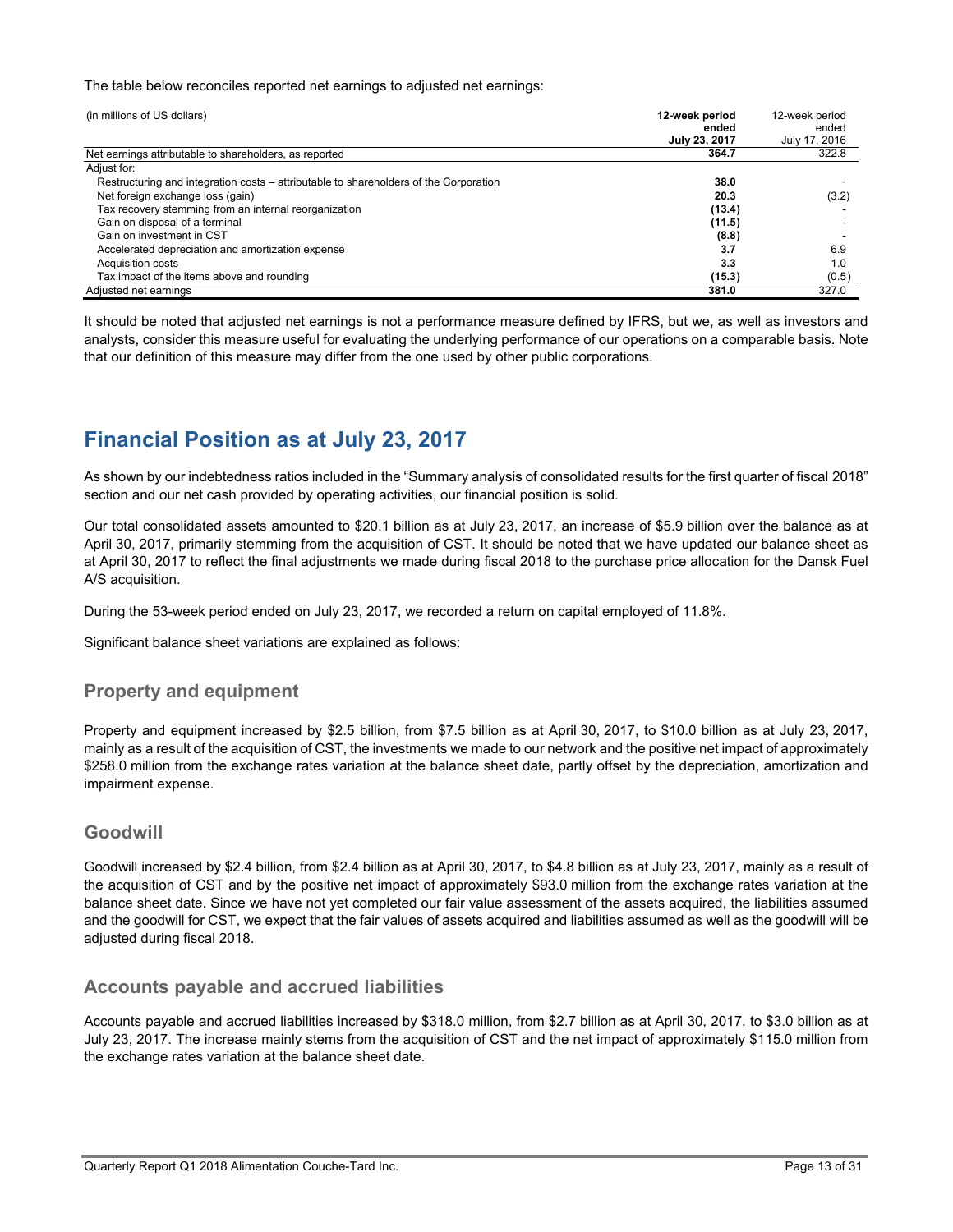### **Long-term debt and current portion of long-term debt**

Long-term debt and current portion of long-term debt increased by \$4.6 billion, from \$3.4 billion as at April 30, 2017, to \$7.9 billion as at July 23, 2017, mainly as a result of the financing of the CST acquisition as well as the inclusion of CST's and CAPL's debts in our consolidated balance sheet. The remainder is explained by the impact of the strength of the Canadian dollar and Euro against the US dollar as of the balance sheet date, which had a negative impact of approximately \$162.0 million.

#### **Shareholders' equity**

Shareholders' equity amounted to \$6.5 billion as at April 30, 2017, up \$503.0 million compared with April 30, 2017, mainly reflecting net earnings and other comprehensive income for the first quarter of fiscal 2018, partly offset by dividends declared. For the 53-week period ended July 23, 2017, we recorded a return on equity of 21.1%.

## **Liquidity and Capital Resources**

Except for our new acquisition facility, our sources of liquidities remained unchanged since April 30, 2017. For further information regarding our sources of liquidities, please refer to our 2017 Annual Report. With respect to our capital expenditures and acquisitions of the first quarter of fiscal 2018, they were financed using available cash as well as our existing credit facilities, except for CST, which was financed using our new acquisition facility. We expect that cash generated from operations and borrowings available under our revolving unsecured credit facilities will be adequate to meet our liquidity needs in the foreseeable future.

Our credit facilities are detailed as follow:

#### *Acquisition facility*

On June 27, 2017, the Corporation entered into a new credit agreement consisting of an unsecured non-revolving acquisition credit facility of an aggregate maximum amount of \$4.3 billion (the "acquisition facility"), divided into three tranches as follows:

|           | <b>Principal amount</b> | <b>Maturity</b> |
|-----------|-------------------------|-----------------|
| Tranche A | \$2.0 billion           | June 27, 2018   |
| Tranche B | \$1.0 billion           | June 27, 2019   |
| Tranche C | \$1.3 billion           | June 27, 2020   |

The acquisition facility is available exclusively to finance, directly or indirectly, the acquisition of CST, the related acquisition costs and the repayment of any of CST's and its subsidiaries' outstanding debt. Amounts can be drawn up to 90 days after the first draw and can be reimbursed at any time. The acquisition facility is available in US dollars by way of US base rate loans or LIBOR rate loans. Depending on the form of the loan, the amounts borrowed bear interest at variable rates based on the US base rate or the LIBOR rate plus a variable margin.

As at July 23, 2017, \$3.0 billion of our acquisition facility had been used. As at the same date, the weighted average effective interest rate was 2.75%.

#### *Revolving unsecured operating credit, maturing in December 2021 ("operating credit D")*

Credit agreement consisting of a revolving unsecured facility of a maximum amount of \$2,525.0 million. As at July 23, 2017, \$1.1 billion of our operating credit D had been used. As at the same date, the effective interest rate was 2.0% and standby letters of credit in the amount of \$15.1 million were outstanding.

#### *Term revolving unsecured operating credit, maturing in January 2020 ("operating credit F")*

Credit agreement consisting of a revolving unsecured facility of an initial maximum amount of €25.0 million maturing on January 30, 2020. The credit facility is available in Euros, in the form of a revolving unsecured operating credit. The amounts borrowed bear interest at variable rates based on the funding base rate or the EURIBOR rate plus a variable margin. As at July 23, 2017, operating credit F was unused.

#### *CAPL US-dollar-denominated senior secured revolving credit facility, without recourse to ACT*

As at July 23, 2017, through the consolidation of CAPL, we had a credit agreement consisting of a US-dollar-denominated senior secured revolving credit facility of a maximum amount of \$550.0 million, maturing on March 4, 2019, under which swing-line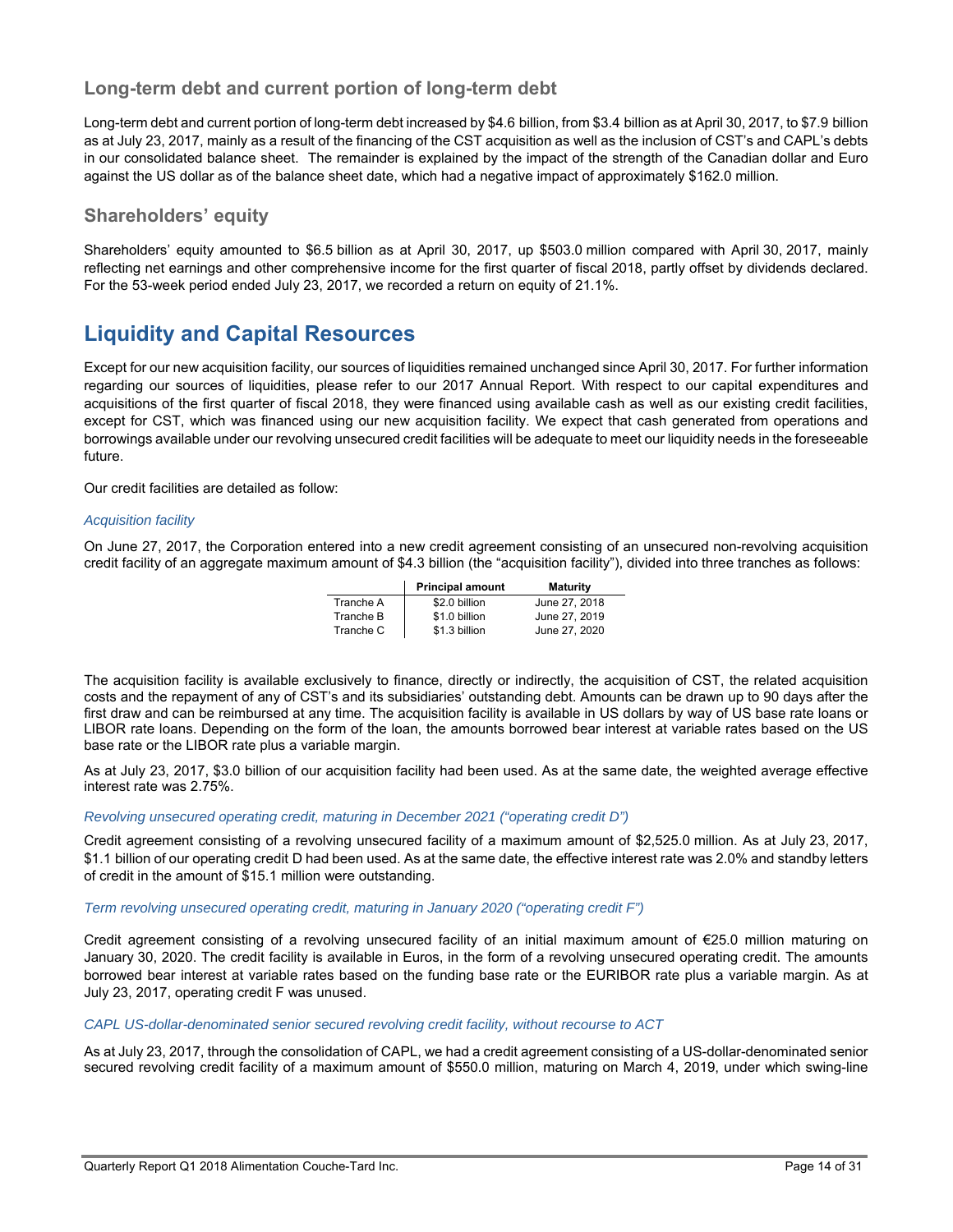loans may be drawn up to \$25.0 million and standby letters of credit may be issued up to an aggregate of \$45.0 million. This facility was without recourse to the Corporation.

As at July 23, 2017, the effective interest rate was 4.11% and CAPL was in compliance with the restrictive provisions and ratios imposed by the credit agreement.

#### *Available liquidities*

As at July 23, 2017, a total of approximately \$1.5 billion was available under our revolving unsecured operating credit facilities and we were in compliance with the restrictive covenants and ratios imposed by the credit agreements at that date. Thus, at the same date, we had access to approximately \$2.5 billion through our available cash and revolving unsecured operating credit facilities.

## **Selected Consolidated Cash Flow Information**

|                                                                                         | 12-week periods ended |               |            |
|-----------------------------------------------------------------------------------------|-----------------------|---------------|------------|
| (in millions of US dollars)                                                             | July 23, 2017         | July 17, 2016 | Variation  |
| <b>Operating activities</b>                                                             |                       |               |            |
| Net cash provided by operating activities                                               | 521.5                 | 413.2         | 108.3      |
| <b>Investing activities</b>                                                             |                       |               |            |
| <b>Business acquisitions</b>                                                            | (3,574.6)             | (1.4)         | (3,573.2)  |
| Proceeds from the disposal of certain of CST's Canadian assets                          | 752.5                 |               | 752.5      |
| Purchase of property and equipment, intangible assets and other assets, net of proceeds |                       |               |            |
| from the disposal of property and equipment and other assets                            | (154.4)               | (108.5)       | (45.9)     |
| Proceeds from disposal of an available-for-sale investment                              | 91.6                  |               | 91.6       |
| Investment in an associated company held-for-sale                                       |                       | (294.0)       | 294.0      |
| Other                                                                                   | 4.1                   | (3.4)         | 7.5        |
| Net cash used in investing activities                                                   | (2,880.8)             | (407.3)       | (2, 473.5) |
| <b>Financing activities</b>                                                             |                       |               |            |
| Net increase in acquisition facility, net of financing costs                            | 2,949.5               |               | 2,949.5    |
| Repayment of debt assumed on business acquisition                                       | (498.8)               |               | (498.8)    |
| Net decrease in revolving unsecured operating credit D                                  | 364.7                 | (821.4)       | 1,186.1    |
| Net decrease in other debts                                                             | (10.5)                | (8.0)         | (2.5)      |
| Settlement of interest rate locks                                                       | (15.6)                |               | (15.6)     |
| Settlement of cross-currency interest rate swaps                                        | (5.6)                 | (9.8)         | 4.2        |
| Issuance of Euro-denominated senior unsecured notes, net of financing costs             |                       | 853.8         | (853.8)    |
| Net cash from financing activities                                                      | 2,783.7               | 14.6          | 2,769.1    |
| <b>Credit ratings</b>                                                                   |                       |               |            |
| S&P Global Ratings - Corporate credit rating                                            | <b>BBB</b>            | <b>BBB</b>    |            |
| Moody's - Senior unsecured notes credit rating                                          | Baa2                  | Baa2          |            |

#### **Operating activities**

During the first quarter of fiscal 2018, net cash from our operations reached \$521.5 million, up \$108.3 million compared with the first quarter of fiscal 2017, mainly due to higher net earnings, partly offset by changes in working capital.

#### **Investing activities**

During the first quarter of fiscal 2018, investing activities were primarily for the acquisition of CST for an amount of \$3.6 billion and for net investments in property and equipment, intangible assets and other assets which amounted to \$154.4 million.

Net investments in property and equipment, intangible assets and other assets were primarily for the replacement of equipment in some of our stores in order to enhance our offering of products and services, for our rebranding project, for the addition of new stores and for the ongoing improvement of our network, as well as for information technology.

Investing activities were also positively affected by the proceeds from the sale of a portion of CST's Canadian assets to Parkland Fuel Corporation for an amount of \$752.5 million and the proceeds from our original investment in CST for an amount of \$91.6 million.

#### **Financing activities**

During the first quarter of fiscal 2018, we drew a net amount of \$2.9 billion on our acquisition facility for the acquisition of CST and drew a net amount of \$364.7 million on our revolving unsecured operating credit. We also repaid an amount of \$498.8 million on the debt assumed through CST acquisition.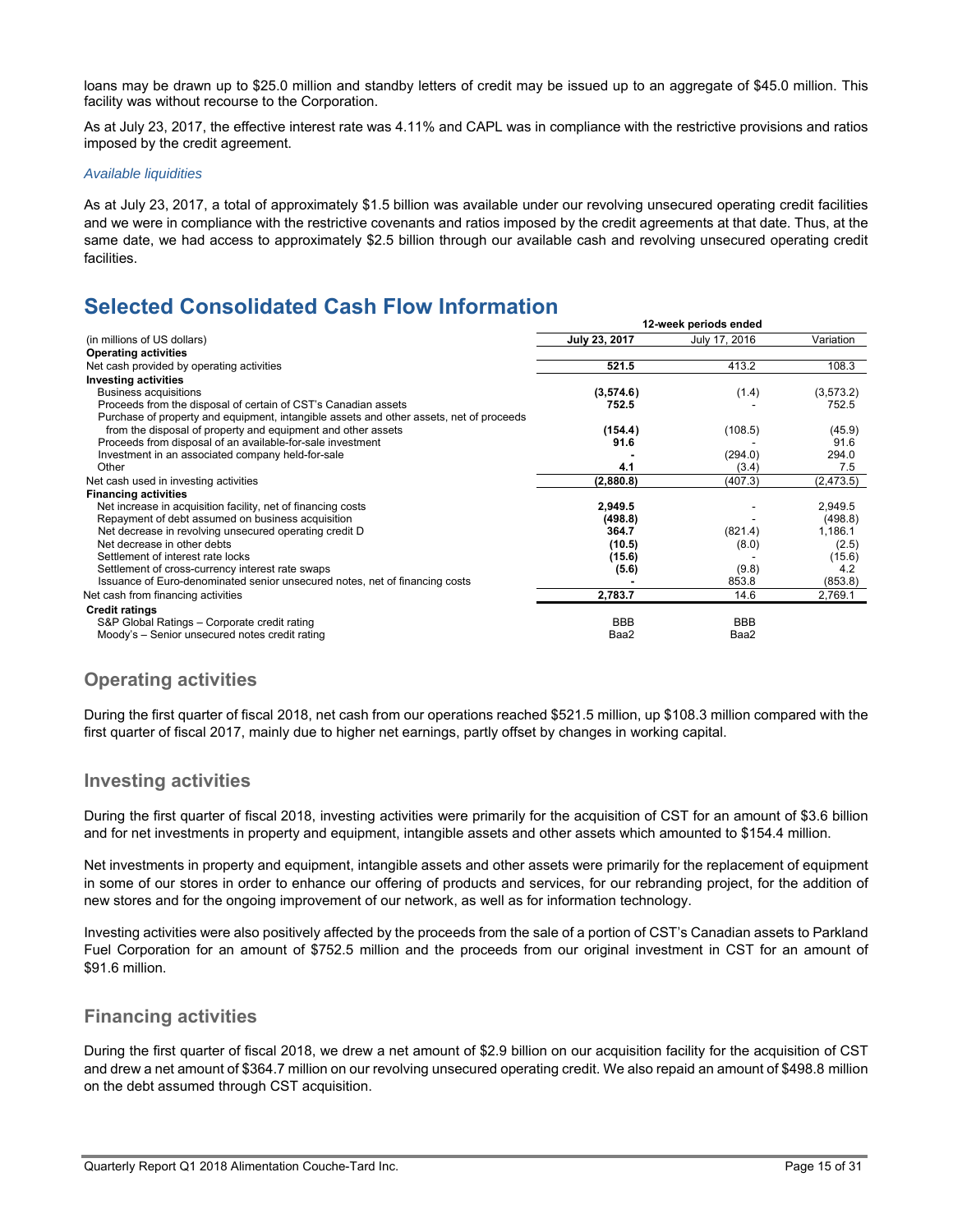## **Contractual Obligations and Commercial Commitments**

Other than the changes in our long term debt described above, there were no major changes with respect to our contractual obligations and commercial commitments during the 12-week period ended July 23, 2017. For more information, please refer to our 2017 Annual Report.

## **Internal Controls over Financial Reporting**

We maintain a system of internal controls over financial reporting designed to safeguard assets and ensure that financial information is reliable. We also maintain a system of disclosure controls and procedures designed to ensure, in all material respects, the reliability, completeness and timeliness of the information we disclose in this MD&A and other public disclosure documents. Disclosure controls and procedures are designed to ensure that information required to be disclosed by us in reports filed with securities regulatory agencies is recorded and/or disclosed on a timely basis, as required by law, and is accumulated and communicated to our management, including our Chief Executive Officer and our Chief Financial Officer, as appropriate, to allow timely decisions regarding required disclosure. As at July 23, 2017, except for the exclusion of CST's internal controls describe below, our management, following its assessment, certifies the design and operating effectiveness of the Corporation's disclosure controls and procedures.

We undertake ongoing evaluations of the effectiveness of our internal controls over financial reporting and implement control enhancements, when appropriate. As at April 30, 2017, our management and our external auditors reported that these internal controls were effective.

We exclude CST's internal control over financial reporting from our evaluation of the overall effectiveness of our internal control over financial reporting. This is due to the size and timing of the transaction, which occurred on June 28, 2017. The limitation is primarily based on the time required to assess CST's controls over financial reporting and to confirm they are consistent with ours, as permitted by the Canadian Securities Administrator's National Instrument 52-109 for 365 days following an acquisition. We expect to finalize our assessment by the end of fiscal 2018.

CST's results since the acquisition date are included in our consolidated financial statements and constituted approximately 26.0% of total consolidated assets as of July 23, 2017, approximately 6.0% of consolidated revenues and 3.0% of consolidated net earnings for the 12-week period ending on that date.

## **Selected Quarterly Financial Information**

Our 52-week reporting cycle is divided into quarters of 12 weeks each except for the third quarter, which comprises 16 weeks. When a fiscal year, such as fiscal 2017, contains 53 weeks, the fourth quarter comprises 13 weeks. The following is a summary of selected consolidated financial information derived from our interim consolidated financial statements for each of the eight most recently completed quarters.

| (in millions of US dollars except for per share data)                                                                                                                              | 12-week<br>period ended<br>July 23, 2017 | 53-week period ended April 30, 2017 |                      |                      |                      | Extract from 52-week period ended<br>April 24, 2016 |                      |                      |
|------------------------------------------------------------------------------------------------------------------------------------------------------------------------------------|------------------------------------------|-------------------------------------|----------------------|----------------------|----------------------|-----------------------------------------------------|----------------------|----------------------|
| Quarter                                                                                                                                                                            | 1 <sup>st</sup>                          | 4 <sup>th</sup>                     | 3 <sup>rd</sup>      | 2 <sub>nd</sub>      | 1 <sup>st</sup>      | 4 <sup>th</sup>                                     | 3rd                  | 2 <sub>nd</sub>      |
| Weeks                                                                                                                                                                              | 12 weeks                                 | 13 weeks                            | 16 weeks             | 12 weeks             | 12 weeks             | 12 weeks                                            | 16 weeks             | 12 weeks             |
| <b>Revenues</b>                                                                                                                                                                    | 9,847.2                                  | 9,622.6                             | 11,415.8             | 8,445.5              | 8,420.6              | 7,397.1                                             | 9,331.1              | 8,436.8              |
| Operating income before depreciation, amortization and<br>impairment of property and equipment, intangible<br>assets and other assets                                              | 681.1                                    | 514.4                               | 628.7                | 617.0                | 605.2                | 454.8                                               | 618.7                | 685.8                |
| Depreciation, amortization and impairment of property<br>and equipment, intangible assets and other assets                                                                         | 170.3                                    | 154.4                               | 210.1                | 156.7                | 146.4                | 162.7                                               | 192.8                | 137.6                |
| Operating income                                                                                                                                                                   | 510.8                                    | 360.0                               | 418.6                | 460.3                | 458.8                | 292.1                                               | 425.9                | 548.2                |
| Share of earnings of joint ventures and associated<br>companies accounted for using the equity method<br>Net financial expenses<br>Net earnings including non-controlling interest | 8.6<br>59.2<br>359.5                     | 7.2<br>46.0<br>277.6                | 8.4<br>43.3<br>287.0 | 5.3<br>21.9<br>321.5 | 9.5<br>24.8<br>322.8 | 6.5<br>32.2<br>203.9                                | 8.8<br>33.5<br>274.0 | 8.2<br>25.2<br>415.7 |
| Net earnings attributable to non-controlling interest                                                                                                                              | (5.2)                                    |                                     |                      |                      |                      |                                                     |                      |                      |
| Net earnings attributable to shareholders of the<br>Corporation                                                                                                                    | 364.7                                    | 277.6                               | 287.0                | 321.5                | 322.8                | 203.9                                               | 274.0                | 415.7                |
| Net earnings per share attributable to shareholder<br>Basic<br>Diluted                                                                                                             | \$0.64<br>\$0.64                         | \$0.49<br>\$0.49                    | \$0.51<br>\$0.50     | \$0.57<br>\$0.57     | \$0.56<br>\$0.56     | \$0.36<br>\$0.36                                    | \$0.48<br>\$0.48     | \$0.73<br>\$0.73     |

The volatility of road transportation fuel gross margins, mostly in the United States, seasonality and changes in the exchange rates have an impact on the variability of our quarterly net earnings.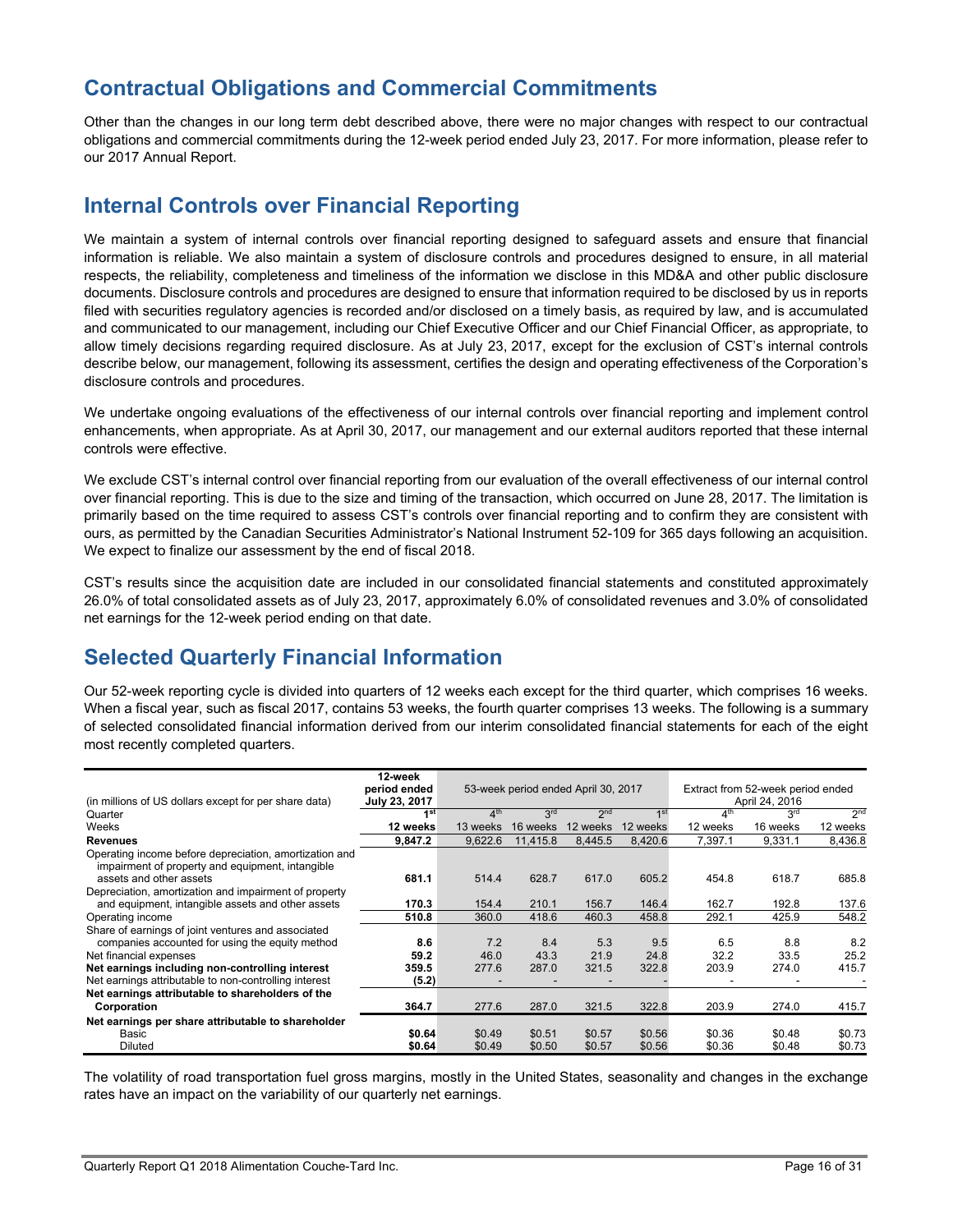## **Outlook**

For the remainder of fiscal 2018, our focus will be the integration of our recent acquisitions into our network and the identification and realization of associated synergies. We will continue our implementation of some of our Circle K concepts into these sites and our identification of potential synergies for each acquisition. We will also work diligently towards the closing and integration of the Holiday acquisition.

We will also keep up the roll-out momentum of our new global convenience brand, Circle K, throughout North America, Europe and our licensed stores worldwide. We are setting out to make it easy for existing and new customers in more countries than ever before, building preference for Circle K as a destination for convenience and fuel, with a fresh look and feel and even better products for people on the go, always combined with fast and friendly service.

In conclusion, we see the remaining of fiscal 2018 as a year to continue the integration of our recent acquisitions and the deployment of our brand Circle K whilst keeping an eye on opportunities in our various markets.

September 6, 2017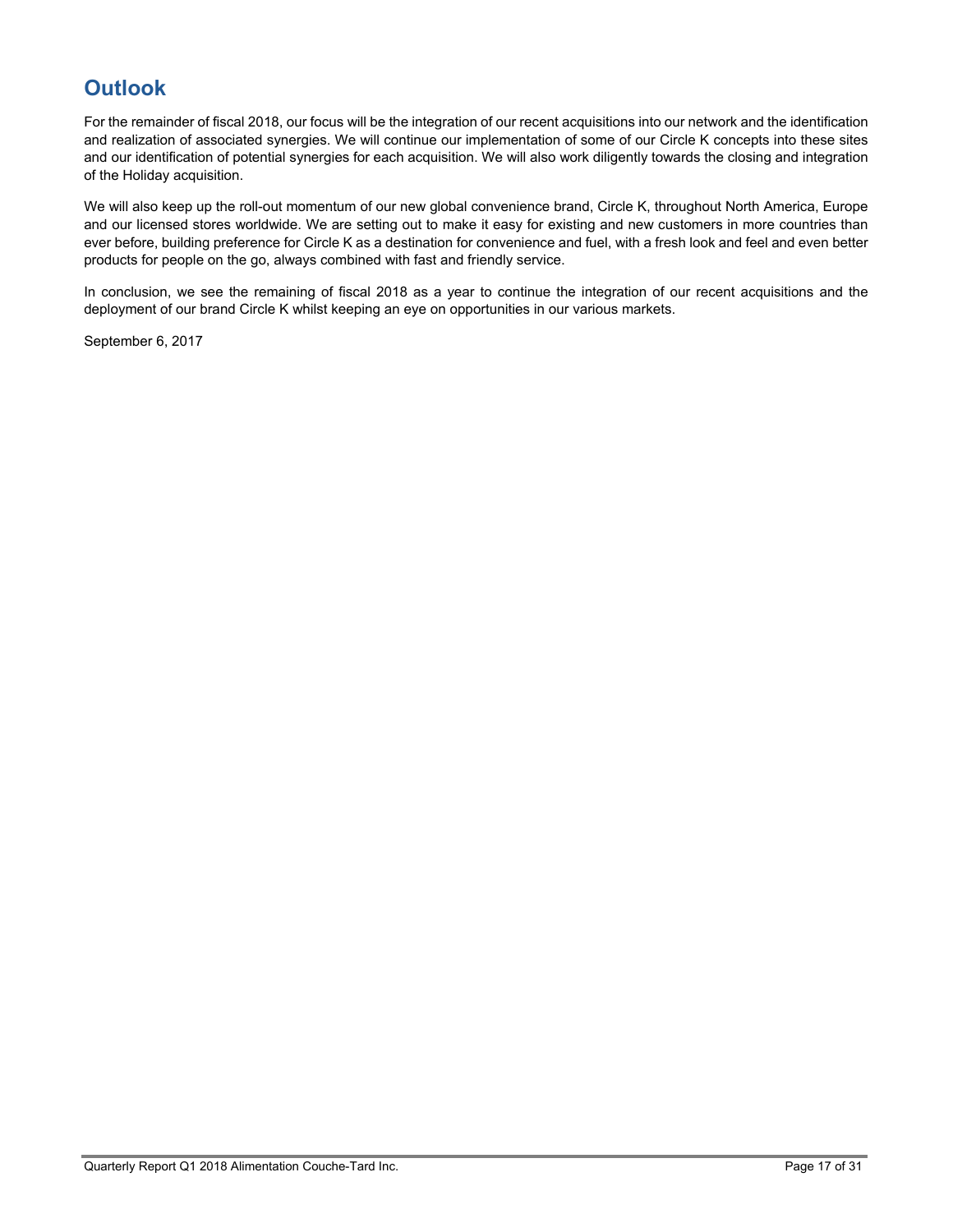#### **CONSOLIDATED STATEMENTS OF EARNINGS**

(in millions of US dollars, except per share amounts, unaudited)

| For the 12-week periods ended                                                   | <b>July 23,</b> | <b>July 17,</b>       |
|---------------------------------------------------------------------------------|-----------------|-----------------------|
|                                                                                 | 2017            | 2016                  |
|                                                                                 |                 | (adjusted,<br>Note 1) |
|                                                                                 | \$              | \$                    |
| <b>Revenues</b>                                                                 | 9,847.2         | 8,420.6               |
| Cost of sales                                                                   | 8,108.4         | 6,901.2               |
|                                                                                 |                 |                       |
| <b>Gross profit</b>                                                             | 1,738.8         | 1,519.4               |
| Operating, selling, administrative and general expenses                         | 1,031.3         | 915.8                 |
| Restructuring and integration costs                                             | 43.2            |                       |
| Gain on disposal of property and equipment and other assets                     | (16.8)          | (1.6)                 |
| Depreciation, amortization and impairment of property and equipment,            |                 |                       |
| intangible assets and other assets                                              | 170.3           | 146.4                 |
| <b>Total operating expenses</b>                                                 | 1,228.0         | 1,060.6               |
| <b>Operating income</b>                                                         | 510.8           | 458.8                 |
|                                                                                 |                 |                       |
| Share of earnings of joint ventures and associated companies accounted for      |                 |                       |
| using the equity method                                                         | 8.6             | 9.5                   |
|                                                                                 |                 |                       |
| Financial expenses                                                              | 40.8            | 29.1                  |
| <b>Financial revenues</b>                                                       | (1.9)           | (1.1)                 |
| Foreign exchange loss (gain)                                                    | 20.3            | (3.2)                 |
| <b>Net financial expenses</b>                                                   | 59.2            | 24.8                  |
| Earnings before income taxes                                                    | 460.2           | 443.5                 |
| Income taxes                                                                    | 100.7           | 120.7                 |
| Net earnings including non-controlling interest                                 | 359.5           | 322.8                 |
| Net loss attributable to non-controlling interest                               | 5.2             |                       |
| Net earnings attributable to shareholders of the Corporation                    | 364.7           | 322.8                 |
|                                                                                 |                 |                       |
| Net earnings per share attributable to shareholders of the Corporation (Note 7) |                 |                       |
| Basic                                                                           | 0.64            | 0.56                  |
| <b>Diluted</b>                                                                  | 0.64            | 0.56                  |
| Weighted average number of shares - basic (in thousands)                        | 568,452         | 567,677               |
| Weighted average number of shares – diluted (in thousands)                      | 569,359         | 569,201               |
| Number of shares outstanding at the end of period (in thousands)                | 568,452         | 567,694               |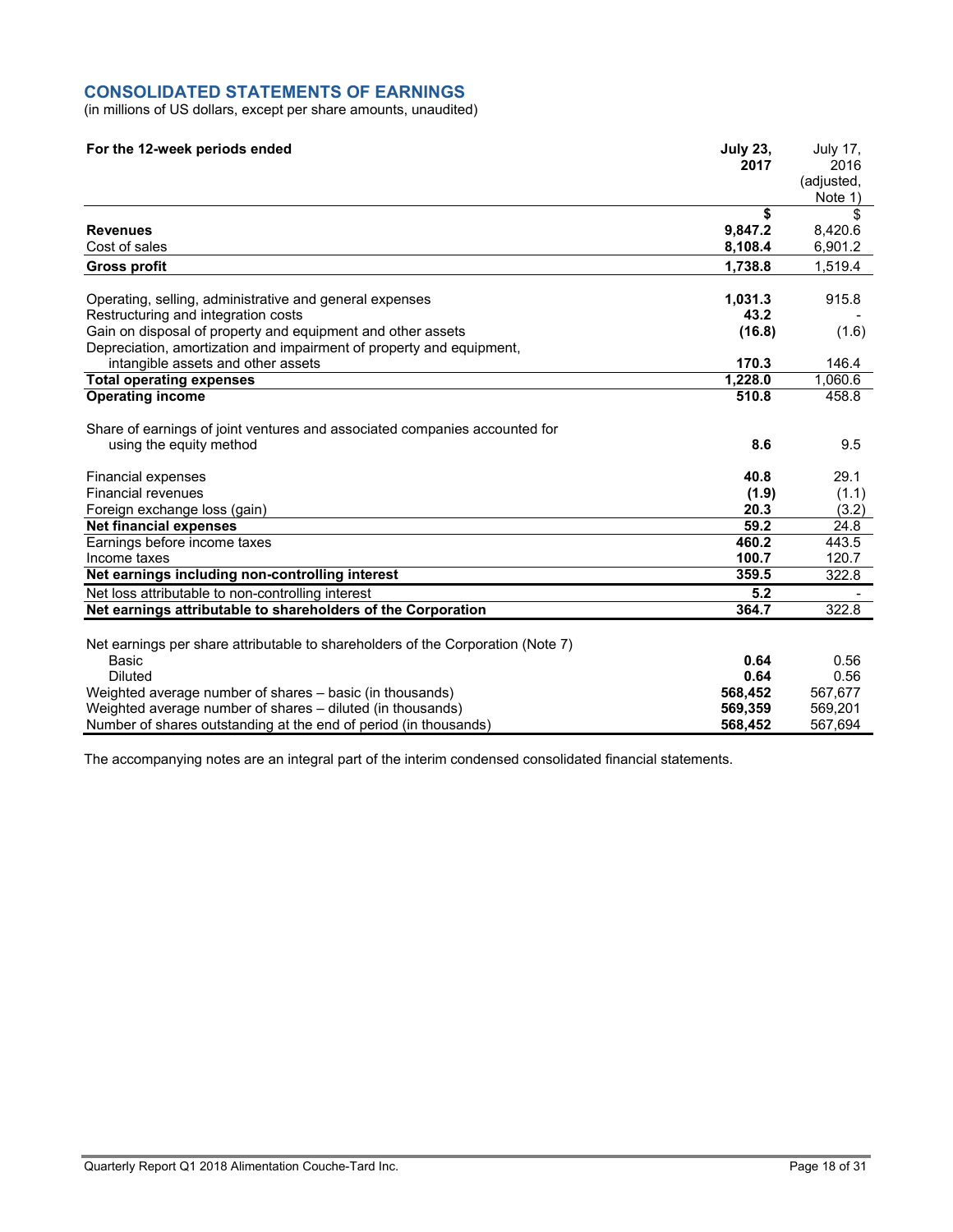#### **CONSOLIDATED STATEMENTS OF COMPREHENSIVE INCOME**

(in millions of US dollars, unaudited)

| For the 12-week periods ended                                                          | <b>July 23,</b><br>2017 | <b>July 17,</b><br>2016<br>(adjusted,<br>Note 1) |
|----------------------------------------------------------------------------------------|-------------------------|--------------------------------------------------|
|                                                                                        | \$                      |                                                  |
| Net earnings including non-controlling interest                                        | 359.5                   | 322.8                                            |
| Other comprehensive income (loss)                                                      |                         |                                                  |
| Items that may be reclassified subsequently to earnings                                |                         |                                                  |
| <b>Translation adjustments</b>                                                         |                         |                                                  |
| Change in cumulative translation adjustments <sup>(1)</sup>                            | 97.0                    | (21.9)                                           |
| Change in fair value and net interest on cross-currency interest rate                  |                         |                                                  |
| swaps designated as a hedge of the Corporation's net investment in                     |                         |                                                  |
| certain of its foreign operations <sup>(2)</sup>                                       | 107.1                   | (45.1)                                           |
| <b>Cash flow hedges</b>                                                                |                         |                                                  |
| Change in fair value of financial instruments <sup>(2)</sup> (Note 6)                  | (7.1)                   | 0.4                                              |
| Gain realized on financial instruments transferred to earnings <sup>(2)</sup> (Note 6) | (0.1)                   | (1.8)                                            |
| Available-for-sale investment                                                          |                         |                                                  |
| Change in fair value of an available-for-sale investment <sup>(2)</sup>                | (3.4)                   | 11.7                                             |
| Gain realized on available-for-sale investment transferred to earnings <sup>(2)</sup>  |                         |                                                  |
| (Note 3)                                                                               | (8.8)                   |                                                  |
| Items that will never be reclassified to earnings                                      |                         |                                                  |
| Net actuarial $loss^{(2)}$                                                             |                         | (1.6)                                            |
| Other comprehensive income (loss)                                                      | 184.7                   | (58.3)                                           |
| Comprehensive income including non-controlling interest                                | 544.2                   | 264.5                                            |
| Comprehensive loss attributable to non-controlling interest                            | 5.2                     |                                                  |
| Comprehensive income attributable to shareholders of the Corporation                   | 549.4                   | 264.5                                            |

(1) For the 12-week periods ended July 23, 2017 and July 17, 2016, these amounts include gains of \$72.7 (net of income taxes of \$11.5) and \$0.1 (net of income taxes), respectively. These gains arise from the translation of long-term debts denominated in foreign currencies, and, for a portion of the year, in combination with cross-currency interest rate swaps, designated as foreign exchange hedges of the Corporation's net investments in foreign currency operations.

(2) For the 12-week periods ended July 23, 2017 and July 17, 2016, these amounts are net of income taxes of \$0.2 and \$2.3, respectively.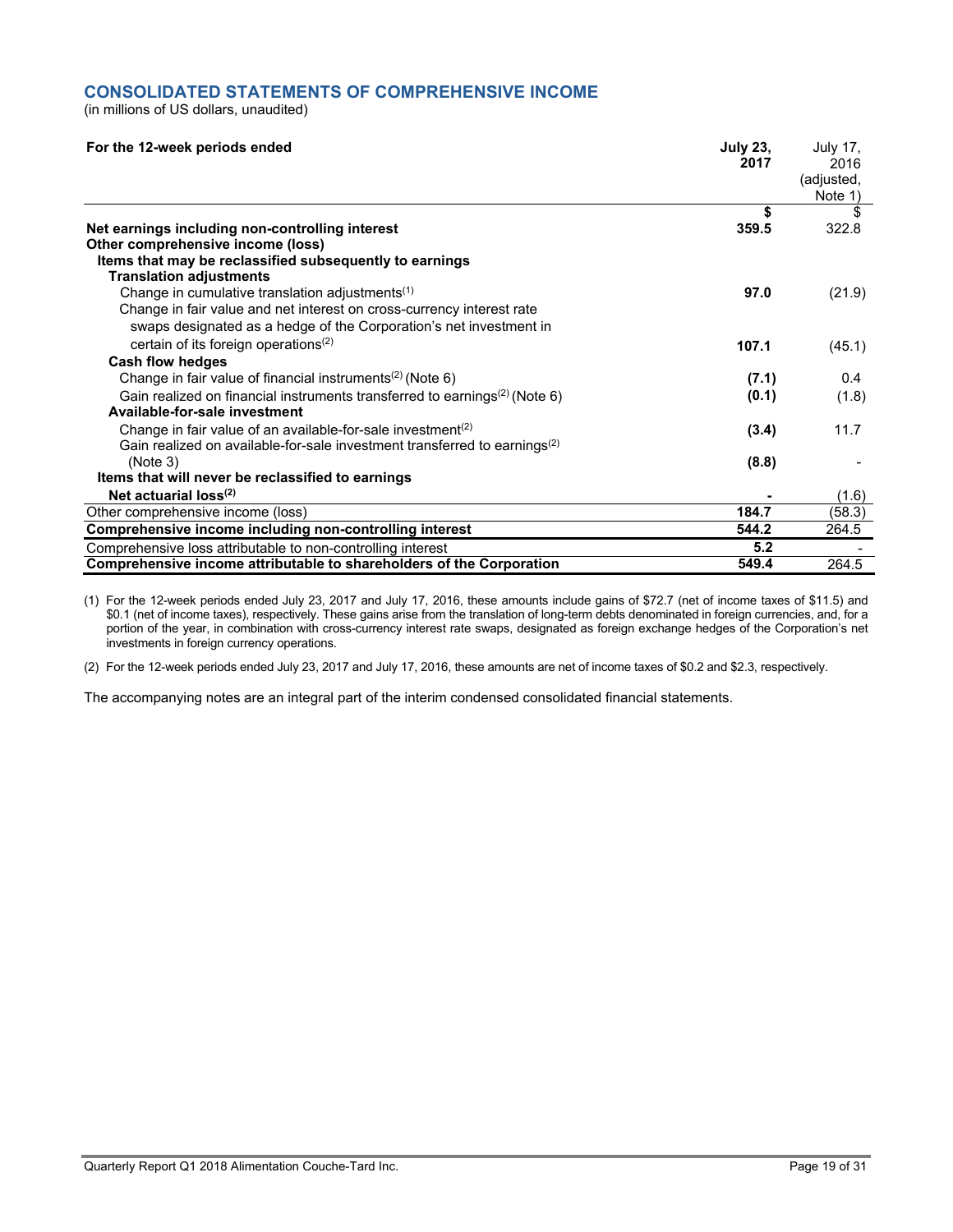#### **CONSOLIDATED STATEMENTS OF CHANGES IN EQUITY**

(in millions of US dollars, unaudited)

#### **For the 12-week period ended in the set of the 12-week period ended in the set of the 12-week period ended**

|                                | Attributable to the shareholders of the Corporation |                               |                             |                                |         |                         |               |
|--------------------------------|-----------------------------------------------------|-------------------------------|-----------------------------|--------------------------------|---------|-------------------------|---------------|
|                                |                                                     |                               |                             | <b>Accumulated</b><br>other    |         | Non-                    |               |
|                                | Capital<br>stock                                    | <b>Contributed</b><br>surplus | <b>Retained</b><br>earnings | comprehensive<br>loss (Note 8) | Total   | controlling<br>interest | <b>Equity</b> |
|                                |                                                     |                               |                             |                                |         | S                       |               |
| Balance, beginning of period   | 708.7                                               | 15.7                          | 6.083.5                     | (798.3)                        | 6,009.6 |                         | 6,009.6       |
| Acquisition of control of CAPL |                                                     |                               |                             |                                |         | 166.4                   | 166.4         |
| Comprehensive income:          |                                                     |                               |                             |                                |         |                         |               |
| Net earnings                   |                                                     |                               | 364.7                       |                                | 364.7   | (5.2)                   | 359.5         |
| Other comprehensive income     |                                                     |                               |                             | 184.7                          | 184.7   |                         | 184.7         |
| Comprehensive income           |                                                     |                               |                             |                                | 549.4   | (5.2)                   | 544.2         |
| Dividends declared             |                                                     | ۰                             | (47.0)                      | ۰                              | (47.0)  |                         | (47.0)        |
| Stock option-based             |                                                     |                               |                             |                                |         |                         |               |
| compensation expense           |                                                     | 0.6                           |                             |                                | 0.6     |                         | 0.6           |
| Balance, end of period         | 708.7                                               | 16.3                          | 6,401.2                     | (613.6)                        | 6,512.6 | 161.2                   | 6,673.8       |

For the 12-week period ended

July 17, 2016 (adjusted, Note 1)

|                              |         |             |          | Attributable to the shareholders of the Corporation |         |             |         |
|------------------------------|---------|-------------|----------|-----------------------------------------------------|---------|-------------|---------|
|                              |         |             |          | Accumulated                                         |         |             |         |
|                              |         |             |          | other                                               |         | Non-        |         |
|                              | Capital | Contributed | Retained | comprehensive                                       |         | controlling |         |
|                              | stock   | surplus     | earnings | loss (Note 8)                                       | Total   | interest    | Equity  |
|                              | \$      | S           | S        |                                                     | \$      | \$          |         |
| Balance, beginning of period | 699.8   | 14.8        | 5.019.9  | (693.4)                                             | 5.041.1 |             | 5.041.1 |
| Comprehensive income:        |         |             |          |                                                     |         |             |         |
| Net earnings                 |         |             | 322.8    |                                                     | 322.8   |             | 322.8   |
| Other comprehensive loss     |         |             |          | (58.3)                                              | (58.3)  |             | (58.3)  |
| Comprehensive income         |         |             |          |                                                     | 264.5   |             | 264.5   |
| Dividends declared           |         |             | (34.5)   |                                                     | (34.5)  |             | (34.5)  |
| Stock option-based           |         |             |          |                                                     |         |             |         |
| compensation expense         |         | 0.7         |          |                                                     | 0.7     |             | 0.7     |
| Balance, end of period       | 699.8   | 15.5        | 5.308.2  | (751.7)                                             | 5.271.8 |             | 5,271.8 |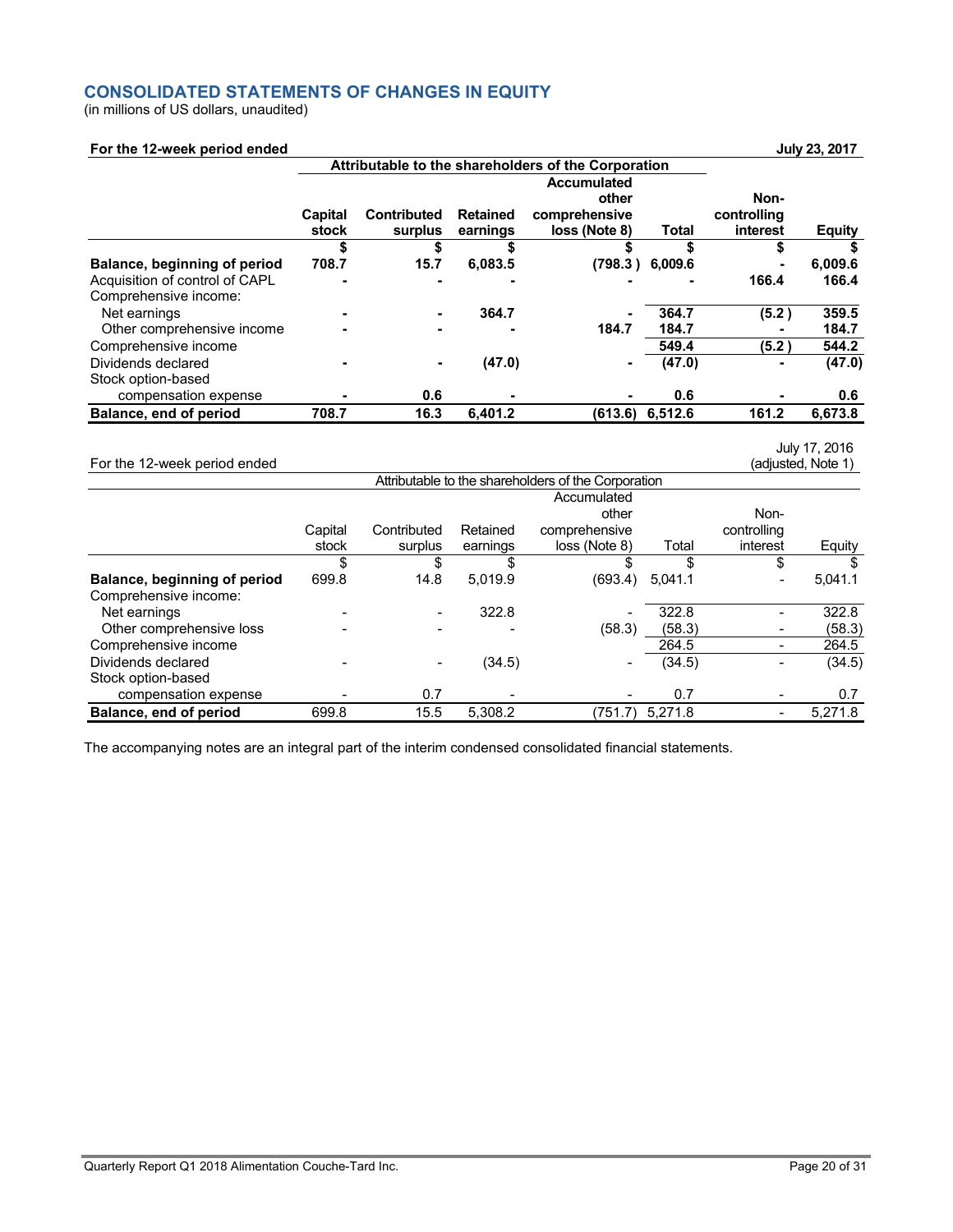#### **CONSOLIDATED STATEMENTS OF CASH FLOWS**

(in millions of US dollars, unaudited)

| For the 12-week periods ended                                                                                                                 | <b>July 23,</b><br>2017 | July 17,<br>2016<br>(adjusted,<br>Note 1) |
|-----------------------------------------------------------------------------------------------------------------------------------------------|-------------------------|-------------------------------------------|
|                                                                                                                                               | \$                      | \$                                        |
| <b>Operating activities</b>                                                                                                                   | 359.5                   | 322.8                                     |
| Net earnings including non-controlling interest<br>Adjustments to reconcile net earnings including non-controlling interest to net cash       |                         |                                           |
| provided by operating activities                                                                                                              |                         |                                           |
| Depreciation, amortization and impairment of property and equipment, intangible                                                               |                         |                                           |
| assets and other assets, net of amortization of deferred credits                                                                              | 165.9                   | 146.8                                     |
| Deferred income taxes                                                                                                                         | (15.3)                  | 10.9                                      |
| Deferred credits                                                                                                                              | 7.4                     | 9.3                                       |
| Share of earnings of joint ventures and associated companies accounted for using                                                              |                         |                                           |
| the equity method, net of dividends received<br>Loss (gain) on disposal of property and equipment and other assets                            | (4.5)<br>(8.0)          | (6.1)<br>(1.6)                            |
| Gain realized on an available-for-sale investment transferred to earnings (Note 3)                                                            | (8.8)                   |                                           |
| Other                                                                                                                                         | 44.7                    | 1.3                                       |
| Changes in non-cash working capital                                                                                                           | (19.4)                  | (70.2)                                    |
| Net cash provided by operating activities                                                                                                     | 521.5                   | 413.2                                     |
|                                                                                                                                               |                         |                                           |
| <b>Investing activities</b>                                                                                                                   |                         |                                           |
| Business acquisitions (Note 3)                                                                                                                | (3,574.6)               | (1.4)                                     |
| Proceeds from the disposal of certain of CST's Canadian assets (Note 3)                                                                       | 752.5                   |                                           |
| Purchase of property and equipment, intangible assets and other assets<br>Proceeds from disposal of an available-for-sale investment (Note 3) | (182.5)<br>91.6         | (131.1)                                   |
| Proceeds from disposal of property and equipment and other assets                                                                             | 28.1                    | 22.6                                      |
| Restricted cash                                                                                                                               | 4.1                     | 0.5                                       |
| Investment in an associated company held-for-sale                                                                                             |                         | (294.0)                                   |
| Deposit for business acquisition                                                                                                              |                         | (3.9)                                     |
| Net cash used in investing activities                                                                                                         | (2,880.8)               | (407.3)                                   |
| <b>Financing activities</b>                                                                                                                   |                         |                                           |
| Increase in acquisition facility, net of financing costs (Note 5)                                                                             | 3,714.5                 |                                           |
| Decrease in acquisition facility, net of financing costs (Note 5)                                                                             | (765.0)                 |                                           |
| Repayment of debt assumed on business acquisition                                                                                             | (498.8)                 |                                           |
| Net increase (decrease) in term revolving unsecured operating credit D (Note 5)                                                               | 364.7                   | (821.4)                                   |
| Net decrease in other debts                                                                                                                   | (10.5)                  | (8.0)                                     |
| Settlement of interest rate locks                                                                                                             | (15.6)                  |                                           |
| Settlement of cross-currency interest rate swaps                                                                                              | (5.6)                   | (9.8)                                     |
| Issuance of Euro-denominated senior unsecured notes, net of financing costs                                                                   |                         | 853.8                                     |
| Net cash provided by financing activities                                                                                                     | 2,783.7                 | 14.6                                      |
| Effect of exchange rate fluctuations on cash and cash equivalents                                                                             | (28.0)                  | 1.0                                       |
| Net increase in cash and cash equivalents<br>Cash and cash equivalents, beginning of period                                                   | 396.4<br>637.6          | 21.5<br>599.4                             |
| Cash and cash equivalents, end of period                                                                                                      | 1,034.0                 | 620.9                                     |
|                                                                                                                                               |                         |                                           |
| <b>Supplemental information:</b>                                                                                                              |                         |                                           |
| Interest paid                                                                                                                                 | 57.6                    | 31.4                                      |
| Interest and dividends received                                                                                                               | 7.5                     | 6.2                                       |
| Income taxes paid                                                                                                                             | 42.5                    | 124.8                                     |
| Cash and cash equivalents components:                                                                                                         |                         |                                           |
| Cash and demand deposits                                                                                                                      | 901.5                   | 552.2                                     |
| Liquid investments                                                                                                                            | 132.5                   | 68.7                                      |
|                                                                                                                                               | 1,034.0                 | 620.9                                     |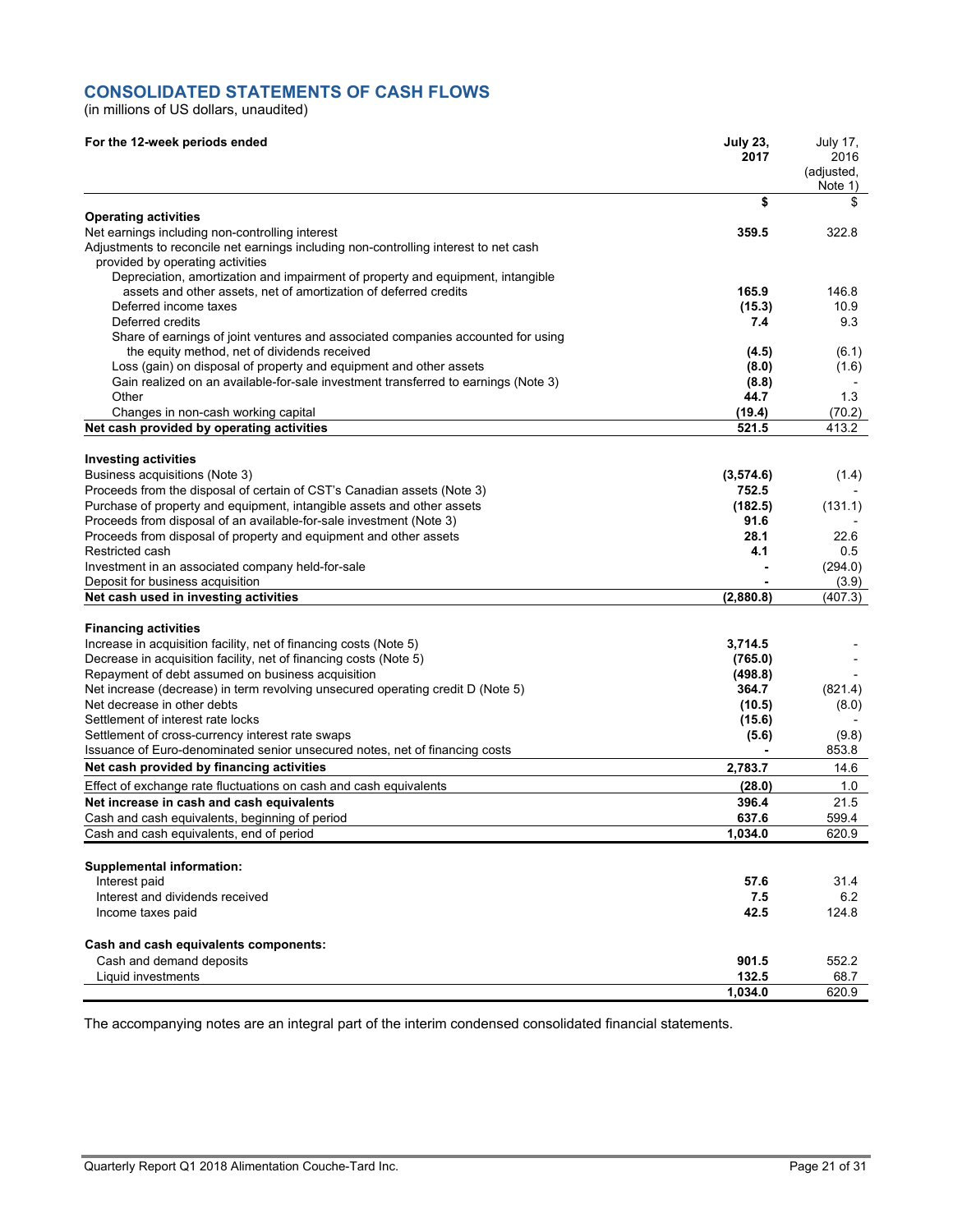#### **CONSOLIDATED BALANCE SHEETS**

(in millions of US dollars, unaudited)

|                                                                                | As at July 23,<br>2017 | As at April 30,<br>2017 (adjusted, |
|--------------------------------------------------------------------------------|------------------------|------------------------------------|
|                                                                                |                        | Note 1)                            |
|                                                                                | \$                     | \$                                 |
| <b>Assets</b>                                                                  |                        |                                    |
| Current assets                                                                 |                        |                                    |
| Cash and cash equivalents                                                      | 1,034.0                | 637.6                              |
| Restricted cash                                                                | 2.0                    | 6.1                                |
| Accounts receivable                                                            | 1,594.3                | 1.494.2                            |
| Inventories                                                                    | 1,103.3                | 865.0                              |
| Prepaid expenses                                                               | 92.8                   | 60.3                               |
| Assets held-for-sale (Note 3)                                                  | 143.0                  |                                    |
| Other short-term financial assets                                              |                        | 7.6                                |
| Income taxes receivable                                                        |                        | 102.1                              |
|                                                                                | 3,969.4                | 3,172.9                            |
| Property and equipment                                                         | 10,003.8               | 7,511.4                            |
| Goodwill                                                                       | 4,816.8                | 2,370.2                            |
| Intangible assets                                                              | 870.1<br>265.2         | 670.1<br>313.4                     |
| Other assets                                                                   | 113.0                  | 107.9                              |
| Investment in joint ventures and associated companies<br>Deferred income taxes | 75.8                   | 39.7                               |
|                                                                                | 20,114.1               | 14.185.6                           |
|                                                                                |                        |                                    |
| <b>Liabilities</b>                                                             |                        |                                    |
| <b>Current liabilities</b>                                                     |                        |                                    |
| Accounts payable and accrued liabilities                                       | 3,022.3                | 2,704.3                            |
| Provisions                                                                     | 193.1                  | 130.5                              |
| Other short-term financial liabilities                                         | 60.5                   | 88.6                               |
| Income taxes payable                                                           | 52.2                   | 75.3                               |
| Current portion of long-term debt (Note 5)                                     | 852.2                  | 253.2                              |
|                                                                                | 4,180.3                | 3,251.9                            |
| Long-term debt (Note 5)                                                        | 7,083.9                | 3,101.7                            |
| Provisions                                                                     | 572.1                  | 489.4                              |
| Pension benefit liability                                                      | 100.2                  | 94.6                               |
| Other long-term financial liabilities                                          | 153.8                  | 223.1                              |
| Deferred credits and other liabilities                                         | 304.6                  | 267.2                              |
| Deferred income taxes                                                          | 1,045.4                | 748.1                              |
|                                                                                | 13,440.3               | 8,176.0                            |
|                                                                                |                        |                                    |
| <b>Equity</b>                                                                  |                        |                                    |
| Capital stock (Note 9)                                                         | 708.7                  | 708.7                              |
| Contributed surplus                                                            | 16.3                   | 15.7                               |
| Retained earnings                                                              | 6,401.2                | 6,083.5                            |
| Accumulated other comprehensive loss (Note 8)                                  | (613.6)                | (798.3)                            |
| Equity attributable to shareholders of the Corporation                         | 6,512.6                | 6,009.6                            |
| Non-controlling interest (Note 4)                                              | 161.2                  |                                    |
|                                                                                | 6,673.8                | 6,009.6                            |
|                                                                                | 20,114.1               | 14,185.6                           |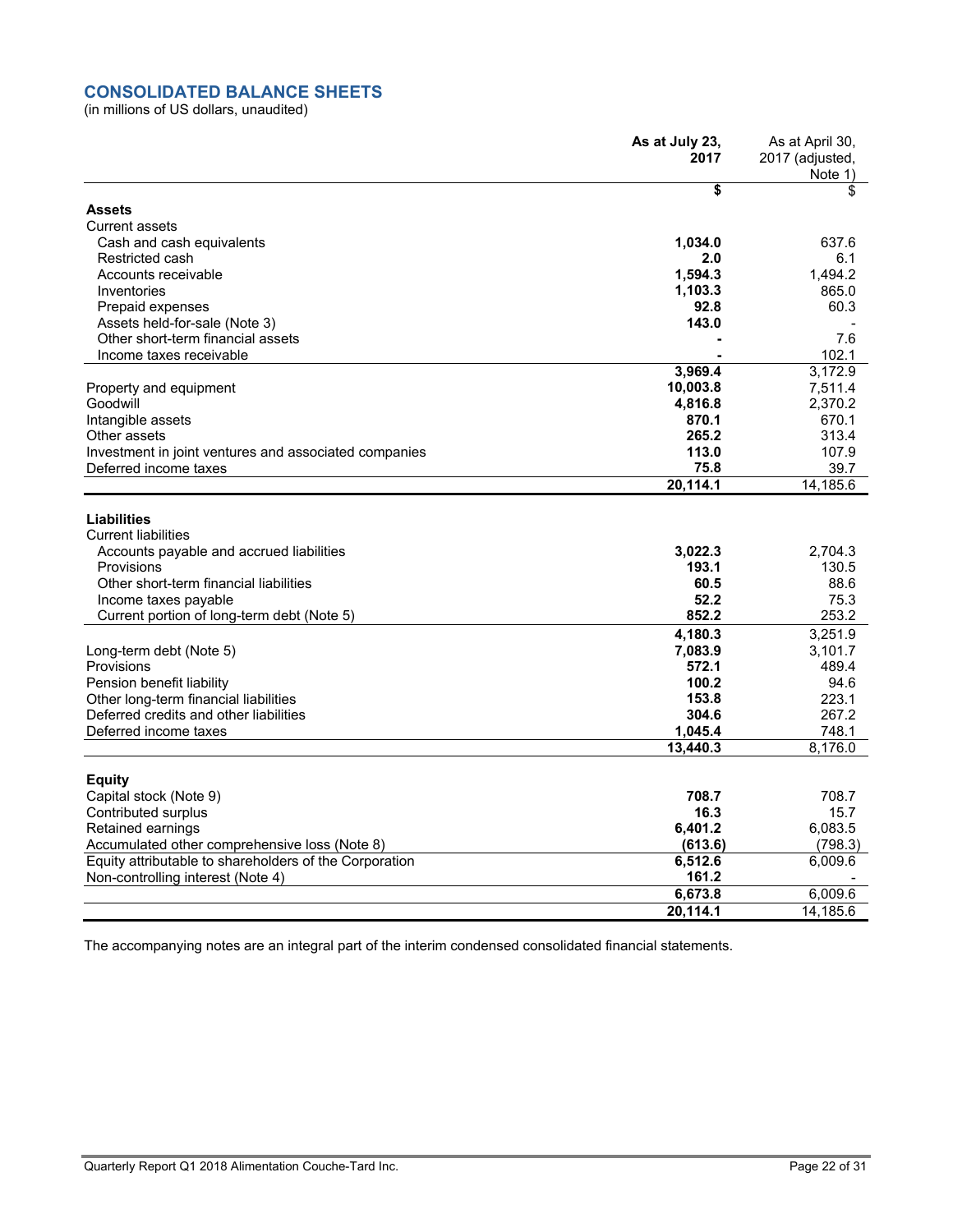(in millions of US dollars unless otherwise noted, except per share amounts, unaudited)

#### **1. CONSOLIDATED FINANCIAL STATEMENTS PRESENTATION**

The unaudited interim condensed consolidated financial statements (the "interim financial statements") have been prepared by the Corporation according to Canadian generally accepted accounting principles as set out in Part I of the CPA Canada Handbook – Accounting, which incorporates International Financial Reporting Standards ("IFRS") as issued by the International Accounting Standards Board ("IASB") applicable to the preparation of interim financial statements, including International Accounting Standard ("IAS") 34 "Interim Financial Reporting".

The interim financial statements were prepared in accordance with the same accounting policies and methods as the audited annual consolidated financial statements for the year ended April 30, 2017. The interim financial statements do not include all the information required for complete financial statements and should be read in conjunction with the audited consolidated financial statements and notes thereto in the Corporation's 2017 Annual Report. The results of operations for the interim periods presented do not necessarily reflect results expected for the full fiscal year. The Corporation's business follows a seasonal pattern. The busiest period is the first half-year of each fiscal year, which includes summer's sales.

On September 6, 2017, the Corporation's interim financial statements were approved by the Board of Directors.

#### **Comparative figures**

During the third quarter of the fiscal year ended April 30, 2017, the Corporation finalized its estimates of the fair value of assets acquired and liabilities assumed for the acquisition of Topaz Energy Group Limited, Resource Property Investment Fund PLC and Esso Ireland Limited, collectively referred to as "Topaz". As a result, changes were made to Depreciation, amortization and impairment of property and equipment, intangible assets and other assets, Financial expenses and Income taxes in the consolidated statement of earnings for the 12-week period ended July 17, 2016, which cumulatively increased by \$1.6. Consequently, Net earnings including non-controlling interests decreased by the same amount.

The Corporation has also made adjustments and finalized its estimates of the fair value of assets acquired and liabilities assumed for the acquisition of Dansk Fuel A/S ("Dansk Fuel"). As a result, changes were made to the following consolidated balance sheet accounts as at April 30, 2017: Inventories decreased by \$0.7, Property and equipment increased by \$21.3, Intangible assets increased by \$0.6, Accounts payable and accrued liabilities increased by \$0.3, Current portion of long-term debt increased by \$0.8, Long-term debt increased by \$5.9, Provisions increased by \$6.7 and Deferred credits and other liabilities increased by \$0.7. Consequently, Goodwill decreased by \$6.8.

#### **2. ACCOUNTING CHANGES**

#### **Newly implemented accounting standards**

#### *Income Taxes*

In January 2016, the IASB issued amendments to IAS 12, "Income Taxes", regarding the recognition of deferred tax assets for unrealized losses, effective for annual periods beginning on or after January 1, 2017. The amendments clarify how to account for deferred tax assets related to debt instruments measured at fair value. These amendments had no significant impact on the Corporation's consolidated financial statements.

#### *Statement of Cash Flows*

In January 2016, the IASB published amendments to IAS 7, "Statement of Cash Flows". The amendments are intended to clarify IAS 7 to improve information about an entity's financing activities. They are effective for annual periods beginning on or after January 1, 2017, with earlier application being permitted. These amendments will not have a significant impact on the information disclosed in the Corporation's 2018 annual consolidated financial statements.

#### **3. BUSINESS ACQUISITIONS**

#### **Acquisition of CST Brands Inc.**

On June 28, 2017, the Corporation completed the acquisition of all the issued and outstanding shares of CST Brands Inc. ("CST") through an all-cash transaction valued at \$48.53 per share, with a total enterprise value of approximately \$4.4 billion including net debt assumed. CST is based in San Antonio, Texas and, before the closing of the acquisition, it employed more than 14,000 people at over 2,000 locations throughout the Southwestern U.S., with an important presence in Texas, the Southeastern U.S., the State of New York and Eastern Canada.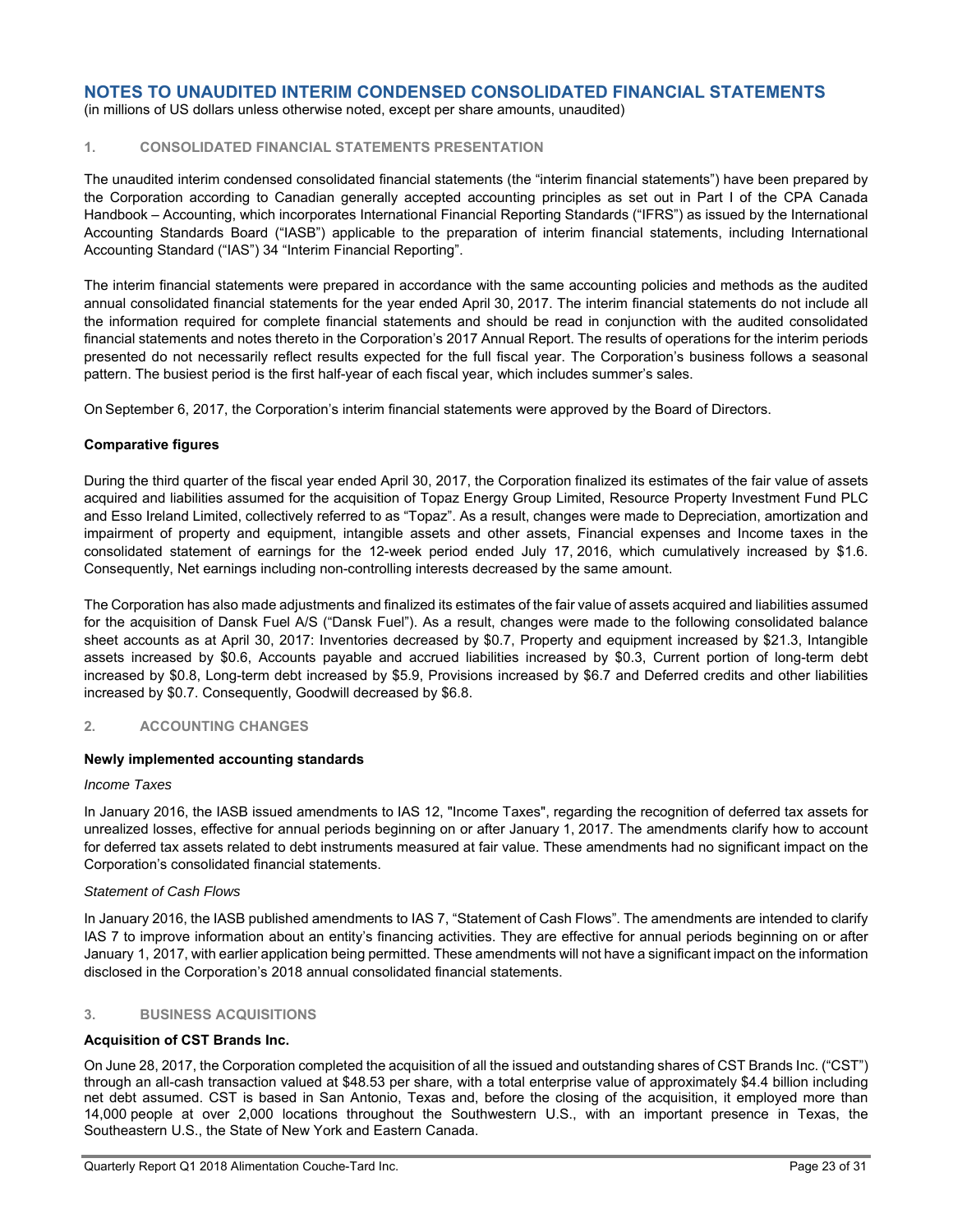(in millions of US dollars unless otherwise noted, except per share amounts, unaudited)

Pursuant to the acquisition of CST, the Corporation has also acquired the general partner of CrossAmerica Partners LP ("CAPL"), owns 100% of CAPL's Incentive Distribution Rights ("IDRs") and holds a 20.5% equity investment in it. CAPL supplies road transportation fuel under various brands to more than 1,200 locations in the United States (see Note 4 for more details).

The acquisition of CST was financed using the Corporation's available cash, its existing credit facilities and its new acquisition credit facility.

On the same day, the Corporation sold to Parkland Fuel Corporation a significant portion of CST's Canadian assets for approximately CA \$986.0 (\$753.0). The disposed assets were mainly comprised of CST's independent dealers and commission agents' network, its heating-oil business, 159 company-operated sites, as well as its Montreal head office. As a result, the Corporation retained 157 of CST's company-operated sites in Canada. No gain or loss was recognized on this sale transaction. The disposed assets are presented as assets held-for-sale in the fair value of assets acquired and liabilities assumed and are recorded at fair value less costs of disposal.

As per the requirements of the US Federal Trade Commission, the Corporation entered in an agreement to sell 70 companyoperated sites to Empire Petroleum Partners, LLC ("Empire"). This transaction is subject to the customary regulatory approvals and closing conditions and is expected to close during the second quarter of fiscal 2018. The assets to be disposed to Empire are presented as assets held-for-sale and are recorded at fair value less costs of disposal at an amount of \$143.0 in the consolidated balance sheet as well as in the fair value of assets acquired and liabilities assumed.

Since the Corporation has not yet completed its fair value assessment of the assets acquired, the liabilities assumed and goodwill, the preliminary estimates thereof are subject to adjustments to the fair value of the assets, liabilities and goodwill until the process is completed. For the 12-week period ended July 23, 2017, acquisition costs of \$2.5 in connection with this acquisition are included in Operating, selling, administrative and general expenses.

The preliminary estimates of the fair value of assets acquired and liabilities assumed for CST's acquisition based on the estimated fair value on the date of acquisition and available information as at the date of the publication of these interim consolidated financial statements are as follows:

|                                          | \$      |
|------------------------------------------|---------|
| Tangible assets acquired                 |         |
| Cash and cash equivalents                | 228.9   |
| Accounts receivable <sup>(a)</sup>       | 167.9   |
| Inventories                              | 181.6   |
| Prepaid expenses                         | 29.1    |
| Property and equipment                   | 2,201.2 |
| Other assets                             | 30.0    |
| Assets held-for-sale                     | 895.5   |
| Total tangible assets                    | 3,734.2 |
| Liabilities assumed                      |         |
| Accounts payable and accrued liabilities | 393.5   |
| Provisions                               | 82.2    |
| Income taxes payable                     | 4.3     |
| Long-term debt                           | 1,560.7 |
| Deferred credits and other liabilities   | 41.6    |
| Deferred income taxes                    | 262.4   |
| Total liabilities                        | 2,344.7 |
| Net tangible assets acquired             | 1,389.5 |
| Intangible assets                        | 173.3   |
| Non-controlling interest                 | (166.4) |
| Goodwill                                 | 2,288.8 |
| Total cash consideration paid            | 3,685.2 |
| Cash and cash equivalents acquired       | 228.9   |
| Net cash flow for the acquisition        | 3,456.3 |

(a) The fair value of acquired accounts receivable is \$167.9, which represents the gross contractual amount for accounts receivable of \$168.3, of which \$0.4 is expected to be uncollectible.

On June 28, 2017, the Corporation repaid all of CST's borrowings under its revolving credit facilities.

The Corporation expects that none of the goodwill related to this transaction will be deductible for tax purposes.

Prior to CST's acquisition, the Corporation held an available-for-sale investment in CST and the resulting gains and losses were transferred to Accumulated other comprehensive income (loss). During the 12-week period ended July 23, 2017, the Corporation disposed of this investment for total proceeds of \$91.6. As a result, a gain of \$8.8 was realized and transferred from Accumulated other comprehensive income to earnings.

This acquisition was concluded in order to expand the Corporation's market share, to penetrate new markets and to increase its economies of scale. Since the date of acquisition, revenues including non-controlling interests and net loss attributable to the shareholders of the Corporation from this acquisition amounted to \$535.2 and \$12.0, respectively. On a pro forma basis, had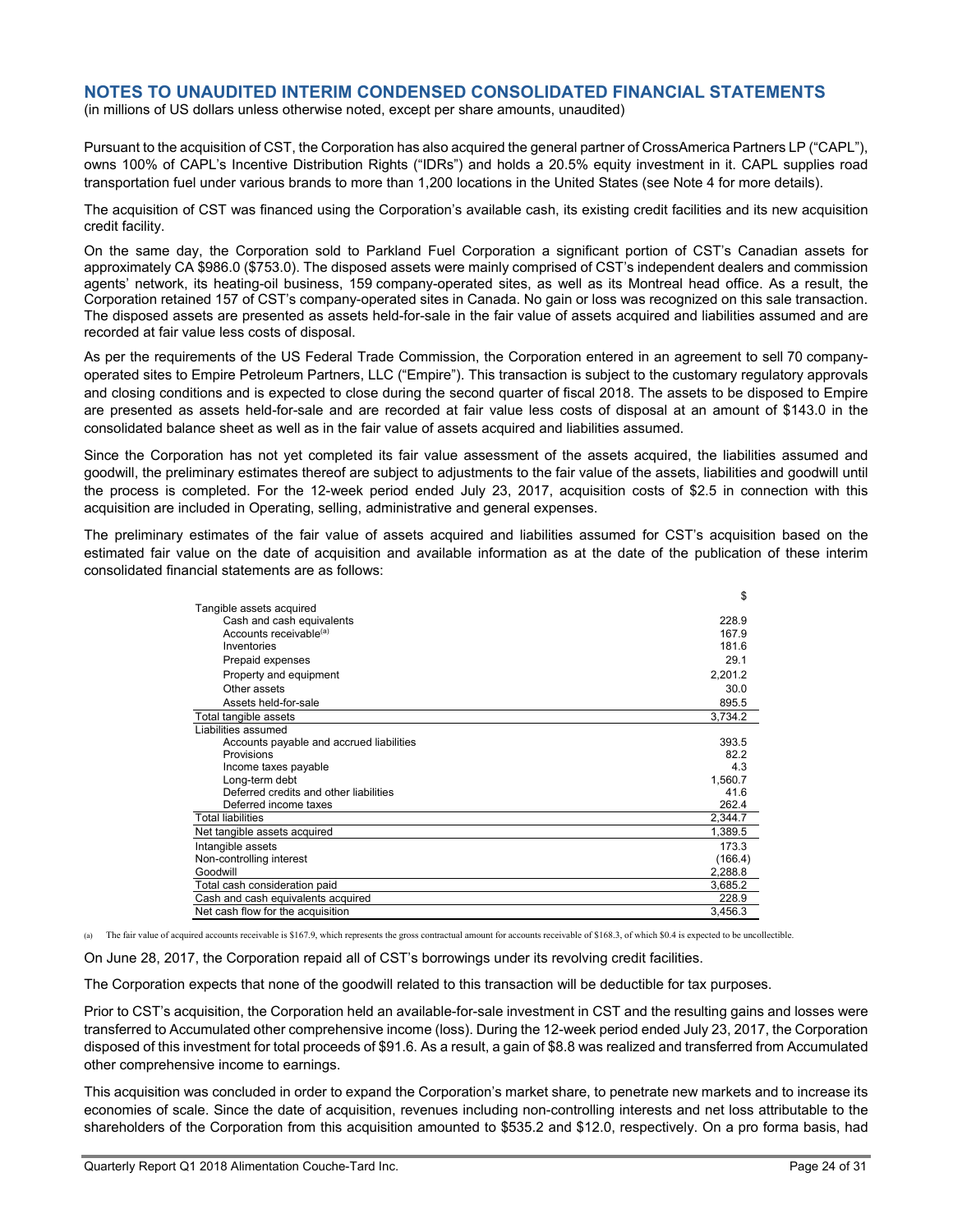(in millions of US dollars unless otherwise noted, except per share amounts, unaudited)

the Corporation concluded this acquisition at the beginning of its fiscal year, revenues including non-controlling interests and net earnings attributable to the shareholders of the Corporation from these stores would have amounted to \$2,008.2 and \$18.5, respectively. These amounts include CST's actual results without taking into account the fair value adjustments to CST's assets and liabilities prior to the acquisition date.

#### **Other acquisitions**

- On May 30, 2017, the Corporation acquired 53 company-operated sites located in Louisiana, United States from American General Investments, LLC and North American Financial Group, LLC. These convenience stores operate under the *Cracker Barrel* brand and include 11 quick service restaurants. The Corporation owns the land and building for 47 sites and assumes the leases for the remaining 6 locations. On the same date, the Corporation closed seven of those stores.
- On July 7, 2017, the Corporation acquired from Empire Petroleum Partners, LLC, 53 fuel supply contracts with independent operators in the Atlanta, GA metro area. As part of this transaction, the Corporation also acquired real estate for two sites.

These transactions were settled for a total consideration of \$120.6 using the Corporation's available cash and existing credit facilities. Since the Corporation has not yet completed its fair value assessment of the assets acquired, the liabilities assumed and goodwill for all transactions, the preliminary estimates thereof are subject to adjustments to the fair value of the assets, liabilities and goodwill until the process is completed. For the 12-week period ended July 23, 2017, acquisition costs of \$0.8 in connection with these acquisitions and other unrealized or ongoing acquisitions are included in Operating, selling, administrative and general expenses.

The preliminary estimates of the fair value of assets acquired and liabilities assumed for the other acquisitions based on the estimated fair value on the date of acquisition and available information as at the date of the publication of these consolidated financial statements are as follows:

|                                          | \$    |
|------------------------------------------|-------|
| Tangible assets acquired                 |       |
| Cash and cash equivalents                | 2.3   |
| Accounts receivable                      | 0.8   |
| Inventories                              | 4.9   |
| Income taxes receivable                  | 0.3   |
| Property and equipment                   | 45.8  |
| Other assets                             | 0.5   |
| Total tangible assets                    | 54.6  |
| Liabilities assumed                      |       |
| Accounts payable and accrued liabilities | 6.5   |
| Provisions                               | 0.5   |
| Deferred credits and other liabilities   | 2.5   |
| Deferred income taxes                    | 1.5   |
| <b>Total liabilities</b>                 | 11.0  |
| Net tangible assets acquired             | 43.6  |
| Intangible assets                        | 14.5  |
| Goodwill                                 | 62.5  |
| Total cash consideration paid            | 120.6 |
| Cash and cash equivalents acquired       | 2.3   |
| Net cash flow for the acquisition        | 118.3 |

The Corporation expects that all of the goodwill related to these transactions will be deductible for tax purposes.

These acquisitions were concluded in order to expand the Corporation's market share, to penetrate new markets and to increase its economies of scale. Since the date of acquisition, revenues and net earnings from these stores amounted to \$28.2 and \$0.3, respectively. Considering the size and the nature of these acquisitions, the available financial information does not allow for the accurate disclosure of pro forma revenues and net earnings had the Corporation concluded these acquisitions at the beginning of its fiscal year.

#### **Acquisition of Holiday Stationstores**

On July 10, 2017, the Corporation entered into an agreement with Holiday Companies to acquire all issued and outstanding shares of Holiday Stationstores, Inc. and certain affiliated companies ("Holiday"). Holiday is an important convenience store and fuel player in the U.S. Midwest region, with 522 sites, of which 374 are operated by Holiday and 148 are operated by franchisees. Holiday also has a strong car wash business with 221 locations, a food commissary operation and a fuel terminal in Newport, Minnesota. Its stores are located in Minnesota, Wisconsin, Washington, Idaho, Montana, Wyoming, North Dakota, South Dakota, Michigan and Alaska. On July 31, 2017, this transaction was approved by Holiday's parent company's shareholders. The transaction is subject to the customary regulatory approvals and closing conditions and is expected to close during the third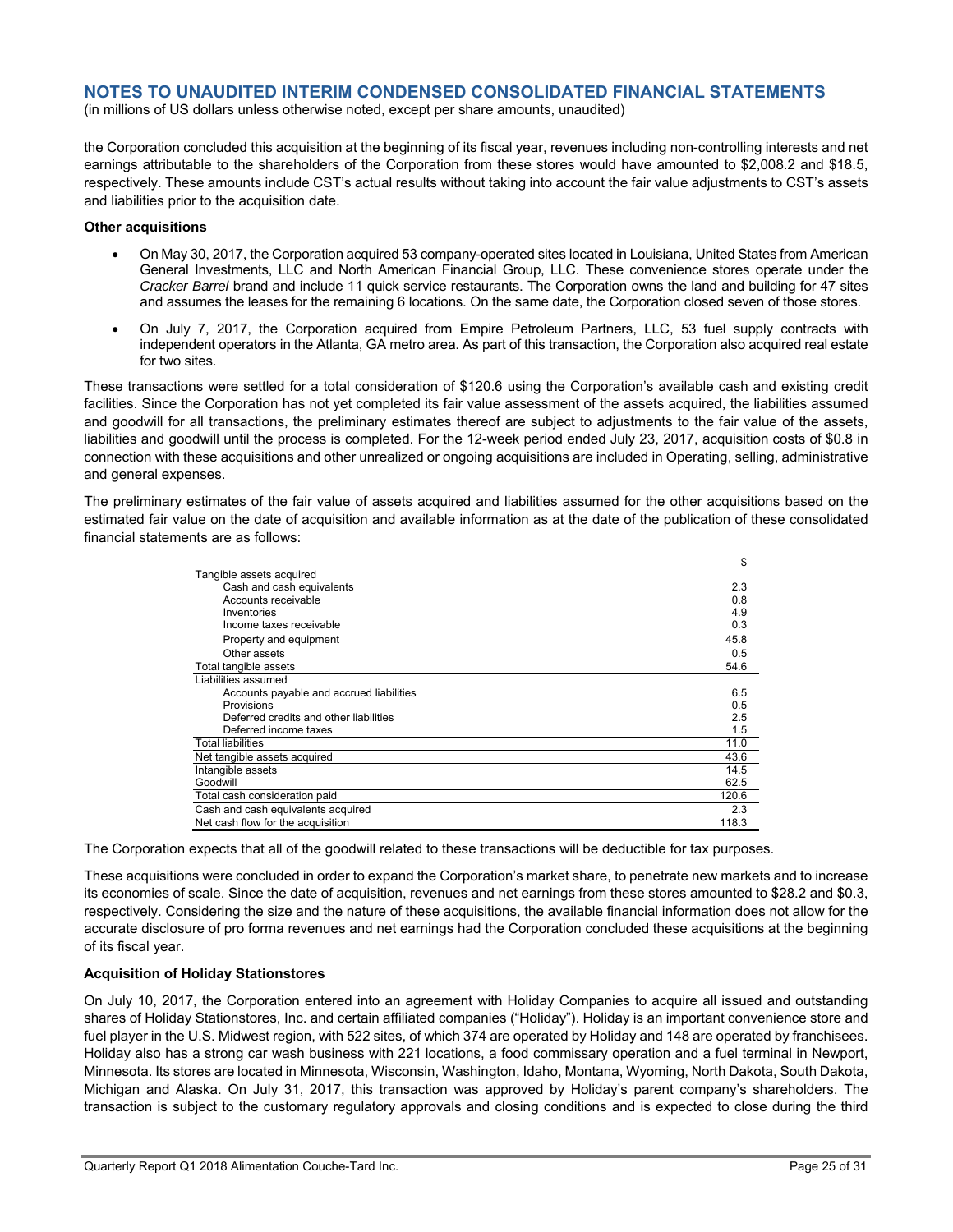(in millions of US dollars unless otherwise noted, except per share amounts, unaudited)

quarter of fiscal 2018. This transaction is expected to be financed using the Corporation's available cash and existing credit facilities.

#### **4. CROSSAMERICA PARTNERS LP ("CAPL")**

The Corporation owns 100% of the equity interests of the sole member of the General Partner, 100% of the IDRs and 20.5% (as at July 23, 2017) of the outstanding limited partner units of CAPL. Following the Corporation's evaluation of its relationship with CAPL, the Corporation concluded that it controls the partnership's operations and activities even though it does not have a majority ownership of CAPL's outstanding limited partner units. As a result, the Corporation fully consolidates CAPL in its consolidated financial statements.

CAPL's accounting periods do not coincide with the Corporation's accounting periods. The consolidated statement of earnings, comprehensive income, changes in equity and cash flows for the 12-week period ended July 23, 2017 include those of CAPL for the period beginning June 28, 2017 and ending June 30, 2017, adjusted for significant transactions. The consolidated balance sheet as at July 23, 2017 includes the balance sheet of CAPL as at June 30, 2017, adjusted for the preliminary estimates of the fair value of assets acquired and liabilities assumed and for significant transactions.

All transactions between the Corporation and CAPL are eliminated from the Corporation's consolidated financial statements. These transactions consisted of a mark-up on motor fuel purchased and sold between the Corporation and CAPL, rent charged by CAPL to the Corporation and CAPL's equity ownership interest in CST Fuel Supply, a subsidiary of the Corporation. Additionally, the Corporation provides management and corporate support services to CAPL and charges CAPL a management fee under the terms of the Amended and Restated Omnibus Agreement, as well as an allocation of certain incentive compensation. Approximately 79.5% of CAPL's operating results are attributable to non-controlling interest for the 12-week period ended July 23, 2017. Therefore, a substantial portion of the operating results of CAPL are not earned by the Corporation's shareholders. The earnings attributable to CAPL's other units holders are presented as non-controlling interest.

CAPL is a publicly traded Delaware limited partnership and its common units are listed for trading on the New York Stock Exchange under the symbol "CAPL." As a result, CAPL is required to file reports with the United States Securities and Exchange Commission ("SEC"), where additional information about its results of operations can be found and should be read in conjunction with the table below, which highlights the results of its operations and certain of its operating metrics since the acquisition date:

|                                                                                  | As at July 23, 2017 |
|----------------------------------------------------------------------------------|---------------------|
|                                                                                  | and for the 12-week |
|                                                                                  | period ended        |
|                                                                                  | July 23, 2017       |
|                                                                                  |                     |
| % of shares held by non-controlling interest                                     | 79.5%               |
| Net loss attributable to non-controlling interest                                | (5.2)               |
| Non-controlling interest accumulated at the end of the quarter                   | 161.2               |
| <b>Balance Sheet</b>                                                             |                     |
| Cash and cash equivalents                                                        | 3.7                 |
| Current assets (other than cash and cash equivalents)                            | 50.6                |
| Long-term assets                                                                 | 1.018.6             |
| <b>Current liabilities</b>                                                       | 64.9                |
| Long-term liabilities                                                            | 576.9               |
| <b>Statement of Earnings</b>                                                     |                     |
| Revenues                                                                         | 17.3                |
| Gross profit                                                                     | 1.7                 |
| Total operating expenses (excluding depreciation, amortization and impairment of |                     |
| property and equipment, intangible assets and other assets)                      | 7.3                 |
| Depreciation, amortization and impairment of property and equipment, intangible  |                     |
| assets and other assets                                                          | 0.5                 |
| Net financial expenses                                                           | 0.2                 |
| Net loss                                                                         | (6.3)               |
| <b>Cash flow</b>                                                                 |                     |
| Net cash used in operating activities                                            | (4.4)               |
| Net cash used in investing activities                                            |                     |
| Net cash used in financing activities                                            |                     |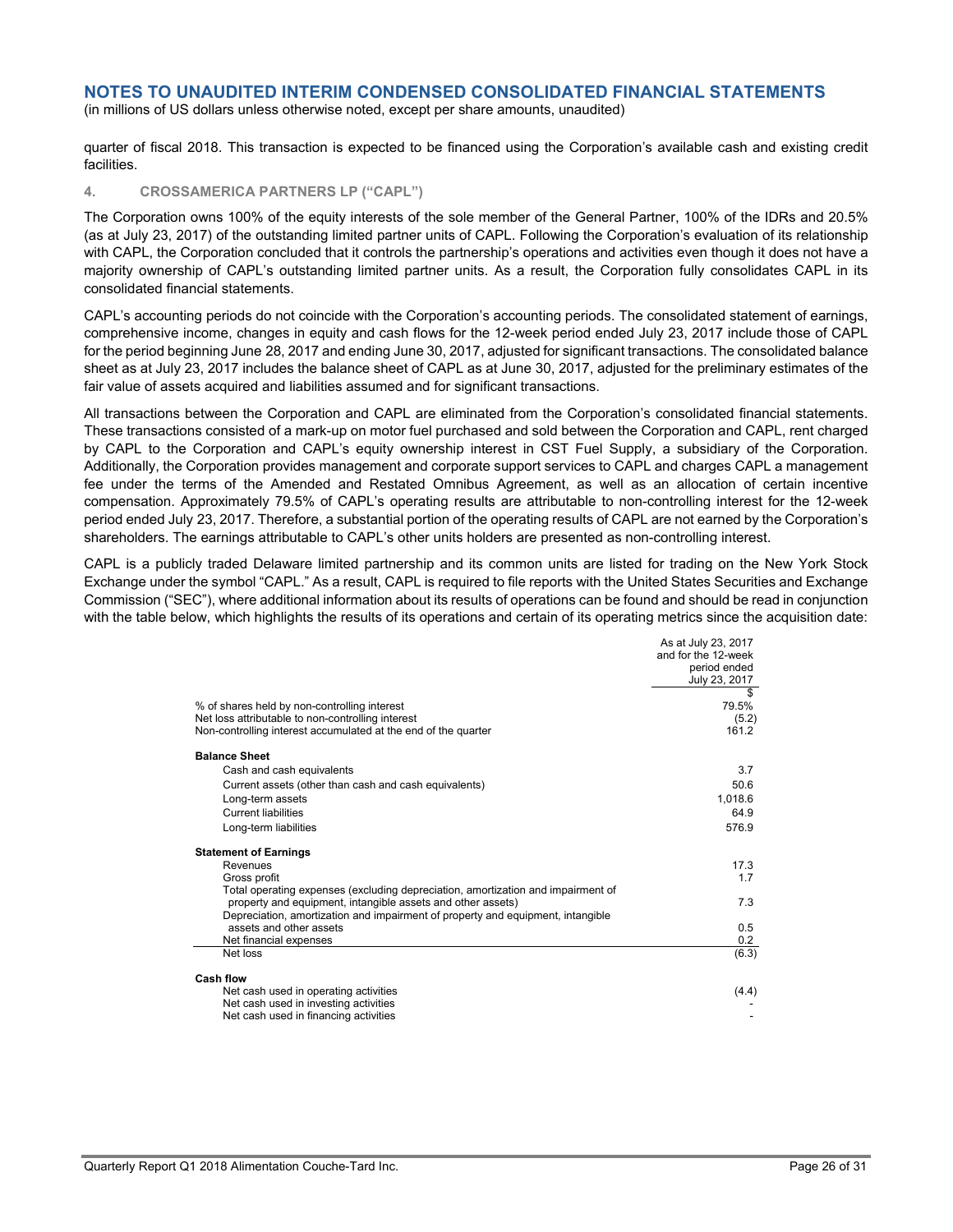(in millions of US dollars unless otherwise noted, except per share amounts, unaudited)

#### **5. LONG-TERM DEBT**

|                                                                                                                         | As at July 23.<br>2017 | As at April 30,<br>2017<br>(adiusted, Note 1) |
|-------------------------------------------------------------------------------------------------------------------------|------------------------|-----------------------------------------------|
|                                                                                                                         |                        |                                               |
| Acquisition facility <sup>(a)</sup>                                                                                     | 2.955.0                |                                               |
| Canadian-dollar-denominated senior unsecured notes                                                                      | 1.583.7                | 1.461.9                                       |
| US-dollar-denominated term revolving unsecured operating credit D, maturing in December 2021                            | 1.059.2                | 694.5                                         |
| Euro-denominated senior unsecured notes, maturing in May 2026                                                           | 868.3                  | 815.1                                         |
| US-dollar-denominated senior unsecured notes <sup>(b)</sup>                                                             | 577.1                  |                                               |
| CAPL US-dollar-denominated senior secured revolving credit facility, without recourse to the Corporation <sup>(c)</sup> | 444.5                  |                                               |
| NOK-denominated senior unsecured notes, maturing in February 2026                                                       | 83.7                   | 78.7                                          |
| Other debts, including obligations under finance leases, maturing at various dates                                      | 364.6                  | 304.7                                         |
|                                                                                                                         | 7.936.1                | 3.354.9                                       |
| Current portion of long-term debt                                                                                       | 852.2                  | 253.2                                         |
|                                                                                                                         | 7.083.9                | 3.101.7                                       |

#### **(a) Acquisition facility**

On June 27, 2017, the Corporation entered into a new credit agreement consisting of an unsecured non-revolving acquisition credit facility of an aggregate maximum amount of \$4.3 billion (the "acquisition facility"), divided into three tranches as follows:

|           | <b>Principal amount</b> | <b>Maturity</b> |
|-----------|-------------------------|-----------------|
| Tranche A | \$2.0 billion           | June 27, 2018   |
| Tranche B | \$1.0 billion           | June 27, 2019   |
| Tranche C | \$1.3 billion           | June 27, 2020   |

The acquisition facility is available exclusively to finance, directly or indirectly, the acquisition of CST, the related acquisition costs and the repayment of any of CST's and its subsidiaries' outstanding debt. Amounts can be drawn up to 90 days after the first draw and can be reimbursed at any time. The acquisition facility is available in US dollars by way of US base rate loans or LIBOR rate loans. Depending on the form of the loan, the amounts borrowed bear interest at variable rates based on the US base rate or the LIBOR rate plus a variable margin.

As at July 23, 2017, the weighted average effective interest rate was 2.75% and the Corporation was in compliance with the restrictive provisions and ratios imposed by the credit agreement.

Subsequent the 12-week period ended July 23, 2017, a portion of this acquisition facility was repaid (see Note 12 for more details).

#### **(b) US-dollar-denominated senior unsecured notes**

As at July 23, 2017, pursuant to the acquisition of CST, the Corporation had US-dollar-denominated senior unsecured notes totaling \$550.0 with a coupon rate of 5.00% and maturing on May 1, 2023. Interest is payable semi-annually on May 1 and November 1 of each year. As at July 23, 2017, the effective rate was 5.26%.

On July 28, 2017, the Corporation repaid those US-dollar-denominated senior unsecured notes for an amount of \$583.7 using its acquisition facility.

#### **(c) CAPL US-dollar-denominated senior secured revolving credit facility, without recourse to the Corporation**

As at July 23, 2017, through the consolidation of CAPL, the Corporation had a credit agreement consisting of a US-dollardenominated senior secured revolving credit facility of a maximum amount of \$550.0, maturing on March 4, 2019, under which swing-line loans may be drawn up to \$25.0 and standby letters of credit may be issued up to an aggregate of \$45.0. This facility was without recourse to the Corporation.

As at July 23, 2017, the effective interest rate was 4.11%, and CAPL was in compliance with the restrictive provisions and ratios imposed by the credit agreement.

#### **6. INTEREST RATE LOCKS**

During the 12-week period ended July 23, 2017, the Corporation extended its interest rate locks that were effective as at April 30, 2017, and entered into new interest rate locks at the following conditions:

| <b>Notional amount</b> | Interest lock term | Rate                    | <b>Maturity date</b> |
|------------------------|--------------------|-------------------------|----------------------|
|                        |                    |                         |                      |
| 250.0                  | 5 vears            | From 1.9505% to 1.9545% | July 28, 2017        |
| 250.0                  | 10 years           | From 2.3922% to 2.3929% | July 28, 2017        |

The Corporation has designated these instruments as a cash flow hedge of its interest payments on the issuance of US-dollardenominated senior unsecured notes, and applied hedge accounting. As a result, during the 12-week period ended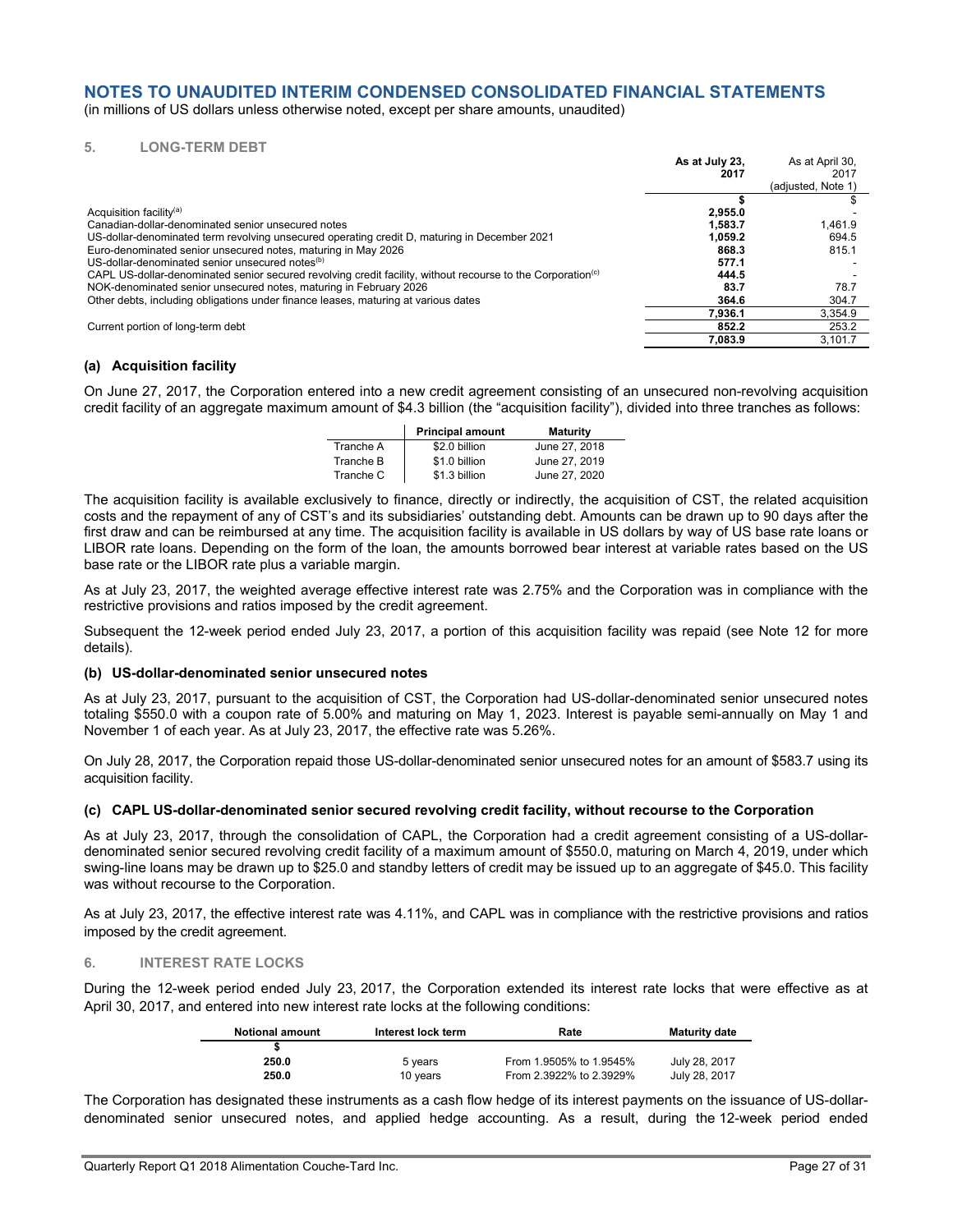(in millions of US dollars unless otherwise noted, except per share amounts, unaudited)

July 23, 2017, a loss of \$6.1 was recognized to Accumulated other comprehensive loss to reflect the fluctuation in the interest rate locks fair value.

On July 20, 2017, prior to their maturity, the Corporation settled all its interest rate locks. As at the same date, the total cumulative loss since the Corporation first entered into interest rate locks was \$14.7. This loss was recognized to Accumulated other comprehensive loss and will be amortized over the term of the related US-dollar-denominated senior unsecured notes issued on July 26, 2017. The amortization will be recognized in the consolidated statements of earnings as financial expense and will adjust the effective interest on the US-dollar-denominated-senior unsecured notes issued on July 26, 2017.

#### **7. NET EARNINGS PER SHARE**

The following table presents the information for the computation of basic and diluted net earnings per share:

| 12-week period |                         |              |              |                     |              |  |
|----------------|-------------------------|--------------|--------------|---------------------|--------------|--|
| 12-week period |                         |              |              | ended July 17, 2016 |              |  |
|                | ended July 23, 2017     |              |              | (adjusted, Note 1)  |              |  |
|                | <b>Weighted average</b> |              |              | Weighted average    |              |  |
|                | number of shares        | Net earnings |              | number of shares    | Net earnings |  |
| Net earnings   | (in thousands)          | per share    | Net earnings | (in thousands)      | per share    |  |
|                |                         |              |              |                     |              |  |
| 364.7          | 568.452                 | 0.64         | 322.8        | 567.677             | 0.56         |  |
|                | 907                     |              |              | 1.524               |              |  |
| 364.7          | 569,359                 | 0.64         | 322.8        | 569.201             | 0.56         |  |
|                |                         |              |              |                     |              |  |

When they have an antidilutive effect, stock options must be excluded from the calculation of the diluted net earnings per share. For the 12-week periods ended July 23, 2017, and July 17, 2016, 378,008 and 203,713 stock options were excluded, respectively.

#### **8. ACCUMULATED OTHER COMPREHENSIVE LOSS**

#### **As at July 23, 2017**

|                                                    |                                                 | Items that may be reclassified to earnings |                                                            |                 | Will never be<br>reclassified to<br>earnings |                                               |  |
|----------------------------------------------------|-------------------------------------------------|--------------------------------------------|------------------------------------------------------------|-----------------|----------------------------------------------|-----------------------------------------------|--|
|                                                    | <b>Cumulative</b><br>translation<br>adiustments | <b>Net investment</b><br>hedge             | Available-for-<br>Cash flow<br>sale<br>hedae<br>investment |                 | <b>Cumulative</b><br>net actuarial<br>loss   | Accumulated<br>other<br>comprehensive<br>loss |  |
|                                                    |                                                 |                                            |                                                            |                 |                                              |                                               |  |
| Balance, before income taxes<br>Less: Income taxes | (327.7)                                         | (241.8)<br>(1.0)                           | (3.0)<br>1.5                                               | (13.9)<br>(0.1) | (35.8)<br>(9.0)                              | (622.2)<br>(8.6)                              |  |
| Balance, net of income taxes                       | (327.7)                                         | (240.8)                                    | (4.5)                                                      | (13.8)          | (26.8)                                       | (613.6)                                       |  |

#### As at July 17, 2016 (adjusted, Note 1)

|                                                    |                                                                     | Items that may be reclassified to earnings | Will never be<br>reclassified to<br>earnings  |            |                                            |                                               |
|----------------------------------------------------|---------------------------------------------------------------------|--------------------------------------------|-----------------------------------------------|------------|--------------------------------------------|-----------------------------------------------|
|                                                    | Cumulative<br>translation<br>Net investment<br>adiustments<br>hedae |                                            | Available-for-<br>sale<br>investment<br>hedae |            | Cash flow Cumulative net<br>actuarial loss | Accumulated<br>other<br>comprehensive<br>loss |
|                                                    |                                                                     |                                            |                                               |            |                                            |                                               |
| Balance, before income taxes<br>Less: Income taxes | (456.2)                                                             | (281.4)<br>(0.4)                           | (2.4)<br>(0.3)                                | 2.9<br>0.8 | (19.0)<br>(4.5)                            | (756.1)<br>(4.4)                              |
| Balance, net of income taxes                       | (456.2)                                                             | (281.0)                                    | (2.1)                                         | 2.1        | (14.5)                                     | (751.7)                                       |

#### **9. CAPITAL STOCK**

#### **Issued and outstanding shares**

As at July 23, 2017, the Corporation has 147,766,540 issued and outstanding Class A multiple-voting shares(147,766,540 as at April 30, 2017), with each share comprising 10 votes, and 420,685,723 issued and outstanding Class B subordinate voting shares (420,683,538 as at April 30, 2017), with each share comprising 1 vote.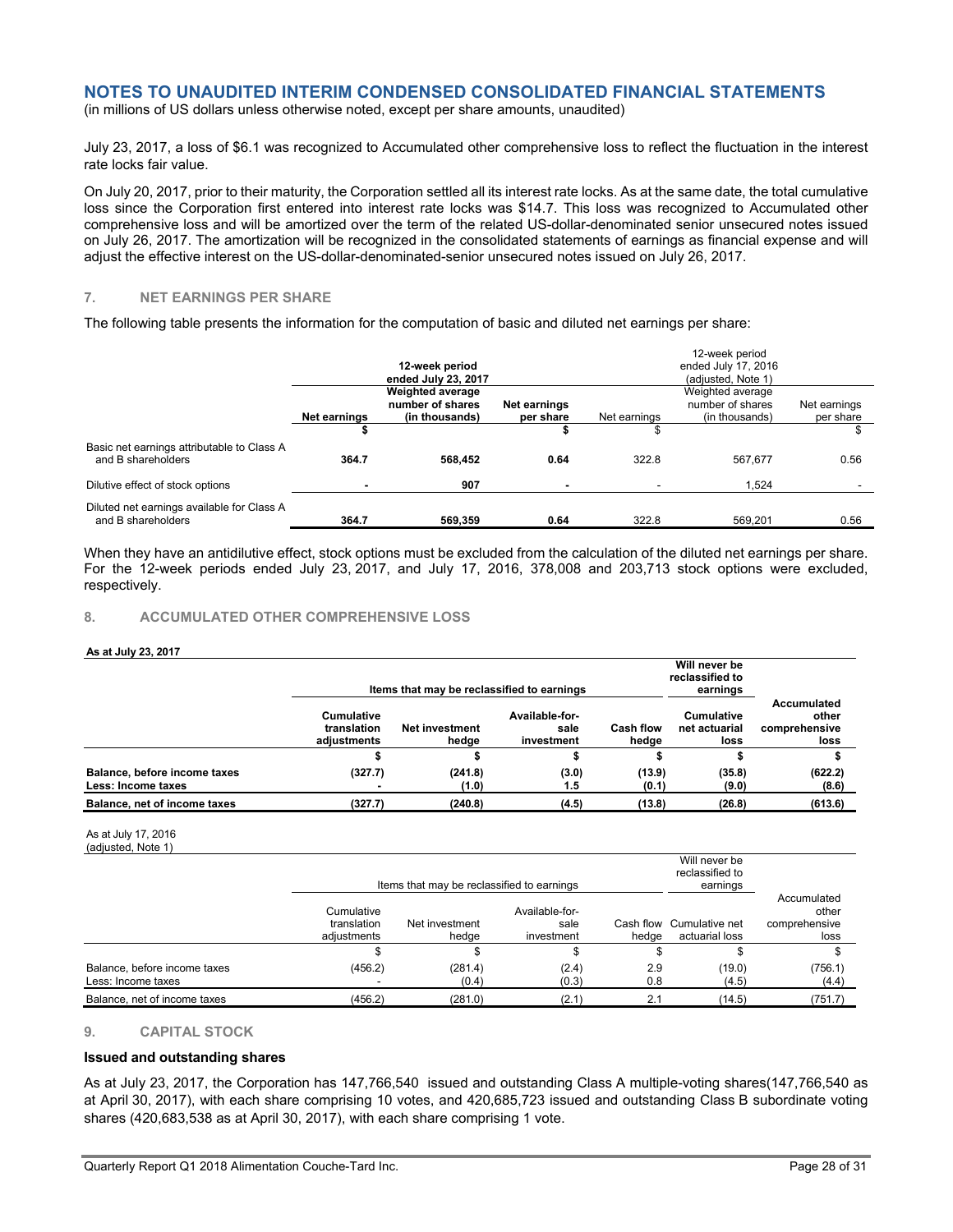(in millions of US dollars unless otherwise noted, except per share amounts, unaudited)

#### **Stock options**

For the 12-week period ended July 23, 2017, a total of 2,260 stock options were exercised (none for the 12-week period ended July 17, 2016).

On July 20, 2017, 160,625 stock options were granted under the Corporation's stock option plan. A description of the Corporation's stock-based compensation plan is included in Note 26 of the consolidated financial statements presented in the Corporation's 2017 Annual Report.

The fair value of stock options granted for the 12-week period ended July 23, 2017 was CA\$17.54 per option, which was estimated at the grant date using the Black-Scholes option pricing model on the basis of the following weighted average assumptions for the stock options granted during the period:

- Risk-free interest rate of 1.77%;
- Expected life of 8 years;
- Expected volatility of 25.0%;
- Expected quarterly dividend of CA\$0.09 per share.

#### **10. SEGMENTED INFORMATION**

The Corporation operates convenience stores in the United States, in Europe and in Canada. It operates in one reportable segment, the sale of goods for immediate consumption, road transportation fuel and other products mainly through companyoperated and franchised stores. The Corporation operates its convenience store chain under several banners, including Circle K, Corner Store, Couche-Tard, Ingo, Kangaroo Express, Mac's, Re.Store, Statoil and Topaz. Revenues from external customers mainly fall into three categories: merchandise and services, road transportation fuel and other.

Information on the principal revenue classes as well as geographic information is as follows:

|                                                     | 12-week period<br>ended July 23, 2017 |               |         |              |                      |         |        |         |
|-----------------------------------------------------|---------------------------------------|---------------|---------|--------------|----------------------|---------|--------|---------|
|                                                     | <b>United States</b>                  | <b>Europe</b> | Canada  | <b>Total</b> | <b>United States</b> | Europe  | Canada | Total   |
|                                                     |                                       |               |         |              | \$                   | \$      | \$     | \$      |
| <b>External customer</b><br>revenues <sup>(a)</sup> |                                       |               |         |              |                      |         |        |         |
| Merchandise and services                            | 1.982.1                               | 320.6         | 477.1   | 2.779.8      | 1.812.9              | 263.6   | 456.3  | 2.532.8 |
| Road transportation fuel                            | 4,254.9                               | 1,597.7       | 967.4   | 6,820.0      | 3.807.9              | 1,351.4 | 501.9  | 5.661.2 |
| Other                                               | 3.3                                   | 237.5         | 6.6     | 247.4        | 3.0                  | 223.5   | 0.1    | 226.6   |
|                                                     | 6,240.3                               | 2,155.8       | 1,451.1 | 9,847.2      | 5,623.8              | 1,838.5 | 958.3  | 8,420.6 |
| <b>Gross profit</b>                                 |                                       |               |         |              |                      |         |        |         |
| Merchandise and services                            | 659.7                                 | 134.9         | 167.0   | 961.6        | 602.0                | 109.9   | 151.4  | 863.3   |
| Road transportation fuel                            | 403.2                                 | 239.1         | 82.6    | 724.9        | 362.5                | 210.2   | 39.2   | 611.9   |
| Other                                               | 3.3                                   | 42.2          | 6.8     | 52.3         | 3.0                  | 41.1    | 0.1    | 44.2    |
|                                                     | 1,066.2                               | 416.2         | 256.4   | 1,738.8      | 967.5                | 361.2   | 190.7  | 1,519.4 |
|                                                     |                                       |               |         |              |                      |         |        |         |
| Total long-term assets <sup>(b)</sup>               | 10.078.8                              | 3.773.6       | 2.162.6 | 16,015.0     | 5,146.1              | 3.805.2 | 589.3  | 9,540.6 |

(a) Geographic areas are determined according to where the Corporation generates operating income (where the sale takes place) and according to the location of the long-term assets. (b) Excluding financial instruments, deferred tax assets and post-employment benefit assets.

#### **11. FAIR VALUE**

The fair value of Trade accounts receivable and vendor rebates receivable, Credit and debit cards receivable and Accounts payable and accrued liabilities is comparable to their carrying amount given their short maturity. The fair value of Obligations related to buildings and equipment under finance leases is comparable to its carrying amount given that implicit interest rates are generally consistent with equivalent market interest rates for similar obligations. The carrying value of the acquisition facility, the term revolving unsecured operating credit D and the senior secured revolving credit facility approximates its fair value given that their credit spreads are similar to the credit spread the Corporation would obtain under similar conditions at the reporting date.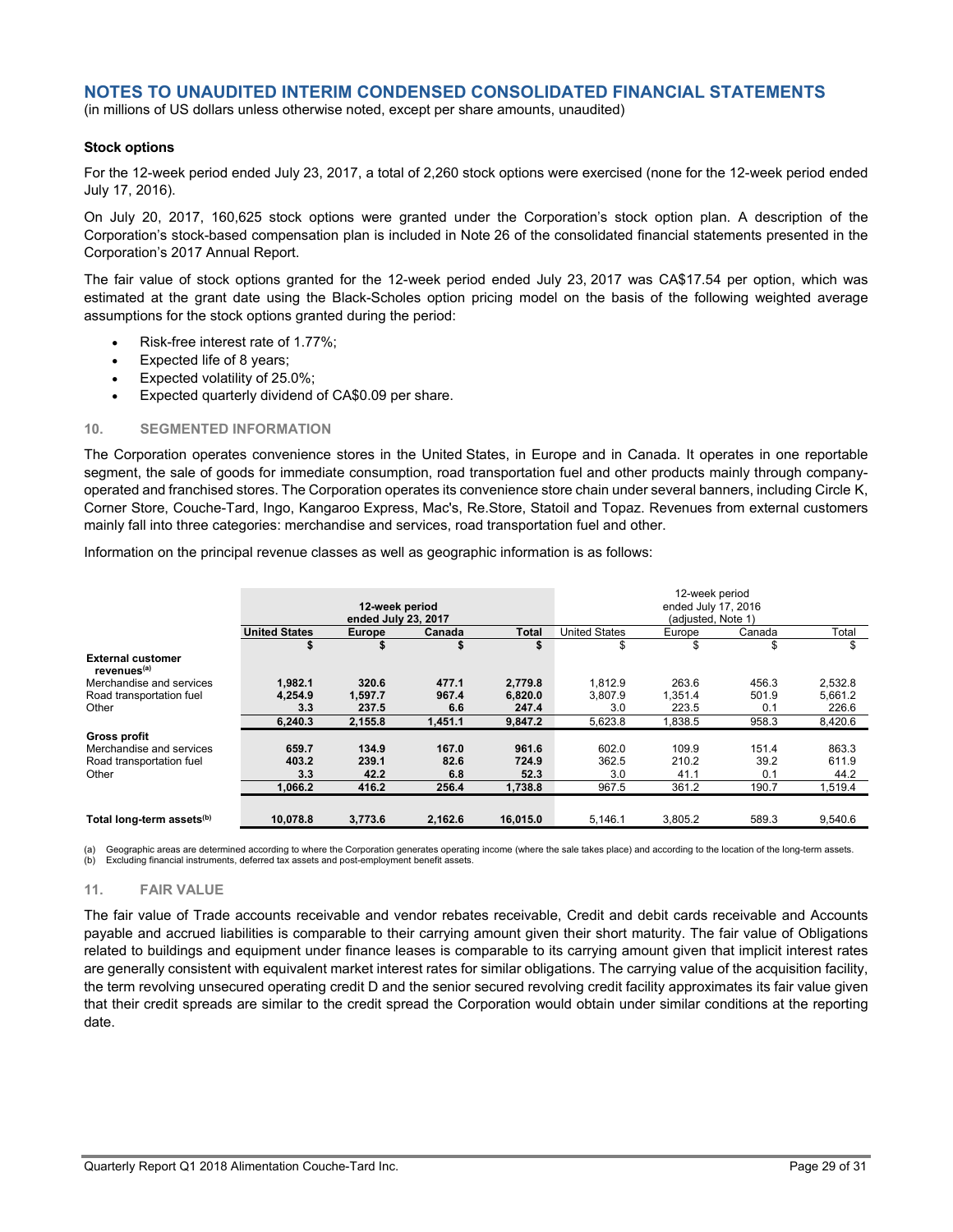(in millions of US dollars unless otherwise noted, except per share amounts, unaudited)

#### **Fair value hierarchy**

Fair value measurements are categorized in accordance with the following levels:

- Level 1: Unajusted quoted prices in active markets for identical assets or liabilities;
- Level 2: Inputs other than quoted prices included in Level 1 but which are observable for the asset or liability, either directly or indirectly; and

Level 3: Inputs for the asset or liability which are not based on observable market data.

The estimated fair value of each class of financial instrument, the methods and assumptions that were used to determine them and their fair value hierarchy are as follows:

*Financial instruments at fair value on the consolidated balance sheets:* 

- The fair value of the investment contract including an embedded total return swap, which is mainly based on the fair market value of the Corporation's Class B shares, is \$47.1 as at July 23, 2017 (\$44.4 as at April 30, 2017) (Level 2); and
- The fair value of the cross-currency interest rate swaps, which is determined based on market rates, is \$214.3 as at July 23, 2017 (\$294.9 as at April 30, 2017) (Level 2). They are presented as Other short-term financial assets and Other financial liabilities on the consolidated balance sheets.

*Financial instruments not at fair value on the consolidated balance sheets:* 

 The table below presents the fair value, which is based on observable market data, and the carrying value of the financial instruments which are not measured at fair value on the consolidated balance sheets:

|                                                    |                | As at July 23,<br>2017 |                | As at April 30,<br>2017 |
|----------------------------------------------------|----------------|------------------------|----------------|-------------------------|
|                                                    | Carrving value | <b>Fair value</b>      | Carrving value | Fair value              |
|                                                    |                |                        |                |                         |
| Canadian-dollar-denominated senior unsecured notes | 1.583.7        | 1.641.3                | 1.461.9        | 1.542.6                 |
| Euro-denominated senior unsecured notes            | 868.3          | 894.3                  | 815.1          | 840.4                   |
| US-dollar-denominated senior unsecured notes       | 577.1          | 583.6                  |                |                         |
| NOK-denominated senior unsecured notes             | 83.7           | 88.6                   | 78.7           | 81.7                    |

#### **12. SUBSEQUENT EVENTS**

#### **Acquisition**

On August 7, 2017, the Corporation reached an agreement to acquire certain assets from Jet Pep, Inc., including a fuel terminal, associated trucking equipment and 18 retail sites located in Alabama. In addition, through a distinct transaction, CrossAmerica Partners LP has also agreed to purchase other assets of Jet Pep, Inc. consisting of 101 commission operated retail sites, including 92 owned sites, 5 leased sites and 4 independent commission accounts. These transactions are subject to the customary regulatory approvals and closing conditions and are expected to close during the third quarter of fiscal 2018. These transactions are expected to be financed using available cash and existing credit facilities.

#### **Issuance of Canadian- and US-dollar-denominated senior unsecured notes**

On July 26, 2017, the Corporation issued Canadian-dollar-denominated senior unsecured notes totaling CA \$700.0 (approximately \$558.0) as well as US-dollar-denominated senior unsecured notes totaling \$2.5 billion, divided as follow.

|           | <b>Notional amount</b> | <b>Maturity</b> | Coupon rate |
|-----------|------------------------|-----------------|-------------|
| Tranche 1 | \$1,000.0              | July 26, 2022   | 2.700%      |
| Tranche 2 | <b>CA\$700.0</b>       | July 26, 2024   | 3.056%      |
| Tranche 3 | \$1,000.0              | July 26, 2027   | 3.550%      |
| Tranche 4 | \$500.0                | July 26, 2047   | 4.500%      |

Interest is payable semi-annually on January 26 and July 26 of each year.

The net proceeds from those issuances, which were approximately \$3.0 billion, were mainly used to repay a portion of the Corporation's acquisition facility and of its term revolving unsecured operating credit facility.